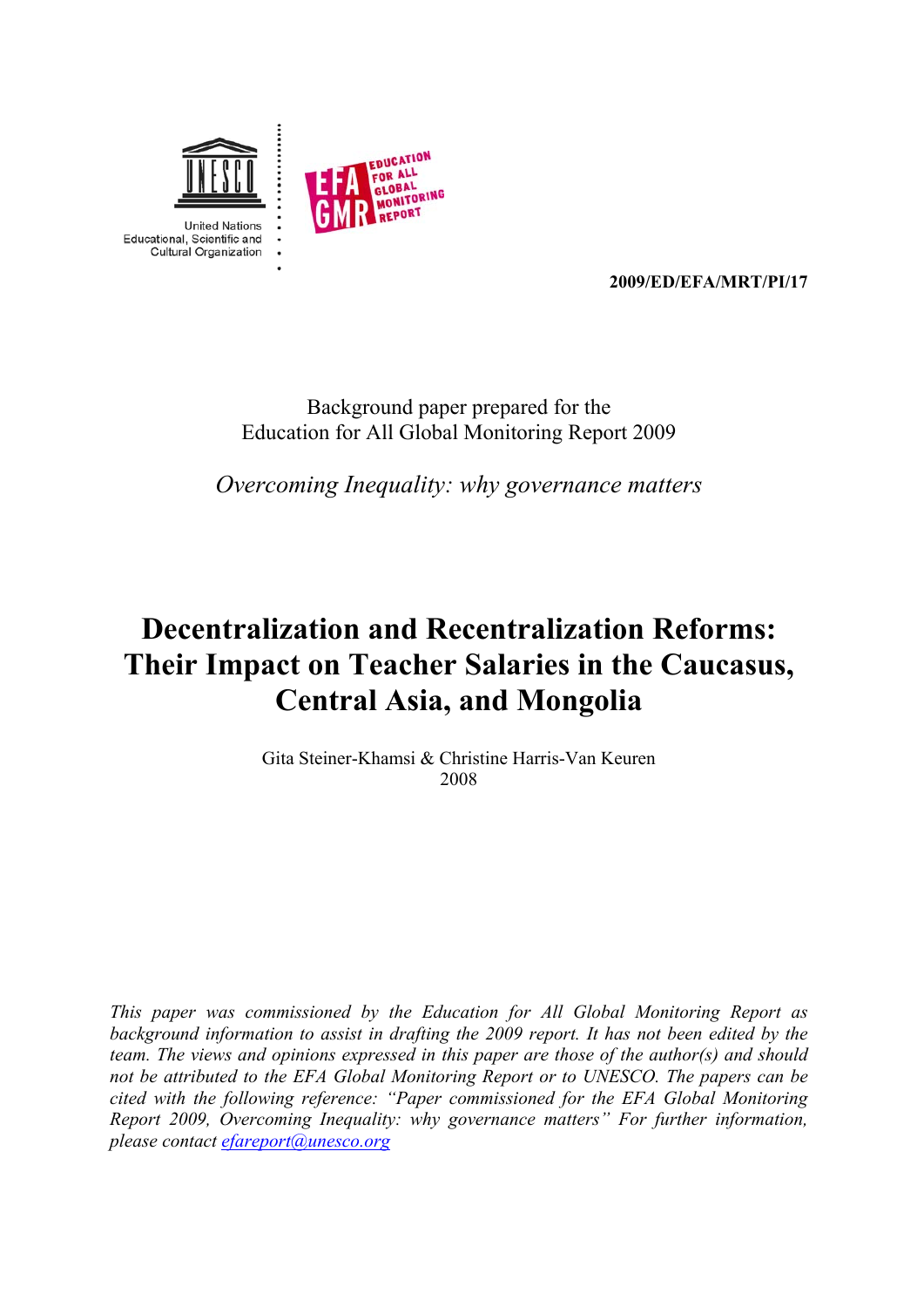# UNESCO

## Global Monitoring Report 2009

Background Paper:

Decentralization and Recentralization Reforms: Their Impact on Teacher Salaries in the Caucasus, Central Asia,

## and Mongolia

Gita Steiner-Khamsi Teachers College, Columbia University & Christine Harris-Van Keuren Teachers College, Columbia University

with Iveta Silova Lehigh University, Pennsylvania & Ketevan Chachkhiani Ministry of Education, Republic of Georgia

June 1, 2008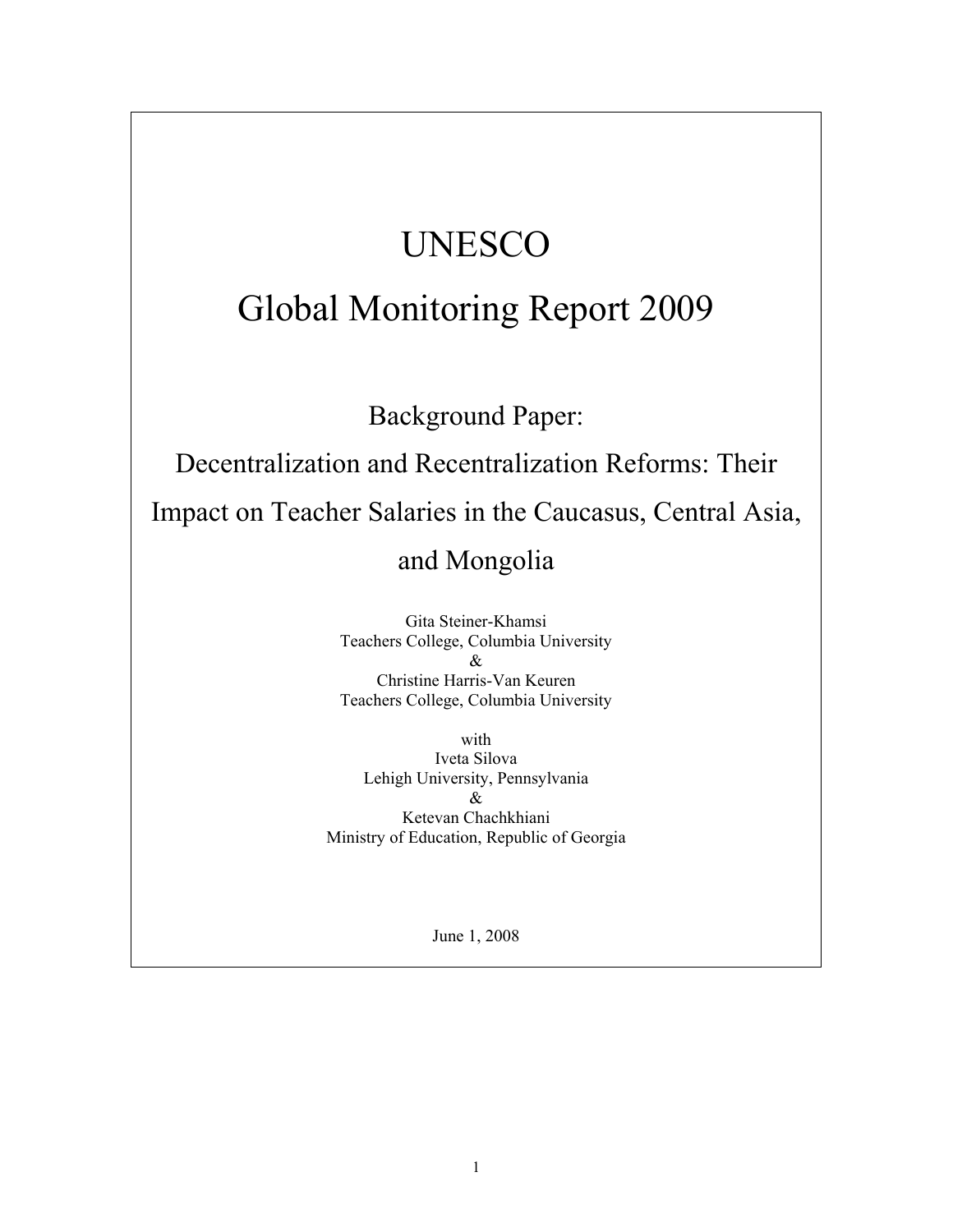#### **TABLE OF CONTENT**

List of Tables and Figures

Acknowledgments

Executive Summary

#### **[1. Introduction](#page-8-0)**

- 1.1. The Region
- 1.2. Data Sources

#### **[2. The Impact of Governance and Finance Reforms on Teacher Salaries](#page-14-0)**

- 2.1. Historical Antecedents
- 2.2. The Decentralization Reforms
- 2.3. The Recentralization Reforms
- 2.3.1. Recentralization of Budget Approval and Disbursement
- 2.3.2. School-Based Financial Management
- 2.3.3. Introduction of Bonus and Performance-Pay

#### **[3. The Teacher Salary Structure](#page-24-0)**

- 3.1. Base Salary
- 3.2. Additional Teaching Hours
- 3.3. Salary Supplements
- 3.4. Bonuses
- 3.5. Allowances
- 3.6. Fees from Parents

#### **[4. Teacher Professionalism, Status, and Morale under Conditions of a Low and](#page-33-0)  Fragmented Salary**

- 4.1. Teacher Professionalism and Private Tutoring
- 4.2. Status Loss and Teacher Shortage
- 4.3. The Morale of Teachers in a Controlling and Sanctioning Work Environment

#### **[5. The Study of Teacher Salaries: Its Relevance for Reform and Research](#page-41-0)**

- 5.1. Reform Trends: The Example of Mongolia
- 5.2. Contribution to Comparative Education Research

**Notes** 

[Bibliography](#page-47-0) 

[Note on Authors](#page-50-0)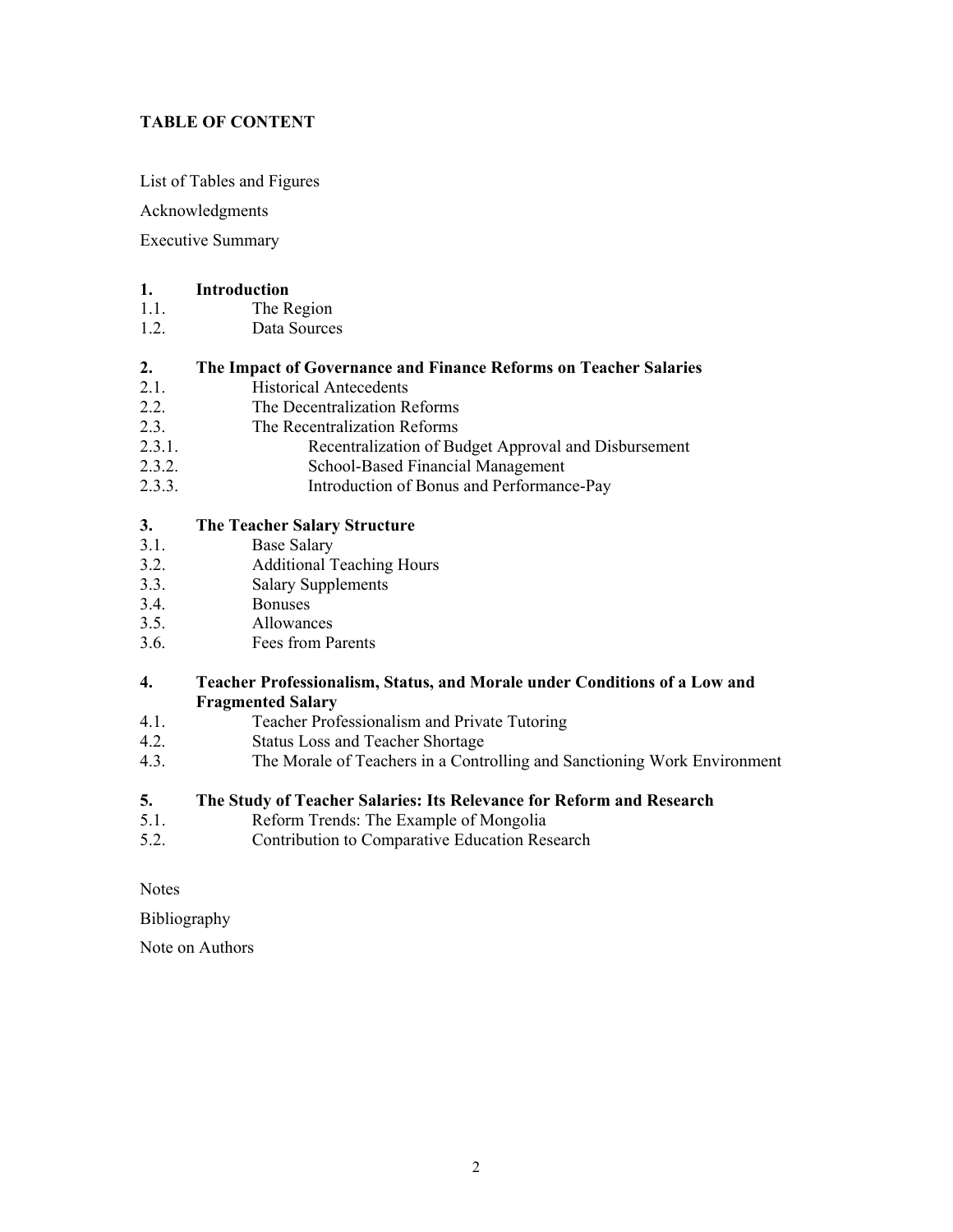#### <span id="page-3-1"></span>**LIST OF TABLES**

- <span id="page-3-0"></span>1. Regional Overview, Year 2007
- 2. Teacher Salaries in the Region, School Year 2007/08
- 3. Funding Sources for a Teacher's Real Monthly Income
- 4. Per Student Spending and Other Indicators by Region in 1999 (before the Recentralization Reform in the Republic of Georgia)
- 5. Average Teacher Salaries in the Russian Federation by Region
- 6. Financial Sources for Teacher Salaries, Fiscal Year 2006, Kyrgyz Republic
- 7. Salary Raises of Civil Servants and/or Teachers, 2003-2008
- 8. Average Monthly Salary in Tajikistan, 1998-2004
- 9. Teacher Salary Reform in Tajikistan: The Integration of Supplements
- 10. Identification of Private Tutors by Students
- 11. Gender of Teachers, 2007
- 12. Assignment of Teacher Education Graduates in the Kyrgyz Republic, 1999-2003
- 13. Increase of Teacher Salaries in Mongolia between 2006 and 2007 (in MNT)
- 14. Teacher Salaries in Mongolia after the Structural Reform, School Year 2007/08

#### **LIST OF FIGURES**

- 1. Calculation of Teachers' Base Salary: A Comparison of Two Systems
- 2. Main Components of the Total Pay for Teachers
- 3. Real Base Salary Increase for Grade 5-11 Teachers, Tajikistan, 2003-2007
- 4. The Shares of Base Salary and Salary Supplements in Tajikistan: Before and After the Reform of April 2007
- 5. Teacher Shortage in Tajikistan by Region, 2006
- 6. The Increase of Public and Private Sector Wages in Mongolia, 2000-2007
- 7. A Comparison between Public and Private Sector Wage Increases in Mongolia, 2000- 2007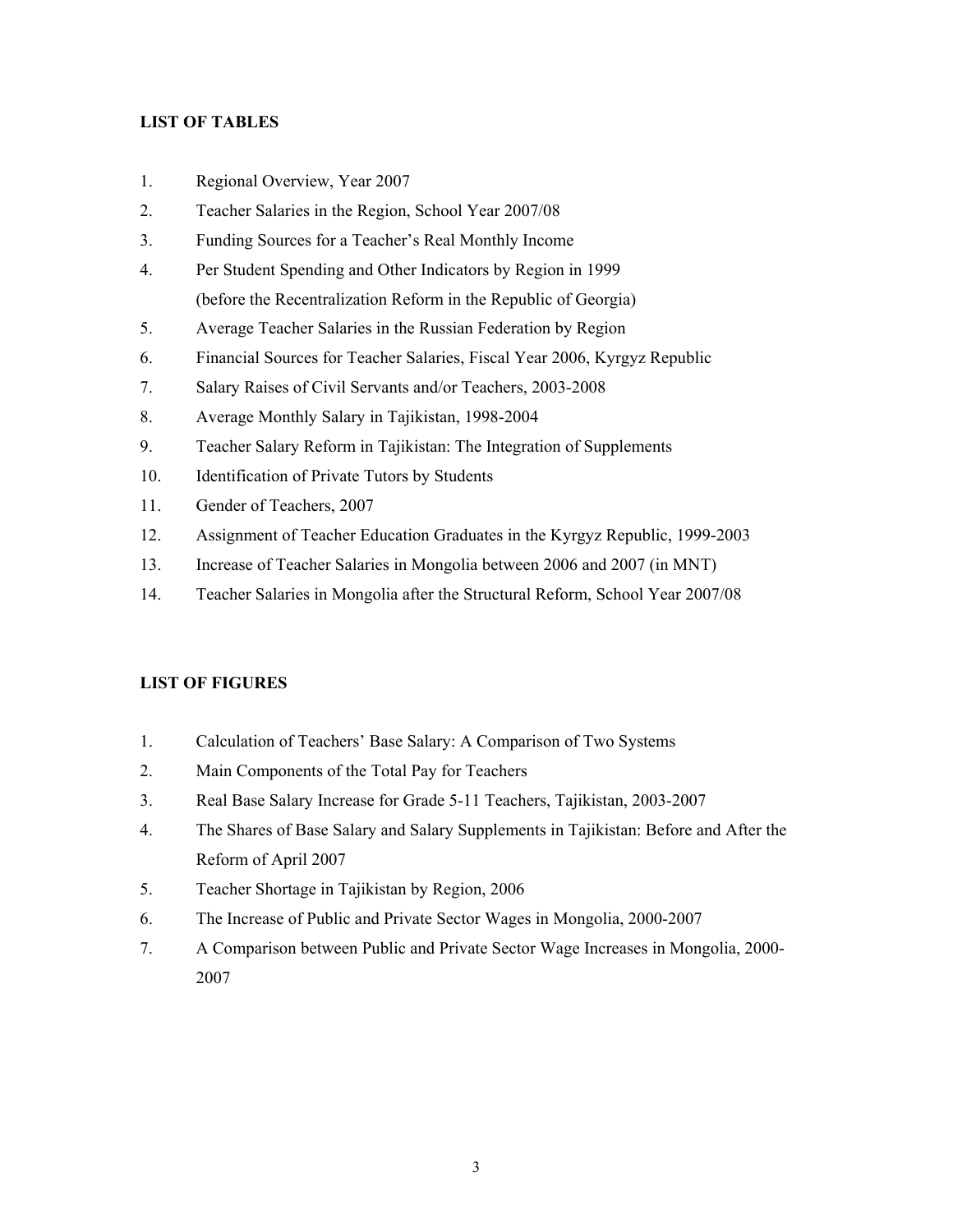#### <span id="page-4-0"></span>**Acknowledgments**

Gathering, analyzing and interpreting information from nine different educational systems is not an easy endeavor. It requires access to data as well as contextual knowledge for interpreting the findings accurately. The authors of this report have worked extensively in Azerbaijan, the Kyrgyz Republic, Mongolia, the Republic of Georgia, and in Tajikistan. They completed studies on teacher salaries, private tutoring, or more generally on educational reforms in these countries. In contrast to the empirical studies conducted by the authors themselves, the information on Armenia, Kazakhstan, Turkmenistan, and Uzbekistan had to rely on secondary sources. We would like to express our gratitude to the following institutions and individuals who assisted us with gathering relevant information for this comparative study:

- Aga Khan Foundation: Saima Gowani, Gulnara Abdieva
- Harvard University Graduate School of Education: Fernando Reimers, Katie Maeve Murphy, Julia de la Torre, Hye Jin Kim, Barbara Perlo
- Open Society Institute: A. Gerelmaa, N. Enkhtuya, B. Batjargal
- Peace Corps: Dan Nelson, James Metzgar, Ben Chapman
- Teachers College, Columbia University: Zahra Lutfeali, Nino Kopaleishvili, Dali Khomeriki
- UNICEF: Gulshat Amandurdiyeva
- USAID: Bob Wallin, Luba Fajfer, Jessica Leonard, Ilgiza Sharipova
- World Bank: Peter Moock, Juan Manuel Moreno, Elvin Rustam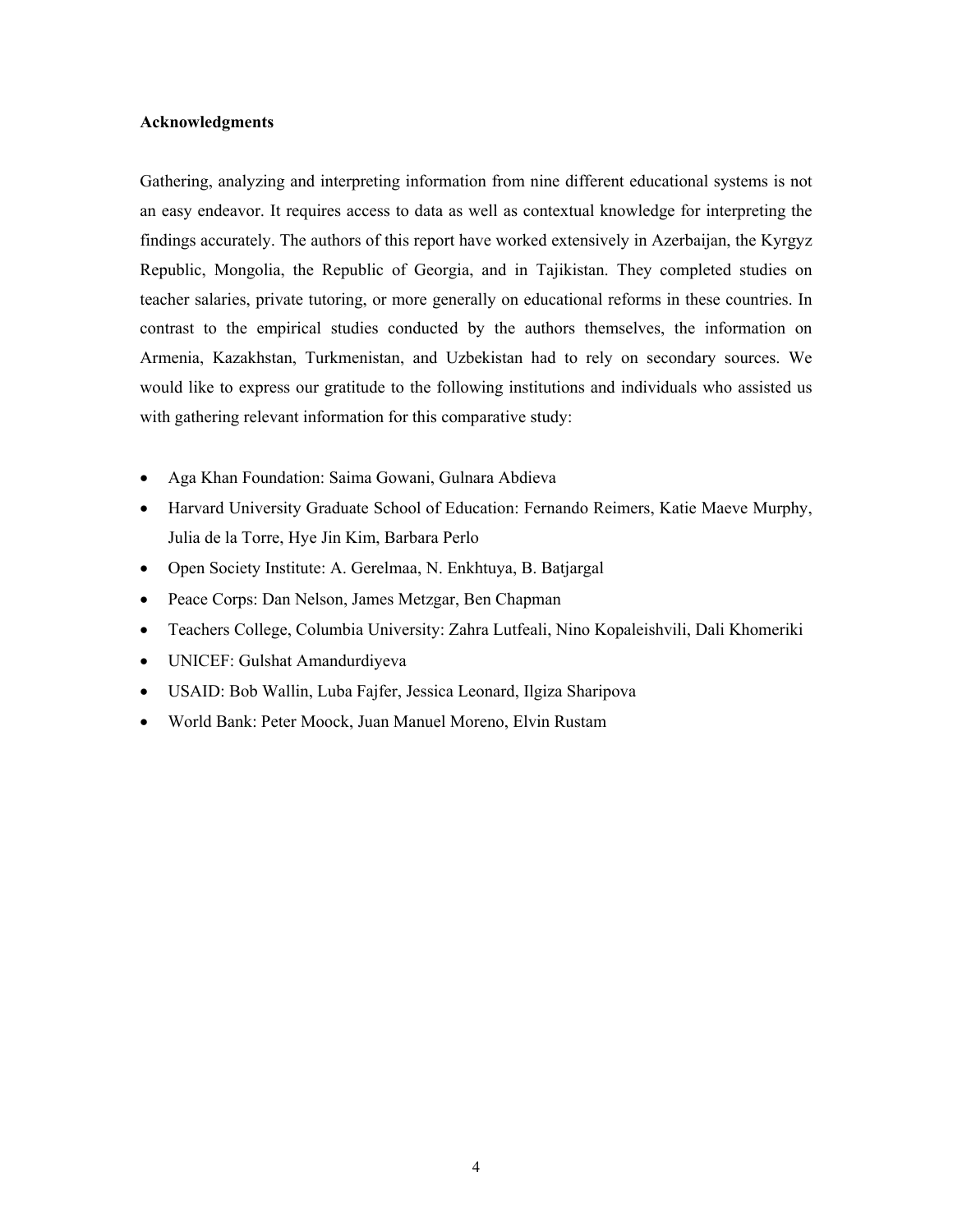#### <span id="page-5-0"></span>**Executive Summary**

This regional nine-country study examines teacher salaries against the backdrop of de- and recentralization reforms in the Caucasus, Central Asia, and Mongolia. It examines the impact of the low teacher salary and the fragmented teacher salary structure on the professionalism, status, and morale of teachers. Despite continuous efforts of governments in the Caucasus (Armenia, Azerbaijan, Georgia), Central Asia (Kazakhstan, Kyrgyz Republic, Tajik Republic, Turkmenistan, Uzbekistan), and Mongolia to raise teacher salaries, and as a corollary the status of the teaching profession, the salaries remain below the national wage average in these countries. With the exception of Mongolia that revamped its salary structure and thereby managed to significantly increase teacher salaries, teachers in the other countries receive comparatively low salaries. Generally, teacher salaries account for only 53 to 70 percent of the national wage average in the respective countries. Low teacher salaries contribute to the declining status of the teaching profession, making teaching unattractive. Even though teacher education institutions produce thousands of graduates, less than half of them choose to enter the teaching profession. Attraction to the profession is a problem as is, for those that do enter, retention of these younger teachers. Furthermore, most countries face teacher shortage in rural areas and experience a feminization and an over-aging of the teaching profession.

There are two fundamental differences between the post-socialist teacher salary structure in the Caucasus, Central Asia, and Mongolia and other countries. First, the base salary is calculated based on the weekly, statutory teaching load (typically, 18-20 hours) rather than on the weekly workload (35-40 hours), which is commonly used to determine the salary in other countries. Second, the total salary of a teacher is fragmented into six different components that account for the full income: base salary, additional teaching hours, salary supplements, bonuses, allowances, and fees from parents. The base salary (for 18-20 hours of teaching), which constitutes guaranteed income, only accounts for 50 to 60 percent of the total salary and perpetuates the public perception of teachers being impoverished or underpaid.

In an attempt to substantially increase the salary of teachers, seven of the governments (data on Uzbekistan and Turkmenistan are inconclusive) embarked on a decentralization of governance and finance in the mid- and late 1990s. The expectation was that local governments would channel more funds into education if they were given more decision-making authority. Except for municipalities (that is, local governments in cities and capitals), the local tax revenues were too meager to make a difference. Instead, inequalities and irregularities (reallocation of funds from one sector to another) occurred, which prompted several governments to revert decentralization reforms. The decentralization reforms in the Republic of Georgia, the Kyrgyz Republic, Uzbekistan, as well as Mongolia but also the Russian Federation (for purposes of comparison) are discussed in greater detail.

In the new millennium several reforms of the first transition decade were replaced with three types of reforms presented in this report: (1) recentralization of budget approval and disbursement (suspending decision-making authority by the local government), (2) school-based financial management (replacing incremental budgeting with per capita budgeting), and (3) results-based or outcomes-based management. These reforms enabled the timely payment of teacher salaries and, for a short while, the accumulation of bonuses (as a result of teacher score cards introduced in some countries). However, these reforms have not helped to substantially raise teacher salaries relative to the national wage average. Public sector salaries still drastically lag behind salaries in the private sector.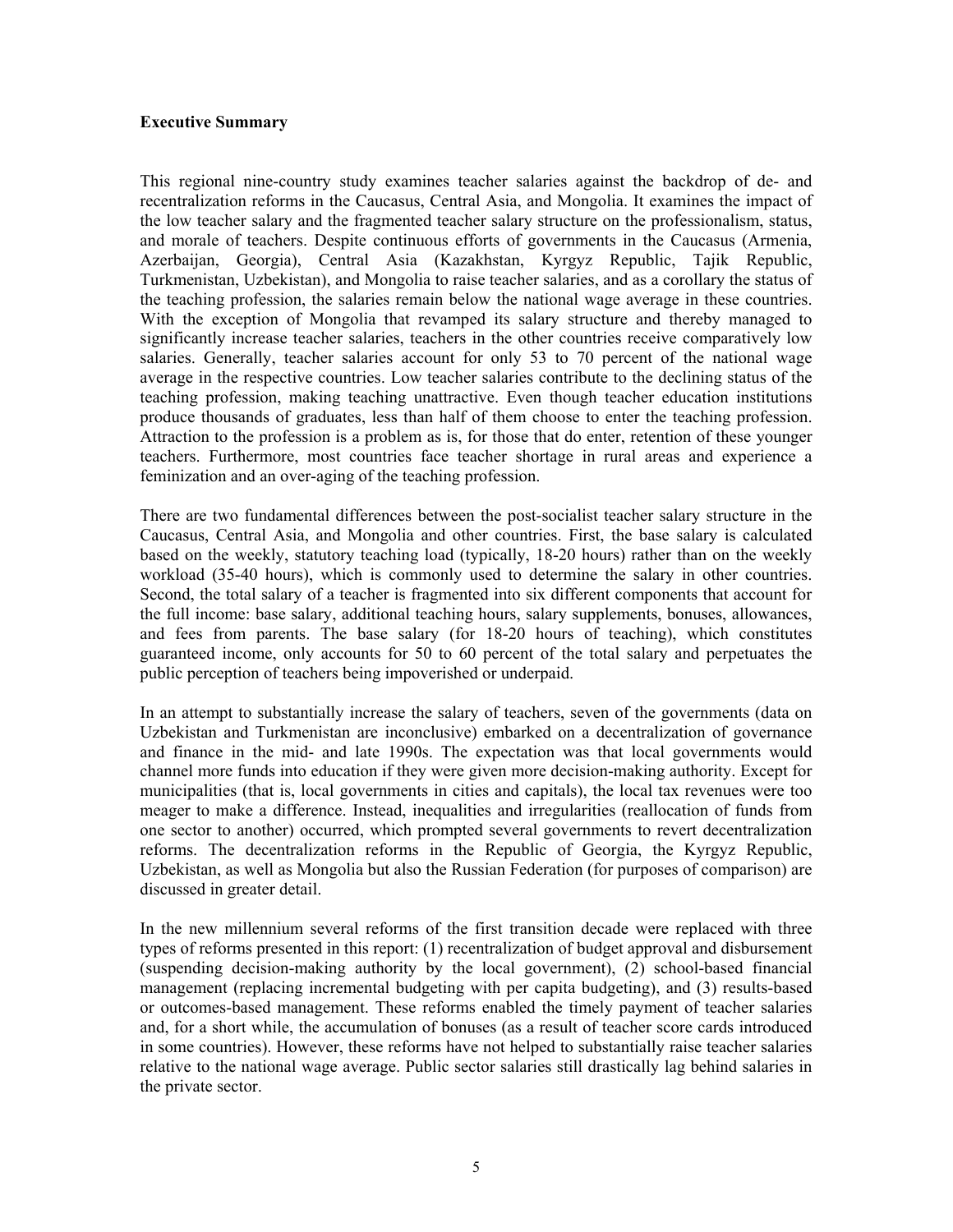One section of this report is devoted to the impact of a low teacher salary on the professionalism, status, and morale of teachers. Comparative studies suggest that private tutoring by teachers is associated with their low salary. An overview of qualitative data on private tutoring practices in Central Asia, in particular, reveals that the unethical use of private tutoring involves teachers pressuring (and sometimes blackmailing) their own students to take supplementary private tutoring after school hours, often threatening students with lower grades if they refuse. Compared to Central/Southeast Europe, Central Asian countries have the largest proportions of students tutored by their own class teachers. This section of the report also presents a few indicators that reflect the drop in teacher status: feminization of the profession, over-aged teaching force, low transition rate from teacher education graduation to professional service, and decrease of enrollment in teacher education programs at colleges and universities. Less than half of those that graduate in teacher education ever enter the profession. Governments in the region have developed various incentive schemes to attract graduates into the teaching profession, but with little lasting impact. The status loss is also clearly manifested in the declining interest to study education at pedagogical colleges and universities. In Tajikistan, for example, the percentage of graduates in the field of education halved between 1999 and 2003. Finally, the morale of teachers is low, not only because they are overworked from teaching 2 or 3 shifts or holding several jobs, but also because they are constantly controlled and sanctioned for their behavior, and in some countries for their opinions. Teachers are closely monitored by deputy-directors and periodically by the district education authorities and inspectors, not only with regard to their presences/absences but also with regard to student performance and task completion. In Mongolia, for example, deductions from salary supplements (for grading student notebooks or serving as a class teacher) are the rule rather than the exception and teachers rarely receive the full amount of the supplements. These deductions have a great impact on the morale of teachers who feel treated unequally at the school level.

The last section of the report presents the structural reform in Mongolia that went into effect in September 2007. The country broke away from the weekly teaching load system *(*in Russian: *stavka* system) to a workload system (36 hours per week), more commonly used in other regions of the world. The structural reform benefited especially teachers in small rural schools that were not able to amass their salary by taking on additional teaching hours. The public sector salaries in Mongolia have, for the first time, exceeded private sector salaries at the end of 2005. The public perception of the teaching profession has visibly improved in Mongolia.

Besides demonstrating the urgent need for reform, an examination of teacher salaries also lends itself for the study of globalization in education. Twenty years after the transformation that took place in this part of the world, teacher salaries in the region have been, with the exception of Mongolia, strikingly resistant to major changes. The current fragmented salary structure in the region reflects the cultural understanding of the teacher's role. It is engrained in the definition of the teaching profession that, for example, grading assignments or commenting on students' work is not core to the profession and therefore needs to be compensated additionally. Teacher's role is literally reduced to teaching, and is reflected in these self-definitions as well as in the calculation of the base salary in terms of weekly teaching load. Teachers who have undergone training in student-centered teaching complain about the extra work that this pedagogy entails and find it unfair that they are not adequately compensated for their additional effort. The stagnation on teacher salary reform implies a human tragedy and a loss of status for professionals who used to be regarded highly in their respective societies. The low salary and the fragmented salary structure have a detrimental effect on learning and student achievement: Some subjects are not fully offered during class time, either because of a shortage of teachers in some subjects and in some (rural) areas or because some teachers choose to make an additional income by teaching important content after class, and if they are, they are taught with as little effort as possible. The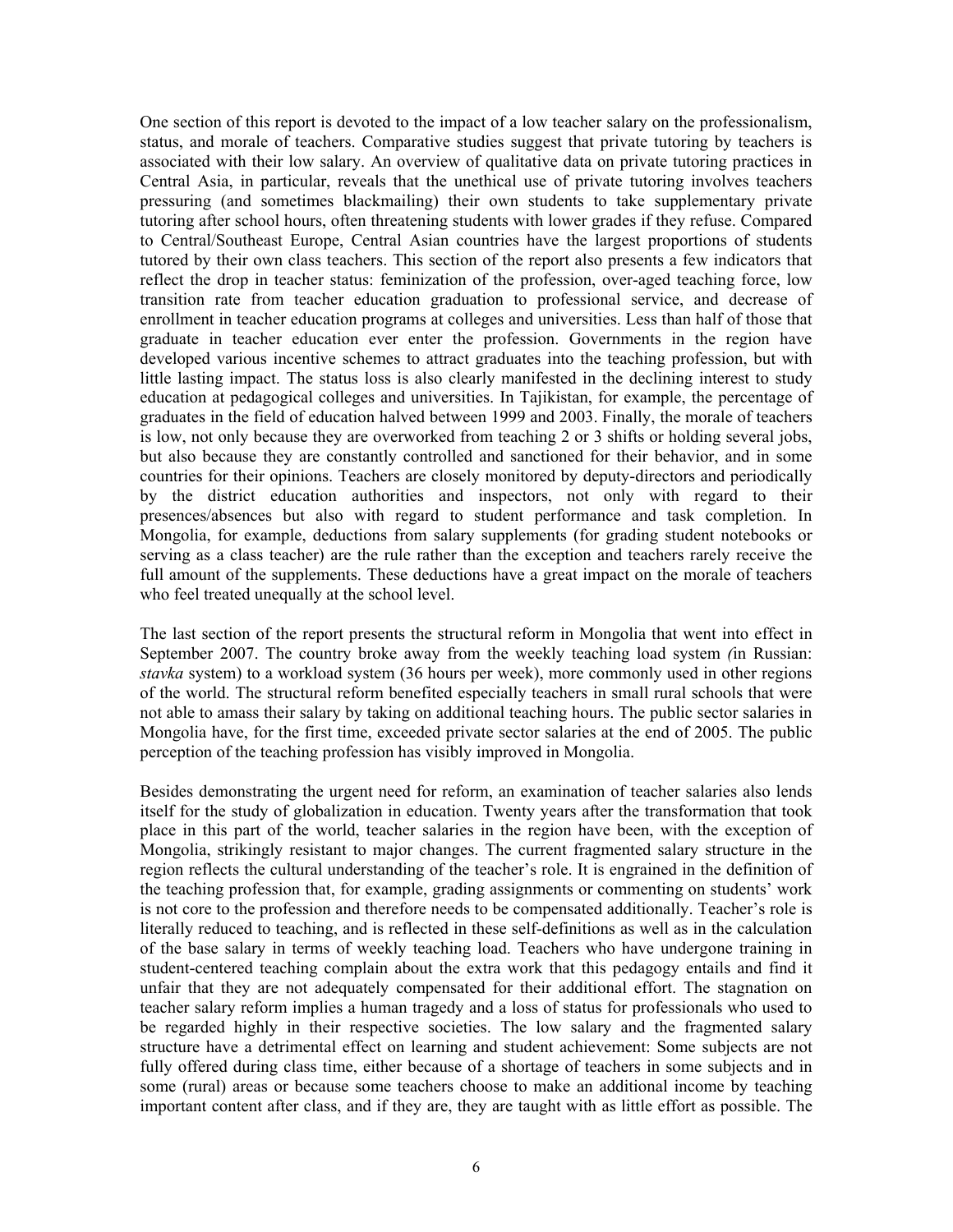current teacher salary structure fossilizes existing pedagogical practices and thereby prevents teachers from investing more in the preparation of lessons and evaluation of student work. The current teacher salary structure and the low salary need to be seen as one of the main barriers for improving the quality of education.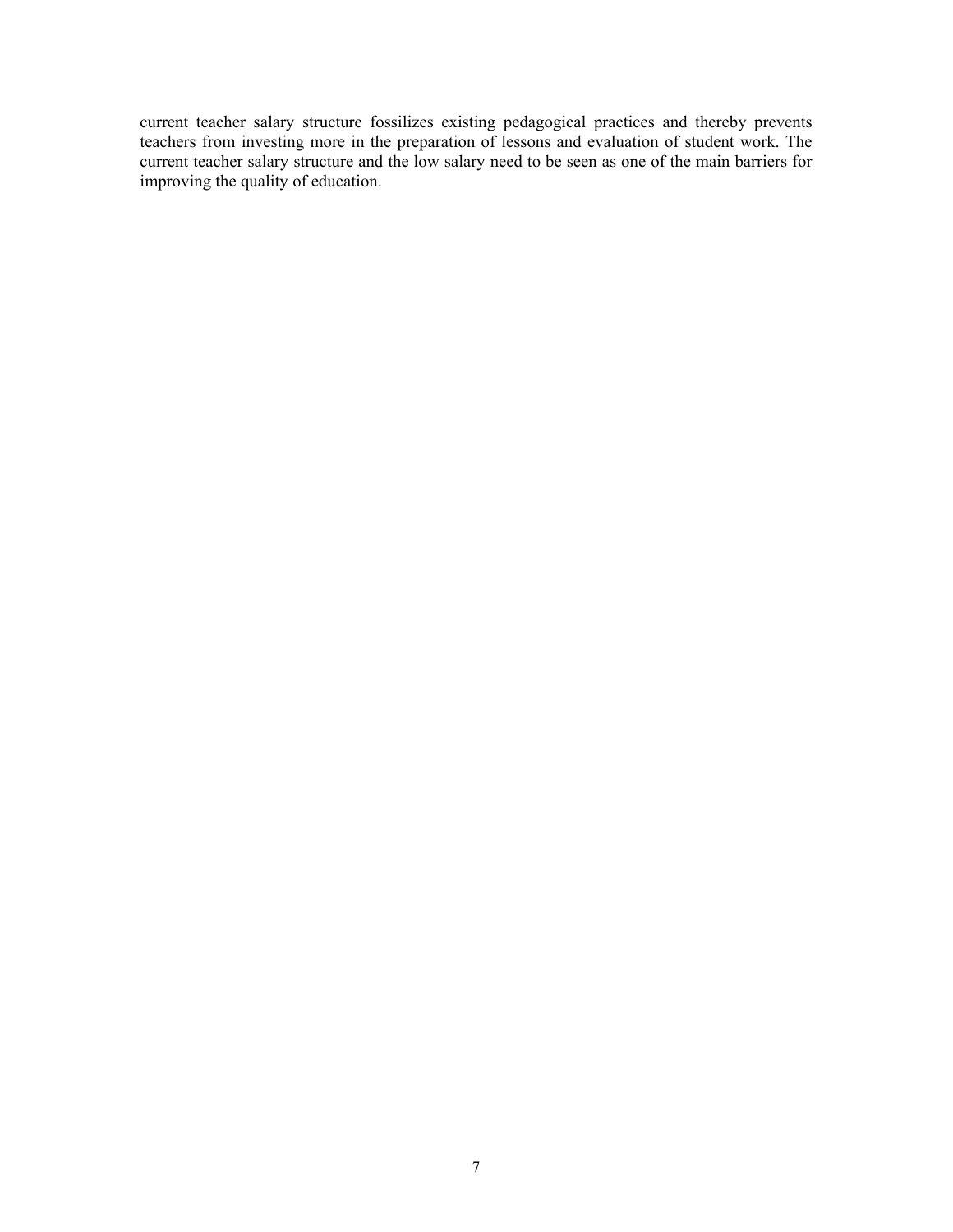## **1. Introduction**

This background paper for the 2009 Global Monitoring Report examines teacher salaries in the post-socialist region of the Caucasus (Armenia, Azerbaijan, Georgia), Central Asia (Kazakhstan, Kyrgyz Republic, Tajik Republic, Turkmenistan, Uzbekistan), and Mongolia. A special emphasis is placed on public management and finance reforms of the new millennium, in particular de- and recentralization reforms, that have affected teacher salaries.

All the countries presented in this study are, with the exception of Mongolia, former Soviet republics and as such share features of the former Soviet teacher salary structure and rationale. Even though politically independent, Mongolia also adopted the same salary model. The problems with the Soviet legacy of teacher salaries are strikingly similar across this post-socialist region: a low base salary, an unpredictable, fragmented and non-transparent income composed of statutory teaching hours, additional teaching hours, supplements, allowances, bonuses, and finally a compressed salary scale with little differentiation between the starting and ending salary.

The differential in base salary of a teacher is determined in similar ways as in other countries outside the region: either by her/his educational background, years in service, rank (based on promotion) or by a combination of these three factors. Different from other parts of the world, however, the base salary in the post-socialist region is based on the statutory teaching load and not the workload.<sup>[1](#page-3-0)</sup> In contrast, teachers in other countries with a workload of 35-40 hours per week, for example, are expected to stay at school, and are paid, for 7-8 hours per day during which they teach, prepare lessons, grade student work, meet with their class, individual students or parents, participate in meetings, etc. The base salary in this region, however, is based on the statutory teaching load (3.5 to 5 hours per day, depending on country and grade level) and they receive salary supplements for tasks that are considered additional, notably for grading student assignments (in this region referred to as checking student notebooks), serving as a homeroom teacher (referred to as class teacher) but also for many other tasks that, in this part of the world, are not considered core tasks of a teacher. In other words, the base salary only covers teaching and all other functions of the teaching profession are compensated separately. In Russian, the weekly, statutory or regular teaching load is called *stavka,* and the term is still used in the five Central Asian countries. The *stavka-*system is a prominent feature of the teacher salary in the region that sets it apart from the weekly workload system that is commonly used in other countries. The two, fundamentally different remuneration systems are presented in figure 1: on the left side is the *stavka*-system (based on weekly teaching load) and on the right is the more common system based on the weekly workload.

#### **Figure 1. Calculation of Teachers' Base Salary: A Comparison of Two Systems**



<span id="page-8-0"></span>Since the entitlement for such salary supplements varies by grade level (e.g., all primary school teachers by default receive the supplement for class teacher) and subject (e.g., only teachers in some subjects, deemed to be more labor-intensive with regard to reviewing students' work, receive the supplement for grading student notebooks), the salary of teachers varies considerably within a school. In addition, teacher salaries also vary widely across districts and regions,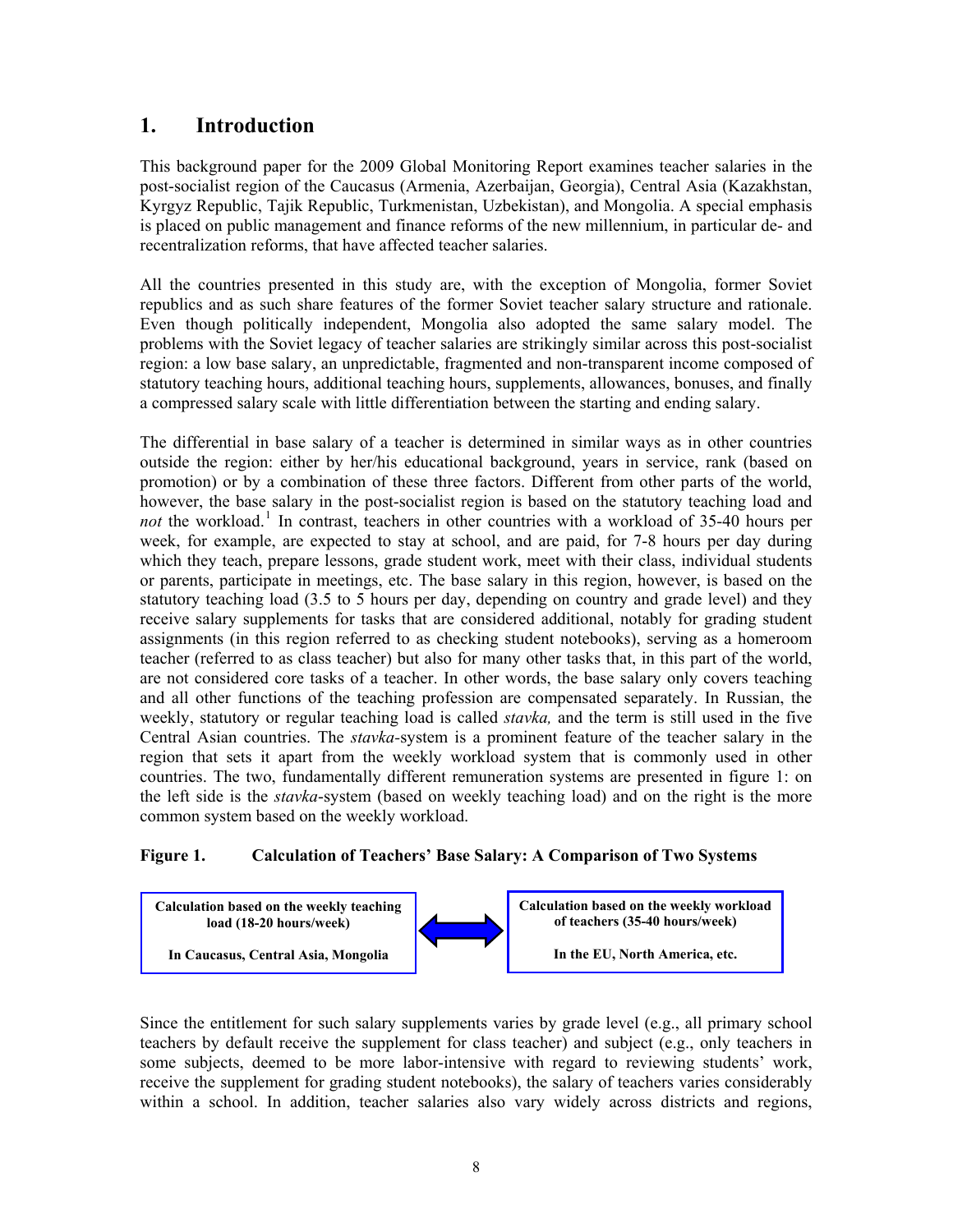depending on the size of allowances and bonuses a local government can afford to pay. These inequities have become cause for concern for governments and educational researchers in the region.

Thus, even though the base salary of civil servants (in some countries referred to as the Unified Tariff System) is determined centrally, the actual pay of teachers varies widely because of the fragmentation of the total salary. It will be necessary to present the salary structure in the postsocialist region in greater detail in this report because it is fundamentally different from salary structures in other regions. Figure 2 illustrates the fragmentation of the teacher's total pay by highlighting the various components of a teacher's income. The social benefits, provided from the national budget, are not included in this figure.

**Figure 2. Main Components of the Total Pay for Teachers in the Region** 



For a variety of reasons, including the absence of a comprehensive reform of the post-socialist teacher salary, the teaching profession has become unattractive. The only country that has had to date a comprehensive structural reform is Mongolia (presented in section 5). Attracting graduates of teacher education programs to work in schools is a major concern in the region. In some countries fewer than half of the graduates of teacher education enter the teaching profession. The teaching force is over-aged with a great proportion qualifying for retirement. Retaining teachers in the profession is another concern. Those who remain in the teaching profession work additional hours engage in private tutoring or take on additional jobs. Without exception all governments in the region substantially raised teacher salaries over the past few years, but teacher salaries, along with salaries of all civil servants, have remained below the national salary average. Several ministries of education issued emergency decrees to combat teacher shortage in rural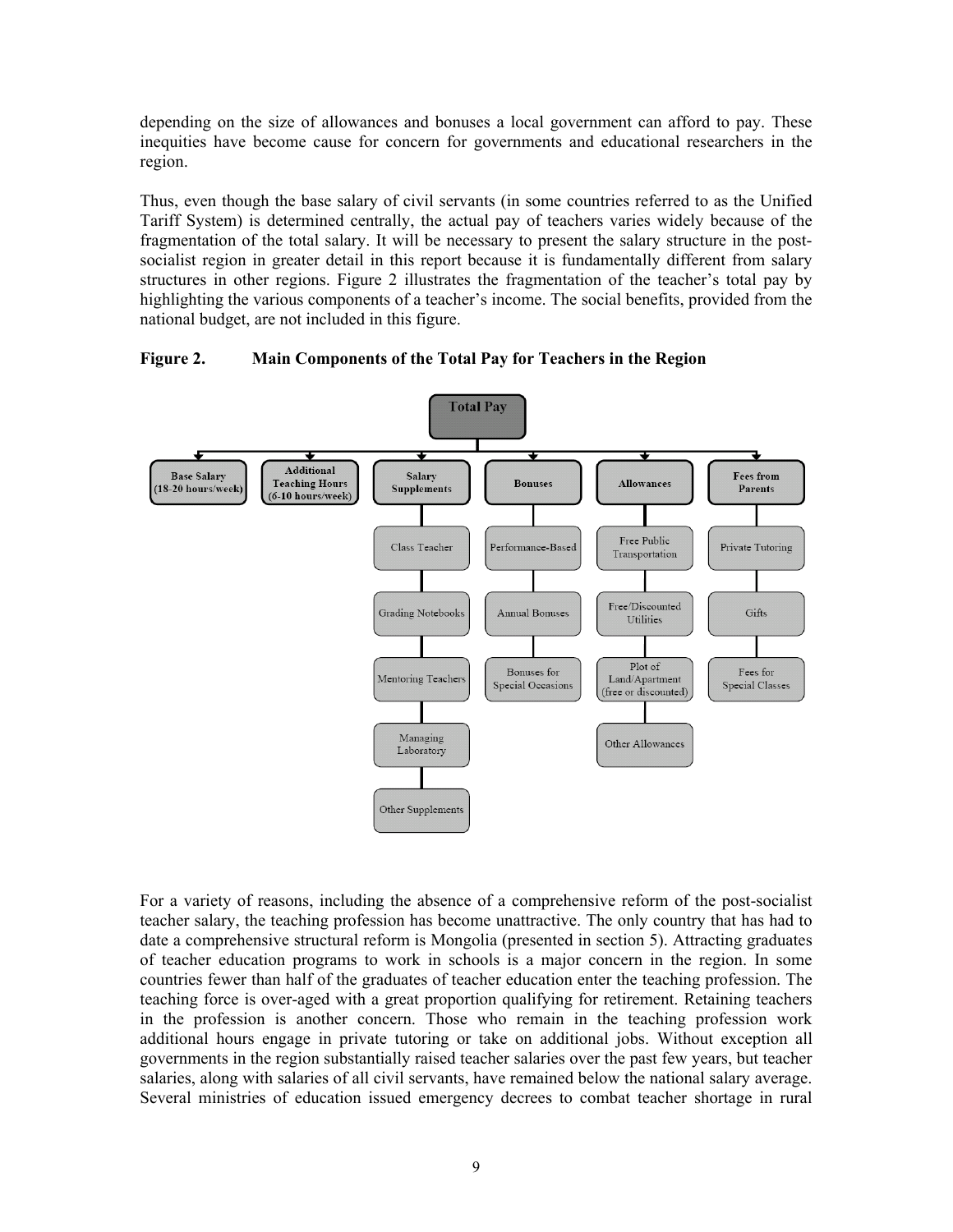areas. They have passed short-term measures to remedy the worst outgrowth of a profession that, nowadays competing with higher paid jobs in the private sector, has turned to be unattractive. The same governments have also embarked on more long-term measures by revising public management and finance in ways that could benefit civil servants and teachers. Of particular interest for this report are public sector reforms that have dealt with a de- or recentralization of educational finance and governance. As this report will illustrate in greater detail, the educational sectors in most of these countries have been, in short sequence, decentralized and recentralized leaving behind a centralist government that governs centrally and at the same time relies on local financial contribution to the public sector; a contribution that typically is only made by municipalities and local governments in other urban areas with a sizable revenue from local taxes.

#### **1.1. The Region**

The post-socialist region examined in this study—eight post-Soviet republics and post-socialist Mongolia—share the identical teacher salary structure and rationale, and yet are quite different with regard to their economic situation. Table 1 provides an overview of the region with regard to a few basic economic indicators and depicts the varied size of the population and the teaching force.

|                                                                              |           | Caucasus   |           |            |                 |            |              |            |           |
|------------------------------------------------------------------------------|-----------|------------|-----------|------------|-----------------|------------|--------------|------------|-----------|
|                                                                              | Armenia   | Azerbaijan | Georgia   | Kazakhstan | Kyrgyz Republic | Tajikistan | Turkmenistan | Uzbekistan | Mongolia  |
| Per Capita GDP (PPP), in US\$ in<br>2008 <sup>a</sup>                        | 5.422     | 9.186      | 5.252     | 11.862     | 2.156           | 1.942      | 5.663        | 2.551      | 3.504     |
| Education Expenditures as % of<br>Total Public Spending in 2005 <sup>b</sup> | 13.5      | 19.6       | 13.1      | 12.1       | 20.0            | 18.0       | N/A          | 20.0       | 20.7      |
| Education Expenditures as % GDP <sup>c</sup>                                 |           |            |           |            |                 |            |              |            |           |
| 1990                                                                         | 7.0       | 7.7        | 7.4       | 3.2        | 8.4             | 10.8       | 4.3          | 4.0        | 12.3      |
| 1995                                                                         | 2.0       | 3.5        | 7.7       | 4.5        | 6.6             | 2.0        | 1.7          | 7.4        | 6.3       |
| 2006                                                                         | 2.7       | 2.1        | 2.9       | 2.3        | 4.9             | 3.5        | $6.9**$      | $10.8*$    | 5.2       |
| Population Size in 2007 <sup>d</sup>                                         | 3,002,271 | 8,467,167  | 4,395,420 | 15,421,861 | 5,316,543       | 6,735,996  | 4,965,278    | 27,372,260 | 2,628,840 |
| Employed Teachers (Total) in<br>2006 <sup>e</sup>                            | 37.551    | 172.176    | 76.339    | 239.923    | 70.946          | 91.679     | 65.000***    | 465.927    | 23.769    |
| Primary School Teachers                                                      | 5.720     | 43.036     | N/A       | 58.014     | 17.781          | 31.017     | N/A          | 117.482    | 7,562     |
| Lower/Upper Secondary Teachers                                               | 31.831    | 129,140    | N/A       | 181.909    | 53.165          | 60.662     | N/A          | 348,445    | 16,207    |
| *2005 Data ** 2004 Data *** 2003 Data                                        |           |            |           |            |                 |            |              |            |           |

**Table 1. Regional Overview, Year 2007** 

Source: a) IMF World Economic Outlook Database b) World Bank Ed. Stats Data Query; World Bank (2006) Mongolia *Public Financing of Education. Equity and Efficiency Implications*; Ministry of Education for the Kyrgyz Republic (2006) *Kyrgyz Education Development Strategy 2007-2010*; Republic of Uzbekistan Ministry of Finance c) World Bank Ed. Stats Data Query; Ministry of Education and Finance (2007) *Armenia Medium-Term Expenditure Framework 2007-2009*; World Bank (2007) Turkmenistan *The Hidden Challenges to Systems in Transition Economies*; UNDP Uzbekistan (2006) *Education in Uzbekistan Matching Supply and Demand* d) World Bank Ed. Stats Data Query e) World Bank Ed. Stats Data Query; UDB Eastview Database Turkmenistan; Ministry of Education and Science for the Republic of Georgia.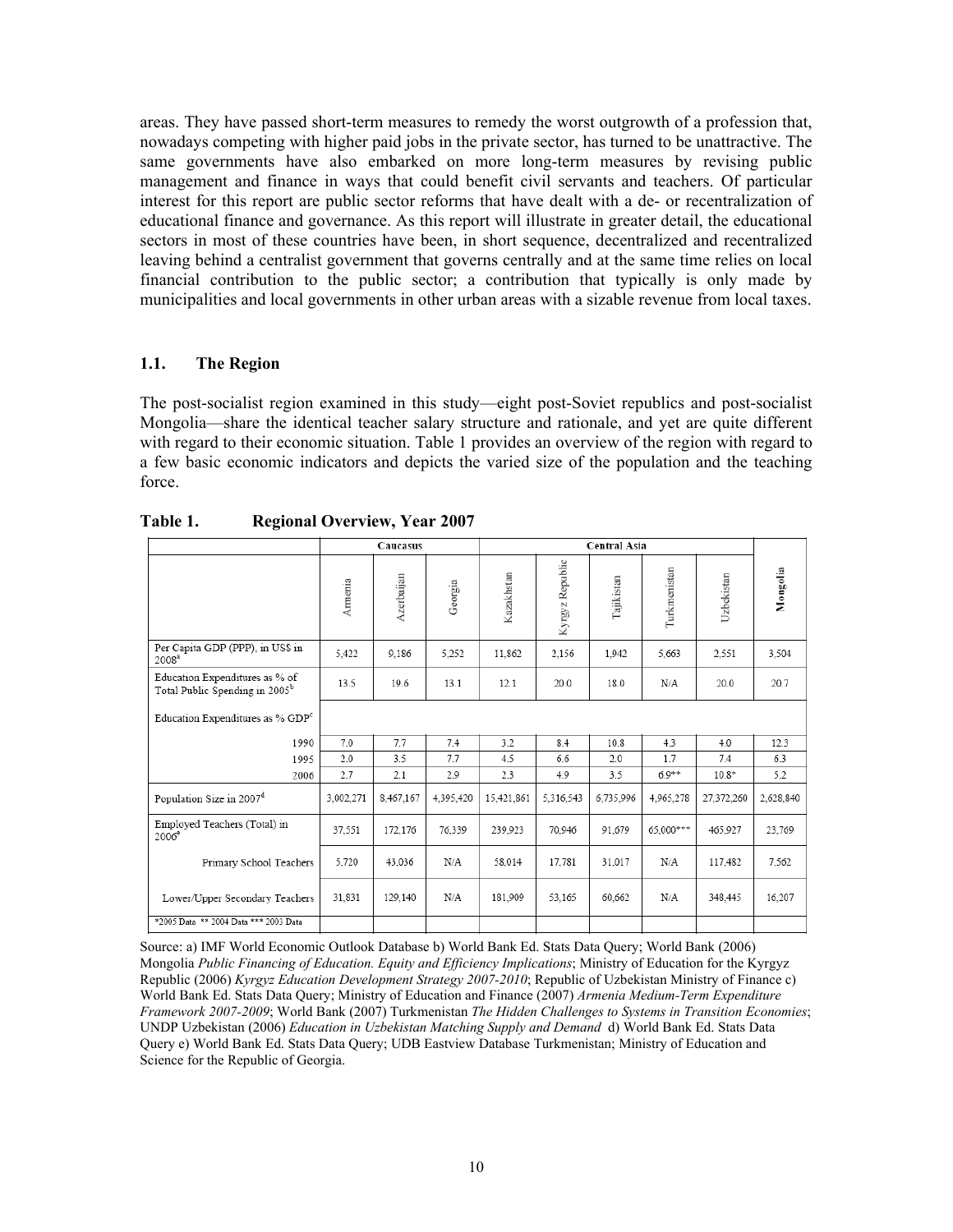Economically, Kazakhstan and Azerbaijan began to experience explosive economic growth in the new millennium, led mainly by the oil sector. In Kazakhstan, the real GDP grew close to ten percent each year since 2000, and has reached a GDP per capita (PPP) of US\$11,862 in 2007. In Azerbaijan, the ethnic land dispute over the Nagorno-Karabakh region escalated to a full-fledged war between Armenia and Azerbaijan from 1988 until 1994, leaving tens of thousands dead and wounded, and hundreds of thousands internally displaced. In disuniting the countries of the Caucasus (Armenia, Azerbaijan, Georgia) have become more outward looking, associating themselves closely with educational reforms (especially in higher education) in Europe. Azerbaijan, in addition, established close ties with Turkey.

The two poorest countries of the region are Tajikistan and the Kyrgyz Republic. The civil war in the Tajik Republic, 1992-1997, left over half a million people internally displaced. Almost all of the ethnic minorities that fled Tajikistan during the civil war—Kyrgyz Tajiks, Turkmen Tajiks, Uzbek Tajiks and Russian Tajiks—did not return. A second emigration wave has been labor related. According to the Migration Policy Institute (2006), Tajikistan may be the largest emigrant labor supplier per capita in the world. Estimates show that approximately eighteen percent of the adult population (600,000 Tajiks)—among them many teachers—leaves the country each year in search of seasonal work. The most popular destination is Russia, which draws about eighty percent of all Tajik labor migrants, followed by smaller numbers going to Uzbekistan and Kazakhstan. IMF estimates that Tajikistan receives between US\$400 million and US\$1 billion in remittances annually, or between twenty and fifty percent of its total GDP. The Kyrgyz Republic, in turn, was categorized as a "highly indebted and poor country" (HIPC) by IMF and the World Bank, but in 2007 declined the option to sign a debt amnesty because of the economic and political conditions attached to the HIPC Initiative.

The transition, in economic terms, addresses the shift from a planned to a market economy. The growth of the private sector over the past twenty years also varies in the region. In Mongolia, the private sector's share of GDP was 76 percent in 2004 as compared to just 3.3 percent in 1989 (EFA FTI Mongolia 2006). In this region, private sector development grew the fastest in Mongolia and the slowest in Uzbekistan (45 percent) and Turkmenistan (25 percent).

Despite these great differences with regard to economic development, teacher salaries have remained below the national salary average in the respective countries.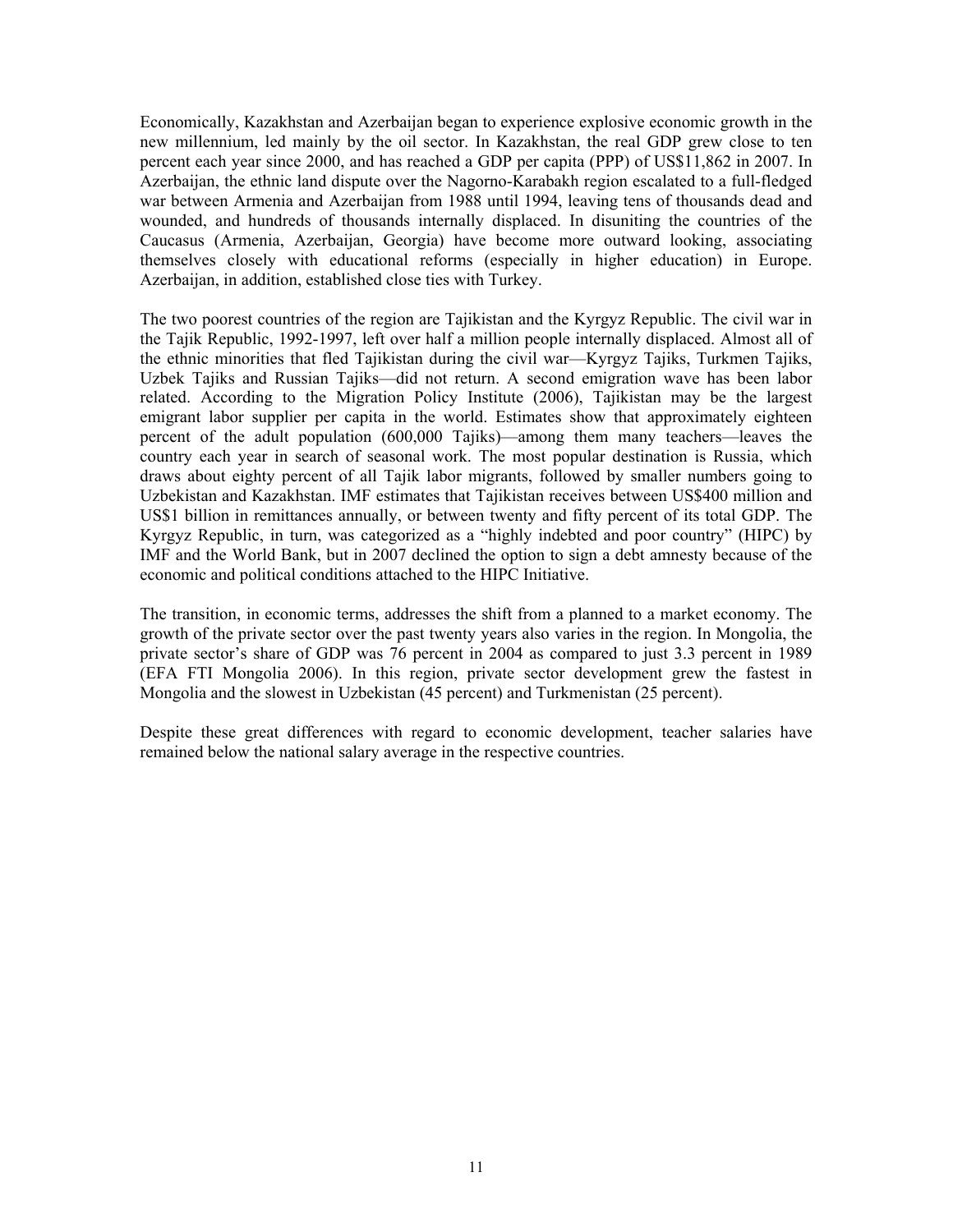|                                                                                                                                               |           | Caucasus   |          |            | <b>Central Asia</b> |            |              |                  |          |  |  |
|-----------------------------------------------------------------------------------------------------------------------------------------------|-----------|------------|----------|------------|---------------------|------------|--------------|------------------|----------|--|--|
|                                                                                                                                               | Armenia   | Azerbaijan | Georgia  | Kazakhstan | Republic<br>Kyrgyz  | Tajikistan | Turkmenistan | Uzbekistan       | Mongolia |  |  |
| Teacher Salaries as a Percentage of the<br>National Wage Average (2005) <sup>a</sup>                                                          | $68\%***$ | 53%        | $66\%$ * | 60%        | 61%                 | 70%        | N/A          | $>65\%$          | 92%      |  |  |
| Monthly Base Salary for Full<br>Teaching Load (without additional<br>teaching hours, supplements,<br>allowances, bonuses) in $\mathrm{USS}^b$ | $$126*$   | \$88*      | \$135    | $$195*$    | $$47*$              | $$25*$     | \$130        | $$118*$          | \$215    |  |  |
| Weekly Hours for Statutory Teaching<br>Load for Teachers <sup>c</sup><br>> Primary School<br>> Lower/Upper Secondary School                   | 22<br>22  | 18<br>18   | 20<br>18 | 20<br>18   | 21<br>18            | 18<br>16   | 21<br>24     | $18**$<br>$18**$ | 19<br>19 |  |  |
| * 2006 data **2005 data ***2004 data                                                                                                          |           |            |          |            |                     |            |              |                  |          |  |  |

| Table 2. |  |  | <b>Teacher Salaries in the Region, School Year 2007/08</b> |
|----------|--|--|------------------------------------------------------------|
|          |  |  |                                                            |

Source: a) UNICEF (2004) *Education for some more than others* p.144 Figure 5.8; World Bank (2005) *Republic of Uzbekistan Public Expenditure Review*, p. 30 and the UNDP Uzbekistan (2006) *Education in Uzbekistan: Matching Supply and Demand*; Ministry of Education and Science for the Republic of Georgia; World Bank (2007) *Sources of Growth Report,* Mongolia, Annex III). <sup>b</sup>) Steiner-Khamsi; Decree of Presidential Republic of Uzbekistan, Nov. 25, 2005 *About measures on the pay system and enforcing incentives for workers of public education*; USAID Almaty; Ministry of Education and Science for the Republic of Georgia; Commonwealth of Independent States "Statistics of the Commonwealth"; USAID Almaty. <sup>c</sup>) USAID Almaty; Steiner-Khamsi; Ministry of Education and Science for the Republic of Georgia; World Bank Azerbaijan; interview of Steiner-Khamsi with two department heads from the Ministry of Education, Turkmenistan, April 22, 2008; Ministry of Labor and Ministry of Public Education of the Republic of Uzbekistan (2005) *Definition and allocation of course load of teachers and administration staff in general secondary schools*

#### **1.2. Data Sources**

This comparative study draws both on empirical research as well as on secondary analyses and desk reviews. In five of the countries—Georgia, Kyrgyzstan, Mongolia, Tajikistan, Azerbaijan authors of this reports were able to conduct interviews or administer surveys in-country that either directly relate to teacher salary reform or included the widespread practice of private tutoring inextricably linked to the low teacher income.<sup>[2](#page-3-1)</sup> For the other four countries we relied on a desk review of existing studies and technical reports as well as contact to researchers in international organizations that helped us with gathering or accessing relevant information. The assistance of these organizations and individuals is gratefully acknowledged on the preliminary pages of this report.

In an attempt to compare governance and teacher salary reforms in these nine countries, we developed a list of indicators that relate to decentralization/recentralization reform and teacher salaries. Naturally, we succeeded to gather information on some countries and some indicators more than on others. Written information on the educational sector of Turkmenistan is scarce and we had to rely on a few reports and interviews only, including with two government officials of the Ministry of Education of Turkmenistan. Some statistical data were more difficult to locate, not only for Turkmenistan but in several other countries. In general, teacher shortage is rarely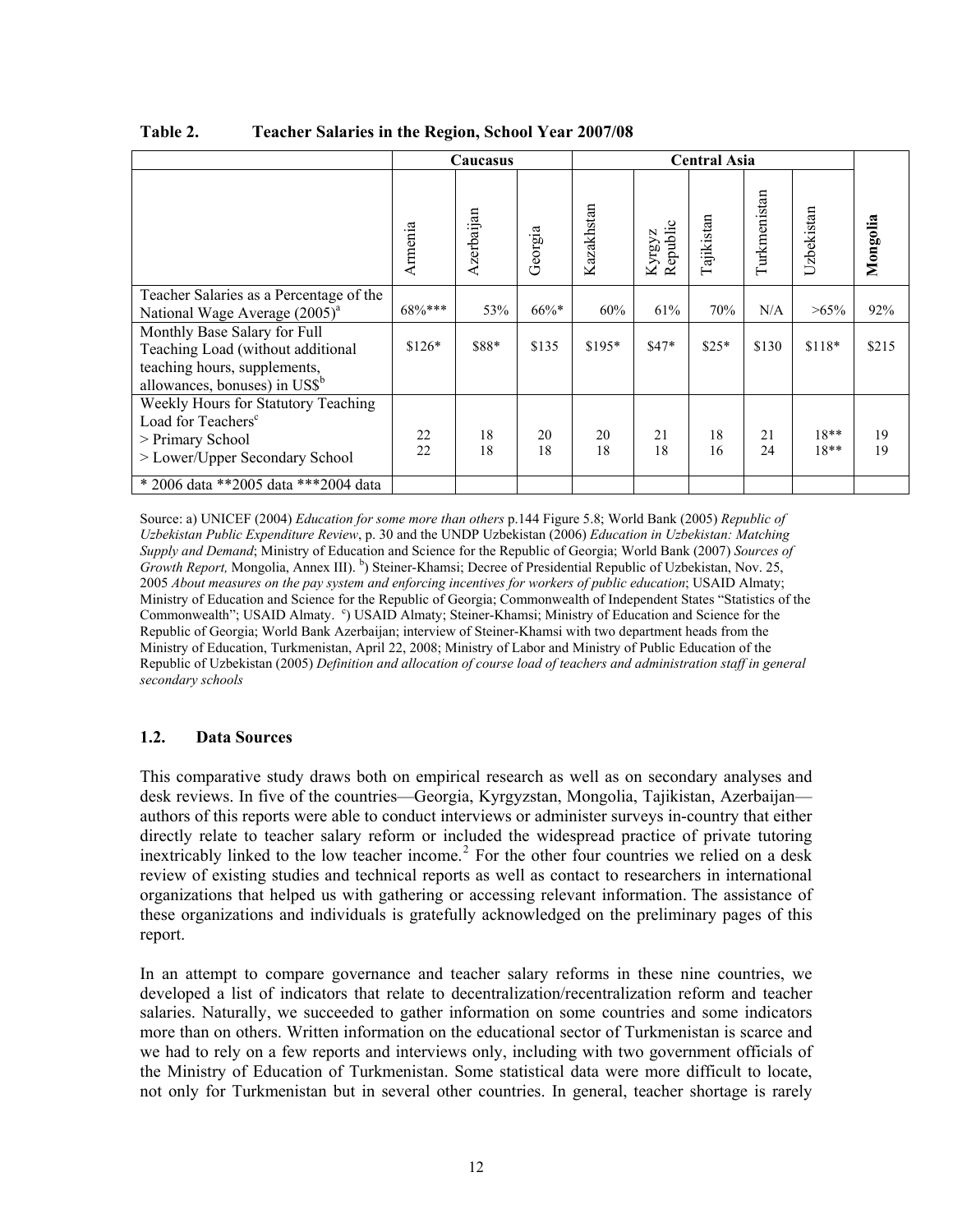reported in documents but frequently addressed in observations and interviews. These access challenges notwithstanding, this study represents a first comprehensive endeavor to scrutinize a policy-relevant and yet understudied area of reform—teacher salaries—based on empirical evidence and secondary statistical analysis.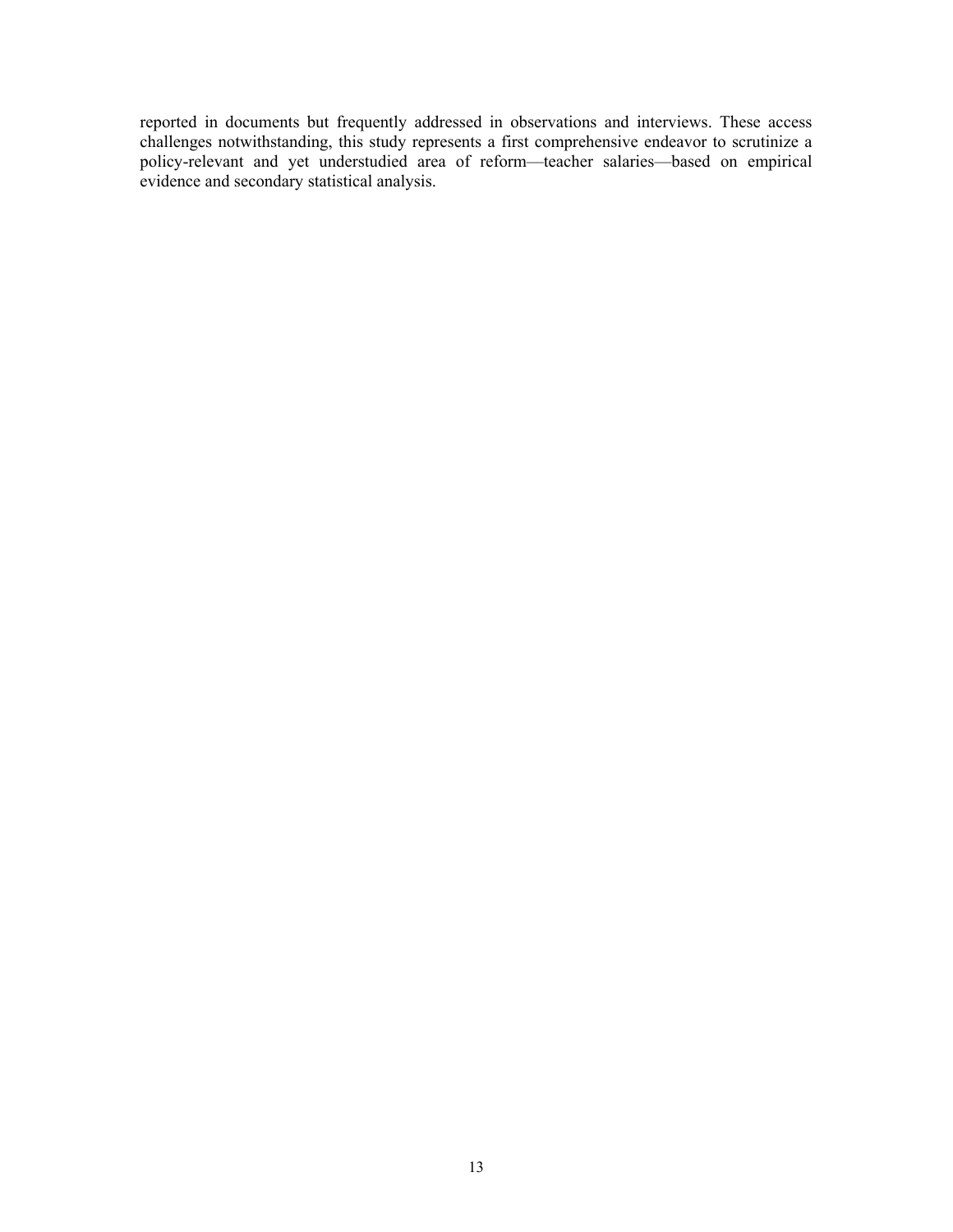## **2. The Impact of Governance and Finance Reforms on Teacher Salaries**

By way of introducing this section, we summarize the financial sources of the teacher salary. As will be presented in section 3 of this report, the various components of a teacher's full or real income are funded from various sources: from the central budget, local budget, and the school budget. In addition, an important source of income—addressed in the last section of this report is private tutoring and other "fees" retrieved from parents (for special classes, but also gifts for special occasions, sale of booklets produced by teachers, semi-mandatory after school activities organized by teachers). These private costs of education, paid by parents to teachers, need also be considered as part of the regular teacher's income. Table 3 provides a summary of the various funding sources a teacher's real monthly income:

| Level                 | <b>Sources</b>         | <b>Allocation</b>                                        |
|-----------------------|------------------------|----------------------------------------------------------|
| Central/federal       | National/federal taxes | Base salary, supplements, additional teaching hours      |
| District/municipality | Local taxes            | Allowances                                               |
| School                | Generated income       | Rewards and bonuses                                      |
| Private               | Parental fees          | Private tutoring, after-school activities, bribes, gifts |

**Table 3 . Funding Sources for aTeacher's Real Monthly Income** 

## **2.1. Historical Antecedents**

The nine countries of the region started out with a similar path of transformation in the early period of transition but by the late 1990s have had different trajectories due to a faster pace of economic growth in some countries (Kazakhstan and Azerbaijan), war and inter-ethnic tensions (Tajikistan, Armenia, Azerbaijan), or various degrees of openness towards other countries and receptiveness towards international organizations (with Turkmenistan and Uzbekistan being the least receptive). Decentralization and privatization have been since the early 1990s the top two priorities of the IMF and the development banks operating in the region. Whereas reforms for accelerating the growth of the private sector are still being actively pursued, policies on decentralization were in most countries after a brief period suspended and replaced with a recentralization reform packet.

<span id="page-14-0"></span>The international organizations held the erroneous assumption that decentralization of governance and finance were novel to countries that had been until the early 1990 centrally planned and organized. A cursory overview of the situation during the socialist period as well as during the early transition period is necessary to explain why the decentralization of governance and finance ultimately did not work. The move towards a multi-party system and privatization of state property in 1991 and 1992 was, throughout the region, followed by an economic crisis in the years 1992 to 1995. The agricultural collectives and the collectives for animal husbandry were dismantled in the early transition period triggering a mass exodus of unemployed farmers and herders from villages to urban areas, and in particular to the capitals of these countries. Many health posts and schools in remote rural areas were closed down and comprehensive "secondary schools" offering all grades (grades 1-9 or 1-10, respectively) were reorganized as primary schools. The remaining schools in rural areas faced dwindling enrollment of students and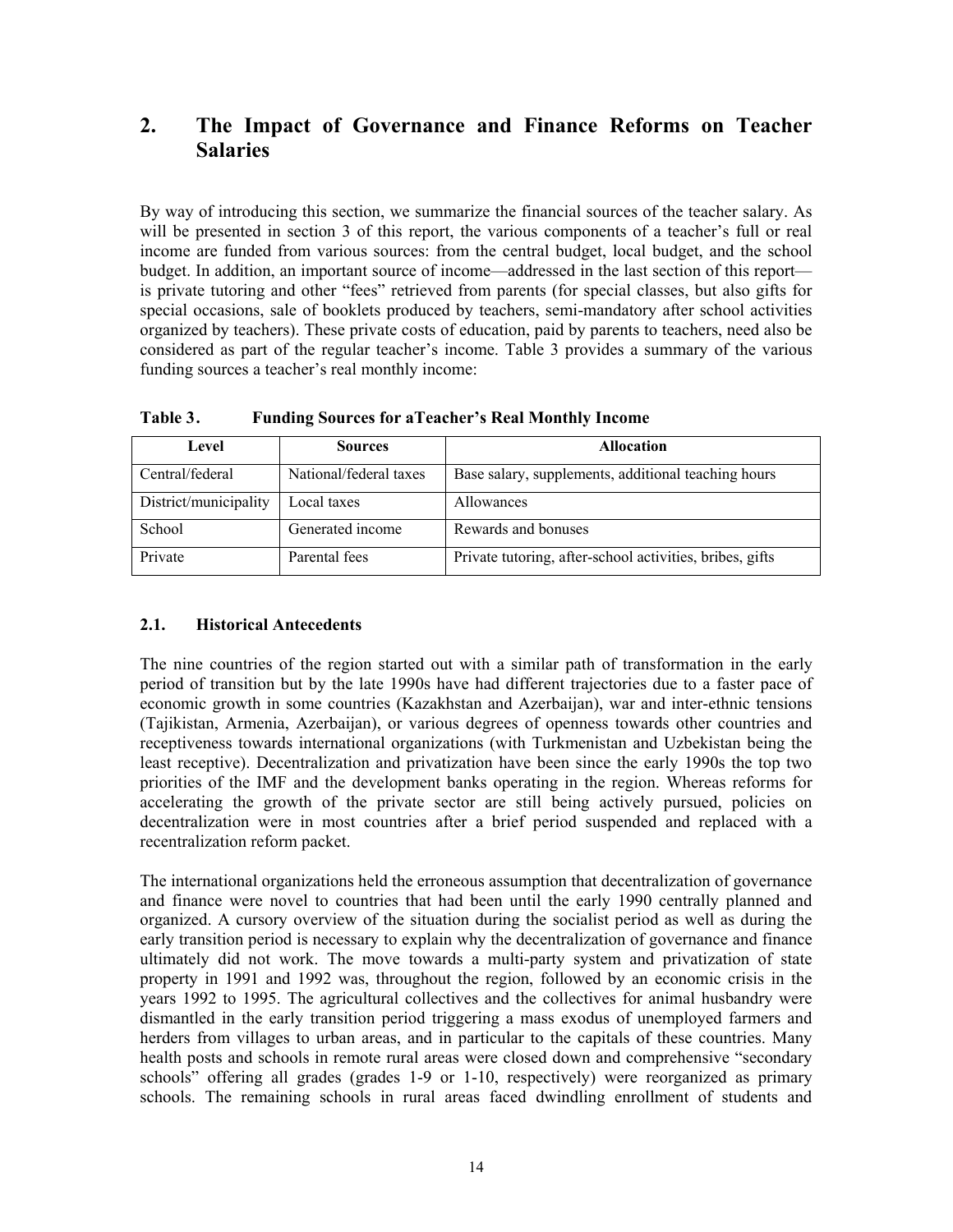received little financial support from the central government for maintenance and rehabilitation of facilities as well as for the salaries of their educational staff.

In today's terminology early childhood education (ECD) but also primary education in remote rural areas was during the socialist period "decentralized" and partially funded from "community" funds. Higher education, in turn, was under the auspices of the line ministries and horizontally organized by sectors (Heyneman 2004). In line with manpower planning during socialist times, the line ministries determined the number of enrolments, funded higher education students, and secured employment for the graduates in their sector. The Ministry of Education was only in charge of funding and administering teacher education programs at the college and university levels. Teacher shortage was anathema during socialist times, because graduates were assigned to a teaching post; if necessary, in remote rural areas (for which they received a hardship supplement). In preschools as well as in primary schools in remote rural areas, the salaries of teachers were paid by the central government, whereas the communist state collectives and the local governments were in charge of building and maintaining the school facilities. Officially, the support of schools by state farms, trade unions, cooperatives, and state enterprises were "voluntary" and followed the idea of a "patronage" *[shefstvo]*, but in effect they became indispensable supplements to the state's direct financing of schools, and in Mongolia, of boarding schools.<sup>[3](#page-3-1)</sup> The collectives and the local governments moreover subsidized the teacher's income by providing free housing as well as coverage of utility cost (electricity) and transportation in urban areas, and a free plot of land for growing vegetables and free livestock for animal husbandry in rural areas.

#### **2.2. The Decentralization Reforms**

In the first half of the 1990s when the International Monetary Fund (IMF), the World Bank, and the Asian Development Bank entered the region as advisors to the governments, they observed a large allocation of public funds for the education sector and non-existent private provisions for education. In the years to come, they advanced a two-pronged structural adjustment formula in the region: decrease of central funding for education and increase of private funds in the form of private preschools and universities and fees for special classes and services in general education. Besides Tajikistan that had a very low GDP allocation to education (2.4 percent) in 1995 and subsequently struggled with allocating more funds to education and Uzbekistan that in 1997 significantly increased total spending on education from 7.6 percent to 11.8 percent in the period 1995 to 2001 (Asian Development Bank 2004), all other governments of the region (excluding Turkmenistan that has not been receptive to international advice) were pressured to reduce educational spending at central level by decentralizing educational finance, by providing incentives for opening private preschools and universities, by encouraging schools to engage in different forms of income-generation, and by permitting the collection of parental fees for special classes and services. At the opposite end to Tajikistan was the Republic of Georgia, where educational spending previously accounted for almost 36 percent of all government spending but, within only 4 years (1992-1997), was slashed by more than half. In 1997, the Government of Georgia was only able to commit less than 15 percent of its public spending on education (UNICEF 1999:5).

The decentralization reform of the 1990s was initially seen as a solution to curb public spending in education. As mentioned earlier, there was a precedent from the recent socialist past for raising educational funds locally. Decentralization of finance in the 1990s implied that the local governments were supposed to cover most of the public expenditures and only resort to central funding if needed. A block grant from the central government was supposed to cover the funding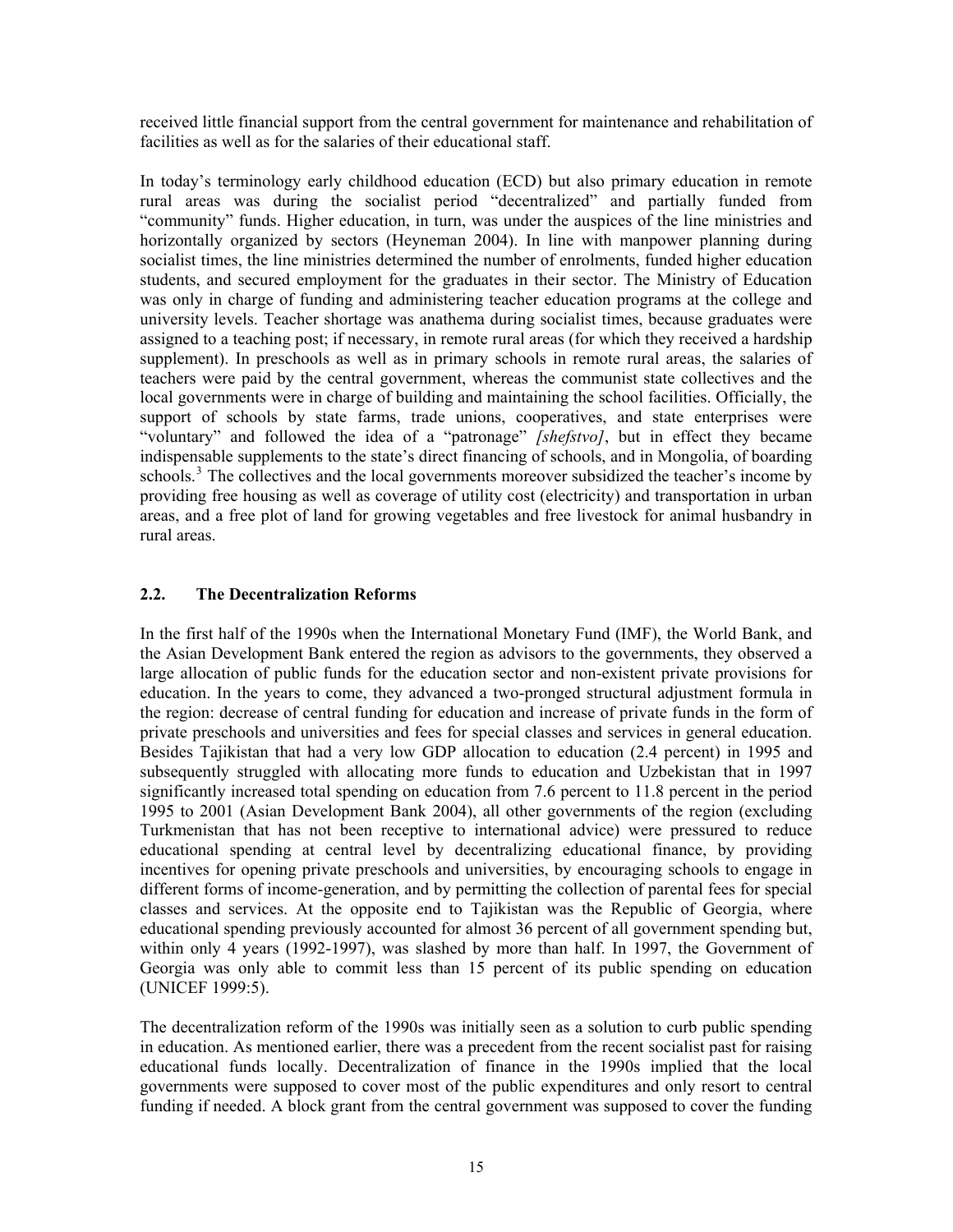gap between locally generated sources and actual expenses. The 1990 decentralization reform was enforced in two ways: the central government gave a block grant for all sectors (education, health, infrastructure, etc.) to local governments and assigned decision-making authority on how much they would assign to each sector. Furthermore, the block grant only partially covered the budget forecast thereby forcing the local governments to allocate additional funds from local tax revenues or raise funds from the local community. These early decentralization reforms failed for a variety of reasons: First, local governments misallocated funds by shifting money from one sector to another. They used the money that they had previously budgeted and earmarked for one sector and allocated it to another sector at the moment the actual transfer of funds was made from central to local level. This period of unpredictable planning resulted in teacher salaries being paid late; in some countries up to several months. Second, the expectation that the local community (during socialist times communist collectives, nowadays businesses) would financially contribute to the public sector did not resonate with the emerging middle class. Finally, the revenues from local taxes turned out to be minimal in rural areas, and decentralizing finance was only an option for municipalities of the capital city and other cities that had a sizeable workforce in the formal economy. In all the countries of the region where the World Bank or the Asian Development Bank were involved in the 1990s, decentralization of finance and management was designed a high priority of education sector loans or grants. A few years later the same banks evaluated the outcome of the reform and concluded that corrections need to be made to effectively lift the burden of educational financing for the central budget. In Mongolia, for example, the Ministry of Education, Science and Technology and the Asian Development Bank acknowledged the shortcomings of the decentralization reform as follows (MOSTEC  $\&$  ADB, 2001, p. 26):

Local governments are expected to prepare their own budgets, based on their own revenues and expenditures. Shortfalls in revenues are often met by grants from the central government. The current block grant mechanism at *aimag* level [province level] is perceived to be used inequitably, because earmarked funds are used for other pressing demands on local budget. Such tensions are evidence of budgetary fragility, lack of cash at the local level, and the strain of competing demands for budgetary support.

Other countries experienced a back and forth on decentralization reform. The Kyrgyz Republic decentralized educational governance in three stages. In a first stage, from 1998 to 2000, thirty percent of the management staff at central and district level were reduced, and the education authorities at province level were strengthened. At a second stage, the three-tier management system (central level – province – district; *republican level – oblast - rayon*) was replaced with a two-tier system relegating the province-level education authorities to offices for teacher support and training. Most of the responsibilities of the provinces were transferred to the district education authorities. At the third and final stages the initial central structure was restored. As a study of the Kyrgyz decentralization reform contents (Asian Development Bank 2004, p. 49):

After one and a half years of testing, the exercise was abandoned and *oblast* education departments were restored as structural subdivisions of the Ministry of Education and Culture in August 2001. Clearly, district level authorities were not well prepared (nor perhaps willing) to assume new responsibilities. Growing discontent was voiced as regards the performance of important functions, such as collection and payment of teacher salaries and selection and placement of teachers.

The decentralization of finance reform of the late 1990s was also considered a failure in Georgia and was reversed by means of a recentralization reform in 2004. Shifting responsibility for financing education from the central to the local government level resulted in an inequitable distribution of public funds across the country. As table 4 demonstrates, there existed in 1999 vast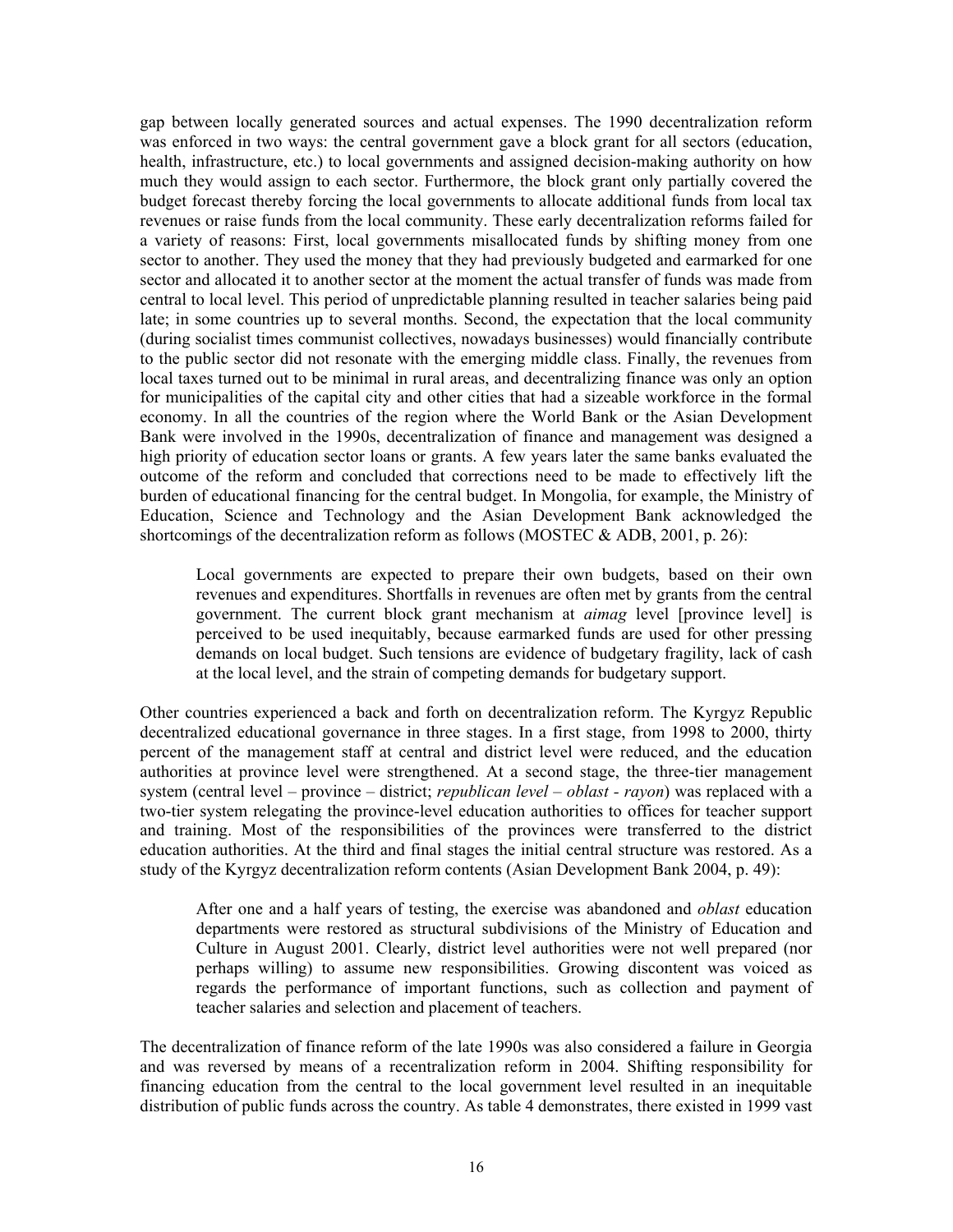differences in per student spending across the provinces of the country when decentralized financing was in effect.

| <b>REGION/PROVINCE</b>           | Per Student<br><b>Spending</b><br>[in GEL] | Student/<br>Teacher<br>Ratio | Per Capita<br><b>Income</b><br>[in GEL] | <b>Per Class</b><br><b>Spending</b><br>[in GEL] |
|----------------------------------|--------------------------------------------|------------------------------|-----------------------------------------|-------------------------------------------------|
| Tblisi (capital)                 | 148.55                                     | 13.42                        | 108.29                                  | 4,176                                           |
| Abkhazia                         | $91.0*$                                    |                              |                                         |                                                 |
| Ajara                            | 205.39                                     | 9.47                         | 144.44                                  | 3,404                                           |
| Guria                            | 86.63                                      | 7.97                         | 27.43                                   | 1,275                                           |
| Racha-Lechkhumi & Kverno Svaneti | 158.75                                     | 4.75                         | 55.62                                   | 1,182                                           |
| Samegrelo Zemo Svaneti           | 101.53                                     | 8.67                         | 37.61                                   | 1,613                                           |
| Imereti                          | 94.41                                      | 9.17                         | 36.90                                   | 1,706                                           |
| Kakheti                          | 81.89                                      | 9.15                         | 34.42                                   | 1,584                                           |
| Mtskheta-Mtianeti                | 133.97                                     | 7.87                         | 57.43                                   | 1,706                                           |
| Samckhe-Djavakheti               | 99.20                                      | 8.02                         | 33.04                                   | 1,406                                           |
| Kvemo Kartli                     | 98.47                                      | 10.35                        | 37.69                                   | 1,870                                           |
| Shida Kartli                     | 78.48                                      | 9.72                         | 27.14                                   | 1,485                                           |
|                                  |                                            |                              |                                         |                                                 |
| Republic of Georgia              | 118.29                                     | 9.77                         | 63.39                                   | 2,193                                           |

#### **Table 4. Per Student Spending and Other Indicators by Region in 1999 (before the Recentralization Reform in the Republic of Georgia)**

Sources: Herczynski (2002); \*World Bank Expenditure Review, Georgia (2002)

The great variation in per student spending, ranging from 78.48 GEL in the Shida Kartli province to almost the threefold amount in the Adjara province (205.39 GEL), was caused by the uneven economic development in Georgia. How much a province spent for education ("per student spending") directly correlated with the per capita GDP in the province ("per capita income"), forcing poorer provinces to spend less on education and enabling richer provinces to spend more. Revenues of local governments consist of a combination of local income tax as well as taxes on property and sales. In some locations, local governments had also insignificant revenues from industrial land sale and lease (Herczynski, 2002). Given the broad range of economic development in the country, the resources available at local level vary greatly. The sharp inequalities caused by the decentralization of finance led for a call to reinstate a centralized administration of finance, revitalize the redistributive function of the state, and clearly allocate funds to the different sectors.

In Uzbekistan, decentralization of finance and governance is officially still in place, but at closer examination the funding still comes from central sources and all major decisions continue to be made at central level. The *Republic of Uzbekistan Public Expenditure Review* (World Bank 2005, p. 37) states:

The management of most preschools, primary, secondary and specialized secondary schools is ostensibly decentralized to local governments *(hokimiats).* But there is a fundamental disconnect between local governments' responsibilities for managing education and their means for doing so. In order to keep schools functioning, the state budget finances whatever local governments—*oblasts* [province-level governments] or *districts* [district-level governments]—are not able to finance through their own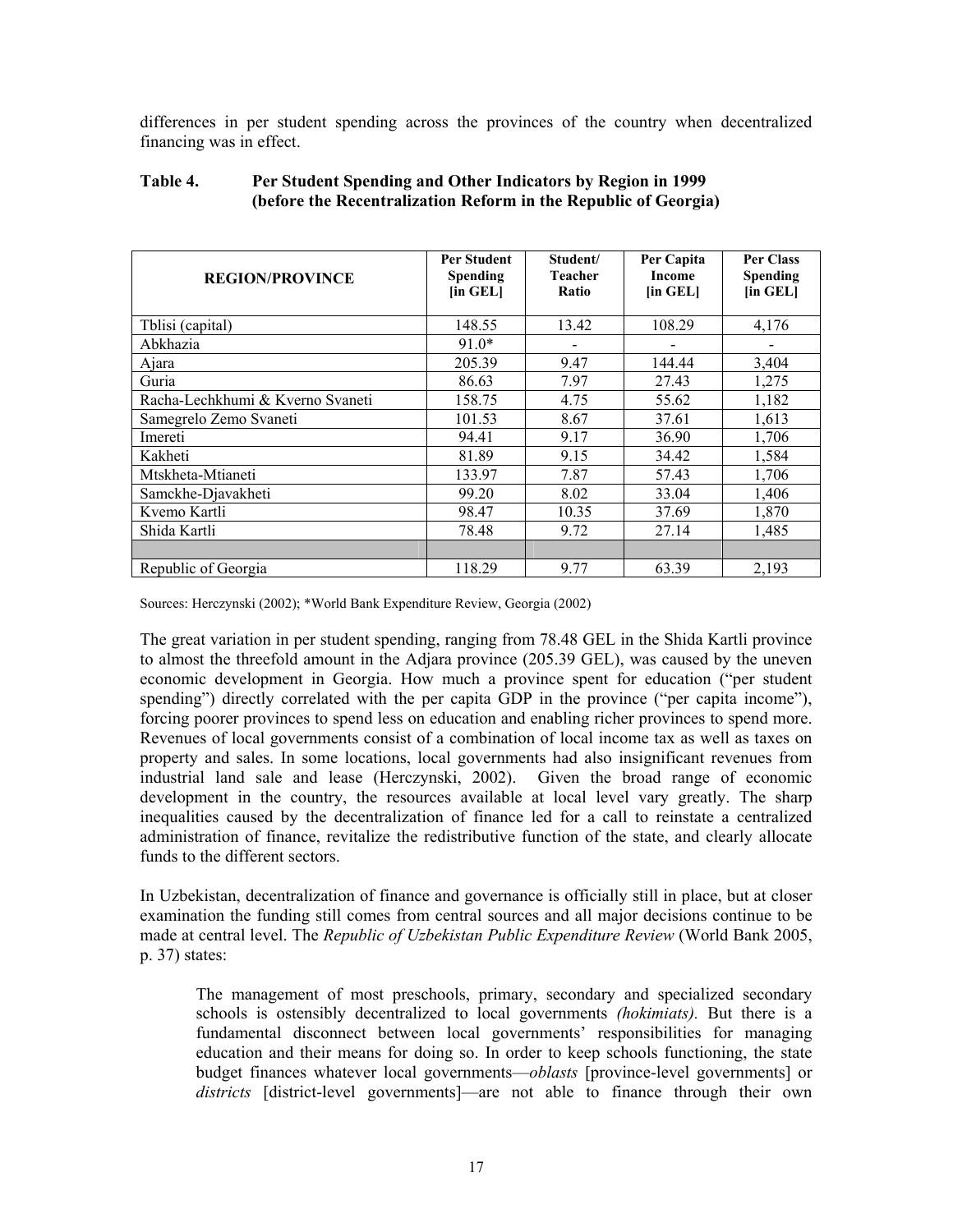resources. It does so by varying the percentage of the locally collected Value Added Tax and other central taxes. General secondary schools are financed through the Ministry of Public Education's budget; specialized secondary schools are financed through the budget of the Ministry of Higher Education's Center for Specialized Secondary Schools.

In practice, decentralization of finance did not work and most local governments, with the exception of cities and municipalities, depended in great part or fully from central funding.<sup>[4](#page-3-1)</sup>

Even though the Government of Georgia exerted to some extent an equalizer function during the period of financial decentralization by allocating funds to provinces that were in need, the central support did not materialize in more equitable spending on education. There existed no clear criteria for redistributing or allocating additional resources from the central level to the provinces or for transfers made from provinces to districts. How much was actually transferred largely depended on persuasion skills, political power and personal contacts of local government representatives with the central-level or province-level officials. Factors such as poverty level or educational factors such as school size, student/teacher ration, etc. were not part of the considerations for reallocations (Orivel, 1998). The inequality was further exacerbated by misallocation at the local level. The local governments were responsible to develop school budgets based on the information provided by schools. Whether the local government accepted the figures submitted by the school was, in the absence of clear criteria, a matter of arbitrary decision-making. At the end, the amount of funds allocated to schools (rather than to other sectors) depended on the influence and personal contacts of schools directors to the local leadership. The misallocation of funds and the transfer of earmarked funds from one sector to another, mentioned earlier for the Mongolian context of decentralization, was also noticed in Georgia.

Given that teacher salaries absorb the greatest portion of a school budget, the decentralization of education finance had a negative impact on teacher salaries. "Frozen salaries" became a common practice in poor provinces and teachers either did not receive salaries for a couple of months at all or received them with considerable delays. The actual rate of teacher salaries, however, was not affected. Both under the conditions of decentralization and recentralization reforms, the salaries of civil servants working in state institutions (referred to as "budget organizations") is determined by the government. In all the countries the salaries of civil servants are centrally determined in a Unified Tariff System and annually adjusted by the governments. In countries where incremental budgeting is used (e.g., Turkmenistan, Uzbekistan, Kyrgyzstan, Tajikistan), the governments establish the regular rate for the statutory teaching load *(stavka* rate*)* and determine the class size. In systems with per-capita financing (e.g., Armenia, Georgia, Mongolia), the governments decide each year on the "normative mean" per student, which varies by grade level and in some countries by location of the school (the normative mean is higher in remote areas). Additional coefficients are used to bolster the normative mean for schools with small student numbers. This centralized system of determining the teacher salaries has been preserved from the socialist times and also endured the brief period of decentralization of education finance. Under both finance systems—the traditional system of incremental budgeting and the new per-capita financing—the governments determine the salary of teachers. In both systems, the governments also regulate class size in an attempt to ensure that schools do not employ too many teachers. Exceptions to the class size regulation are frequently made, especially in rural areas with small numbers of students per school.

In the Republic of Georgia, the deficiencies of the decentralization reform were apparent and led to the second wave of reforms: recentralization of education finance. Since 2004 education financing is centralized and schools are directly funded from the central budget based on the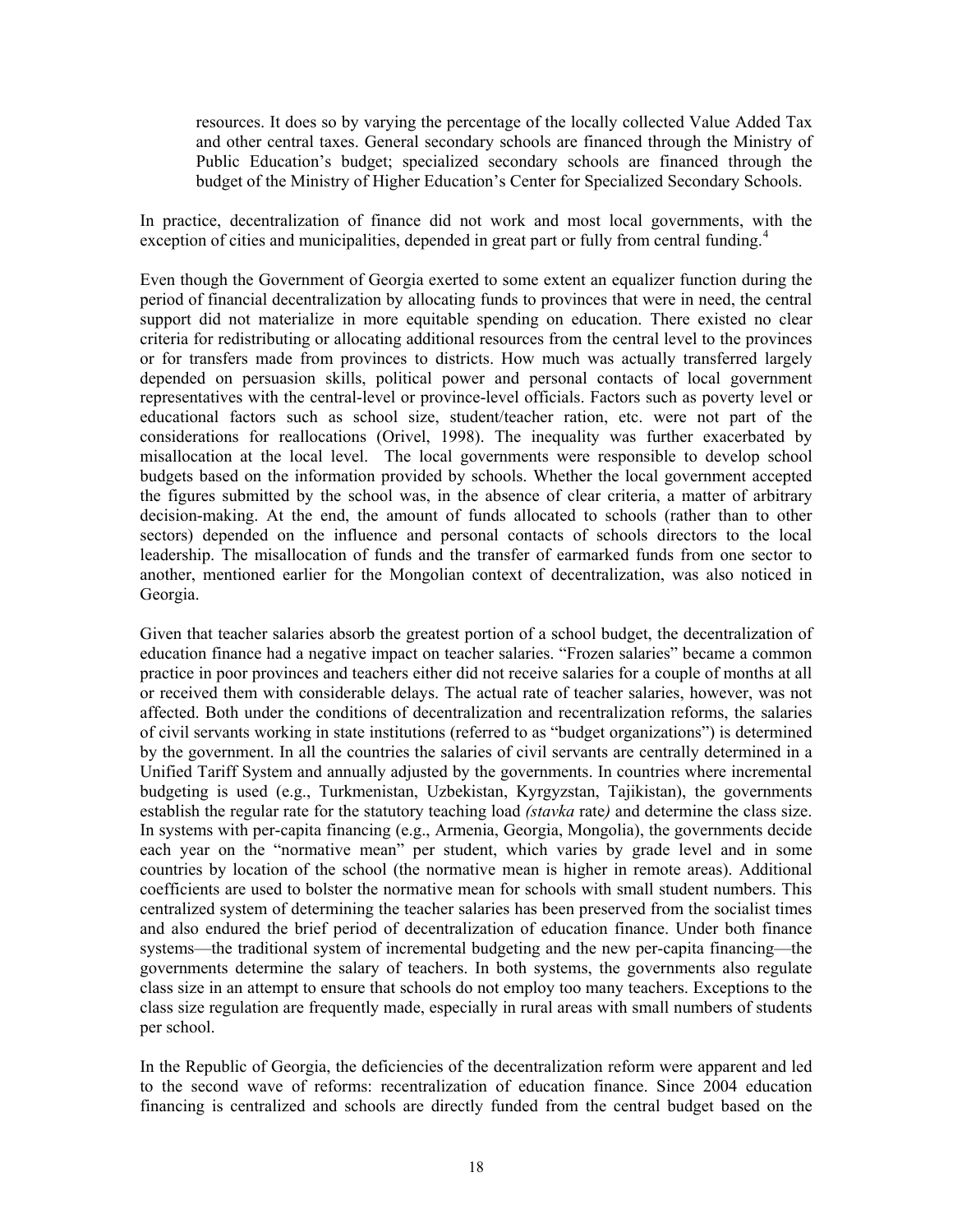number of students that they enroll (per capita financing). As projected from the onset of the reform, per capita financing puts small schools at a disadvantage. As part of the recentralization reforms, the Government created therefore a central reserve fund which provides additional funding for schools that otherwise would not be able to cover teacher salaries and other costs at the school level.

As mentioned earlier, allowances from local government funds had been a distinct feature of Soviet educational systems. These allowances also exist in other post-Soviet countries, and other educational systems went back and forth on how much educational finance should be decentralized. The only complete empirical study on allowances has been conducted in Russia. Given the identical salary structure in Russia as in the Caucasus, Central Asia, and Mongolia, the Russian study provides useful clues with regard to allowances. Galina Monusova presents the findings from a fascinating study on teacher salaries in the Russian Federation that the Iuri Levad Research Center in Moscow published.<sup>[5](#page-3-1)</sup> Monusova collected salary information from 400 schools, in the following regions of Russia: Tambovsk, Kursk Omsk, Krasnodarsk, and the Bashkiria Republic. Even though the teacher salaries in Russia are also below the national wage average—they are 60 percent of the national wage average (in Tajikistan in comparison: teacher salaries are 70.4 percent of the national wage average, see table 9)—there exist vast regional differences due to the social benefits and allowances *(nadbavka)* provided by the regional and local governments. Despite the Unified Tariff System across the Russian Federation, teachers' full income vary considerably depending on the economic situation of the province (*oblast)* and district (*rayon)* in which they are located. The following table presents a few economic indicators for the six regions in Russia along with figures on average teacher salaries.

| <b>RF</b> Oblasts      | <b>Tambovsk</b> | <b>Kursk</b> | <b>Krasnodarsk</b> | Omsk   | <b>Bashkiria</b> | <b>Sverdlovsk</b> |
|------------------------|-----------------|--------------|--------------------|--------|------------------|-------------------|
| GDP per capita         | 43,604          | 48,691       | 53,944             | 60,811 | 68,256           | 70,314            |
| (in rubles)            |                 |              |                    |        |                  |                   |
| Average salary         | 4,081           | 4,889        | 5,155              | 5,482  | 5,389            | 6,928             |
| (in rubles)            |                 |              |                    |        |                  |                   |
| Average salary in      | 3,005           | 3,055        | 3,299              | 3,389  | 3,248            | 4,425             |
| education (in rubles)  |                 |              |                    |        |                  |                   |
| Average teacher salary | 2,398           | 2,808        | 2,512              | 2,925  | 3,246            | 3,161             |
| (in rubles), of which: |                 |              |                    |        |                  |                   |
| Tariff                 | 1,733           | 2,093        | 1,864              | 1,951  | 2,579            | 2,063             |
| (base salary)          |                 |              |                    |        |                  |                   |
| Regional               | 106             | 15           | 57                 | 338    | 299              | 384               |
| allowances             |                 |              |                    |        |                  |                   |
| School                 | 483             | 598          | 483                | 509    | 277              | 546               |
| allowances             |                 |              |                    |        |                  |                   |
| <b>Bonuses</b>         | 48              | 78           | 79                 | 161    | 107              | 100               |
|                        |                 |              |                    |        |                  |                   |
| Other                  | 28              | 24           | 29                 | 34     | 16               | 68                |
|                        |                 |              |                    |        |                  |                   |
| Tariff/Teacher Base    | 72%             | 75%          | 74%                | 67%    | 79%              | 65%               |
| Salary as % of Average |                 |              |                    |        |                  |                   |
| <b>Teacher Salary</b>  |                 |              |                    |        |                  |                   |

#### **Table 5. Average Teacher Salaries in the Russian Federation by Region**

Source: Galina Monusova, 2007, p. 8ff.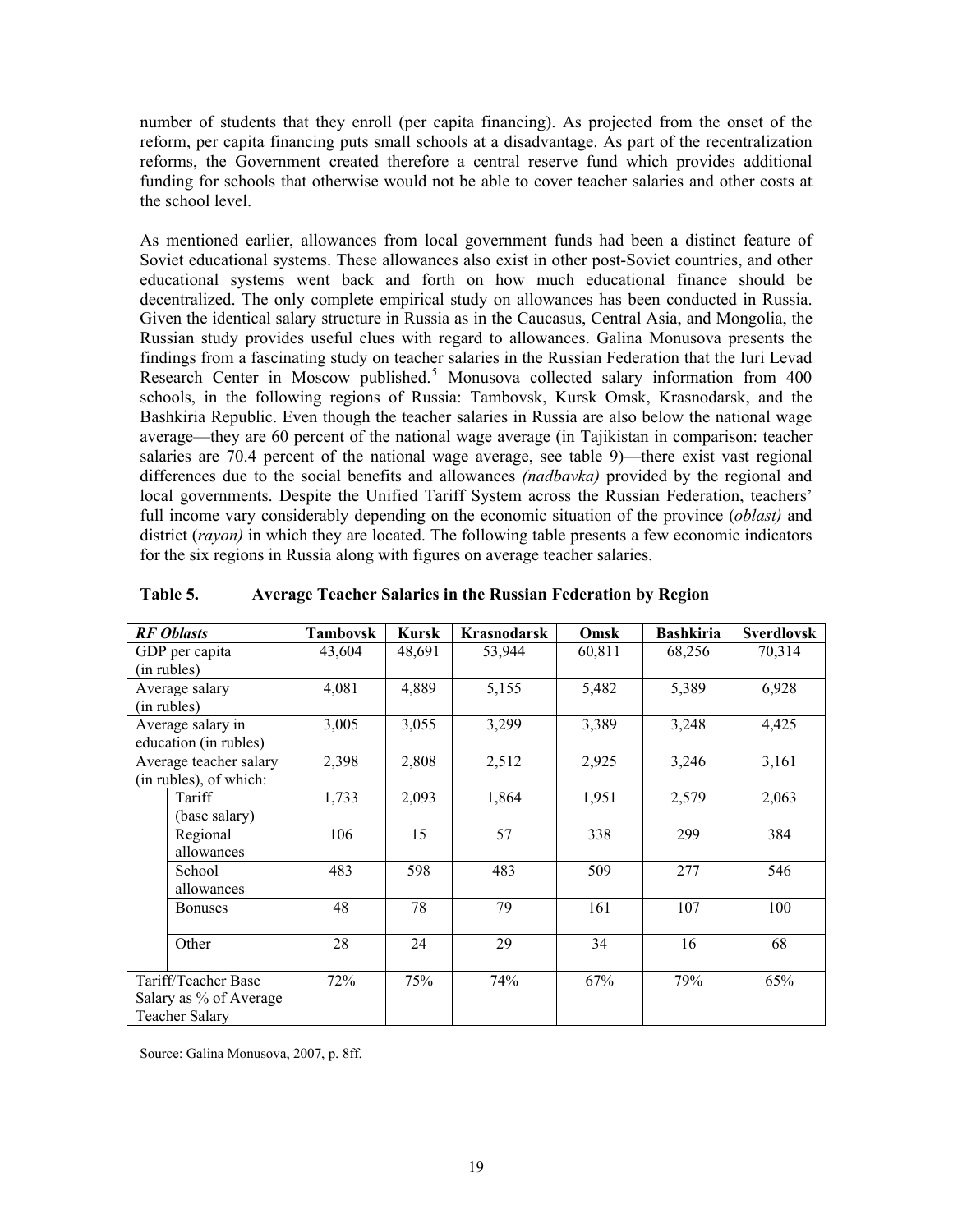As table 5 illustrates, teacher in the Bashkiria Republic with a high GDP per capita, earn 135.2 percent more than teachers in the Tambovsk region. The variation is explained by regional and school-level allowances *[nadbavkas].* Accordingly, for teachers in Tambovsk their base salary accounts for 72 percent of their total income, whereas in Bashkiria the base salary only amounts to 65 percent of what they earn in total. The regression analysis, provided in the Russian study, reaches the same conclusion that the author succinctly summarizes:

From all factors, the teacher salary is determined first and foremost by the region of residence. Against this background, the qualification of the teacher and the actual teaching load are secondary, and supplements for additional school activities (such as supplements for class teacher, notebook checking, etc.) are the least important determinants of a teacher salary. Such a system of teacher salary stimulates teachers to move to richer regions, get as many hours as possible and avoid additional school activities. (Galina Monusova, 2007, p. 11; translation from Russian)

The inequities and irregularities arising from decentralization reforms, described here for a Caucasian country (Georgia), two Central Asian countries (Kyrgyz Republic and Uzbekistan), Mongolia as well as the Russian Federation are characteristic features of governance and finance reforms that were instated in the late 1990s and in some countries (Georgia, Kyrgyz Republic, Mongolia) suspended in the new millennium.

#### **2.3. Recentralization, School-Based Financial Management, and Results-Based Public Administration**

In the new millennium the decentralization reforms of the first transition decade were replaced with three types of reforms presented in the following: (1) recentralization of budget approval and disbursement, (2) school-based financial management, and (3) result-based or outcomes-based management.

#### *2.3.1. Recentralization of Budget Approval and Disbursement*

Most countries in the region underwent Public Expenditure reviews (PER) and a few countries have either completed Public Expenditure Tracking Surveys (Mongolia, Tajikistan) or are in the process of conducting them (Azerbaijan). The PETS (Public Expenditure Tracking Survey) studies trace public expenditure at the various levels (school, district, province, central level) to examine possible leakages, wastages, and misallocations in the education sector. In several countries, the PERs and PETS' have culminated in a comprehensive public management reform that manifests typically two distinct features.

First, the preparation and approval of a budget is organized by sector rather than by local and provincial governments. The school budget is directly passed on for approval to the Ministry of Education or to their district and provincial representatives, respectively, thereby undermining the decision-making authority of the local and provincial government. In several countries of the region, the line ministries have started to enforce fiscal discipline in that schools are held accountable for the submitted budget. If, by the end of the fiscal year, the expenses exceeded the submitted budget, the schools have to find own resources to cover the cost as reallocations throughout the fiscal year—a widespread practice in the earlier decentralization reform period has become ruled out. Conversely, if schools under spend their budget by the end of the fiscal year, they are required to either return the unused funds to the central level or declare it as revenues for next year's budget.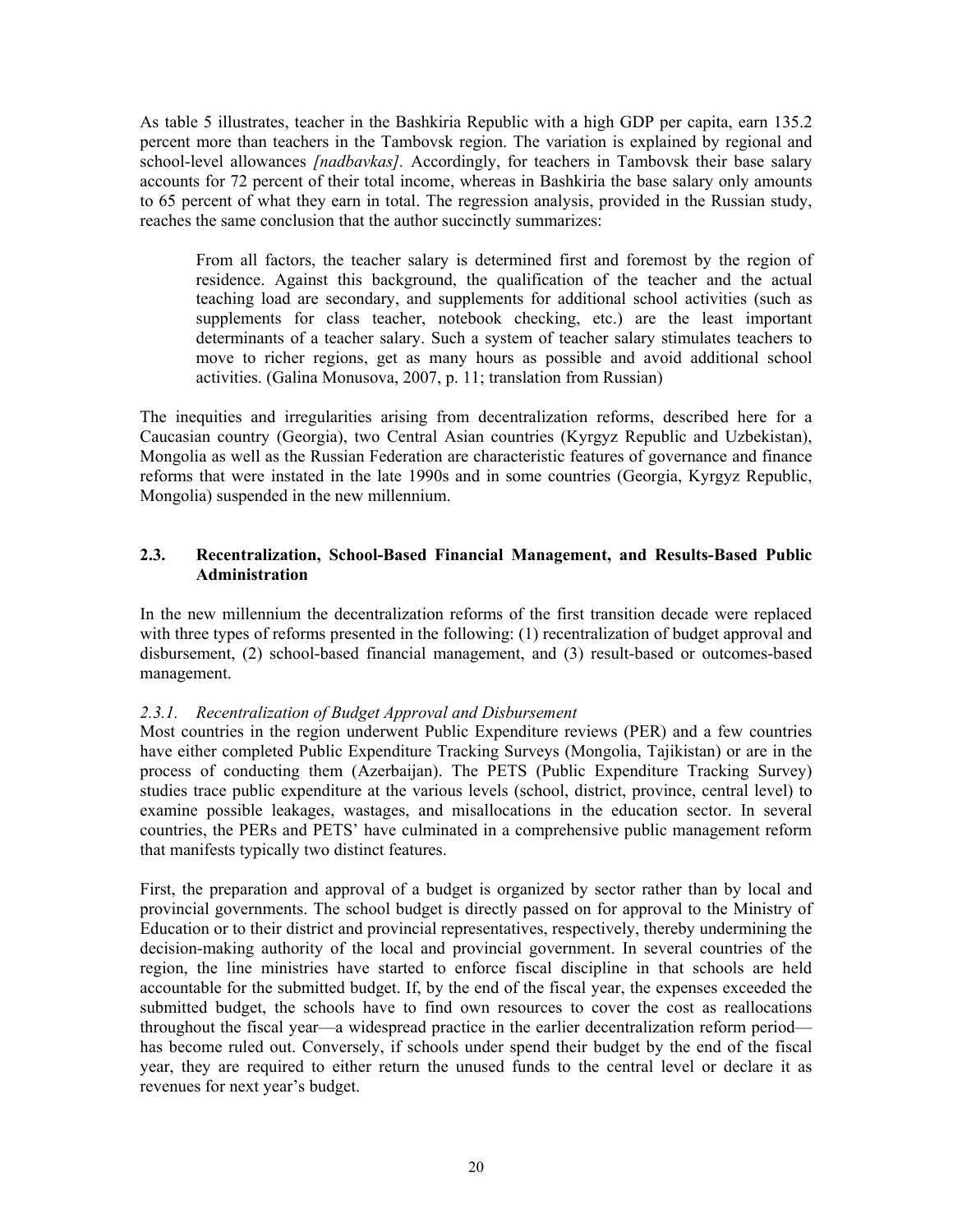Second, as part of the public management reforms of the new millennium, disbursement has also been organized centrally. Rather than transferring block grants to local governments, which then reallocate the funds to different sectors, the Ministry of Finance directly credits the account of the state institution thereby bypassing the possibility of misallocation and financial leakage. This measure, referred to in some countries as Single Treasury Fund, enables the central government to exert direct control over public expenditures, and suspends district and provincial governments in their decision-making authority over financial matters. The recentralization of educational finance has had a positive impact on teacher salaries. The direct disbursement to education accounts has alleviated the worst excesses of the 1990s decentralization reforms when teacher salaries were paid months later.

#### *2.3.2. School-Based Financial Management*

Since local governments, with the exception of well-endowed municipalities, are financially not in a position to channel a sizeable amount into the education budget, more recent reforms emphasize the need to generate funds at school-level and to reduce wastage. Reforms in this area required amendments to the education laws which, without exception, had emphasized free compulsory education. The amendments specify for which type of services (extra-curricular classes and after school clubs) the school is permitted to charge fees from parents. In addition, incentive structures had to be created in order for schools to embark on income-generation activities on one hand and to reduce irrational expenditures on the other. Examples of incomegeneration include sales from the school garden or the school livestock in rural areas, or rental of school equipment and facilities in urban areas. An often-cited example for reducing irrational expenditure is the repair of windows and doors to save on heating. Two incentives stand out: providing a block grant to schools based on student numbers and allowing schools to retain a proportion of the generated income for their own discrete usage.

The first incentive structure—per-capita financing—has experienced great popularity in the region. Mongolia introduced per-capita financing as early as in 1997 and since then has continuously attempted to refine the funding formula in ways to not harm schools with small student numbers. The "micro-coefficients" are used as correctives for very large and very small schools: schools with below-average student numbers receive more funding and vice-versa large school receive less funding than they would be entitled to based on their school size. The Republic of Georgia introduced per-capita financing in 2004 (labeled "vouchers" in Georgia), and Tajikistan and Kyrgyzstan are currently piloting this financing mechanism in select provinces and districts. Per capita financing seems to resonate with different administrators for different reasons. The Ministry of Finance expects to save money by schools having incentives to cut unnecessary expenses and to fire excess staff, in particular assistant teachers and support staff (cleaners, guards, cooks, storage keepers, etc.). The Ministry of Education is in a position to better plan and monitor the education budget at school level because it is based on student enrollment figures. The school administration, finally, is given a sense of financial autonomy in that it can determine the allocation of resources.

The second incentive—assurance that schools have the discretion to assign a proportion of the generated income and fees for their own usage—is less pronounced. In several countries (with certainty in Georgia, Kyrgyz Republic, Tajikistan, Mongolia; possibly also other countries in the region), laws were passed in the new millennium that allow school to open a school account for depositing the income that the school generated from fees and sales. However, whether schools are permitted to use the income at their own discretion is a different issue. In Georgia a law was amended in 2004 assuring schools that they can administer the school account at their own discretion. In Mongolia, a decree of the Government in 2007 affirms, and in fact prescribes, that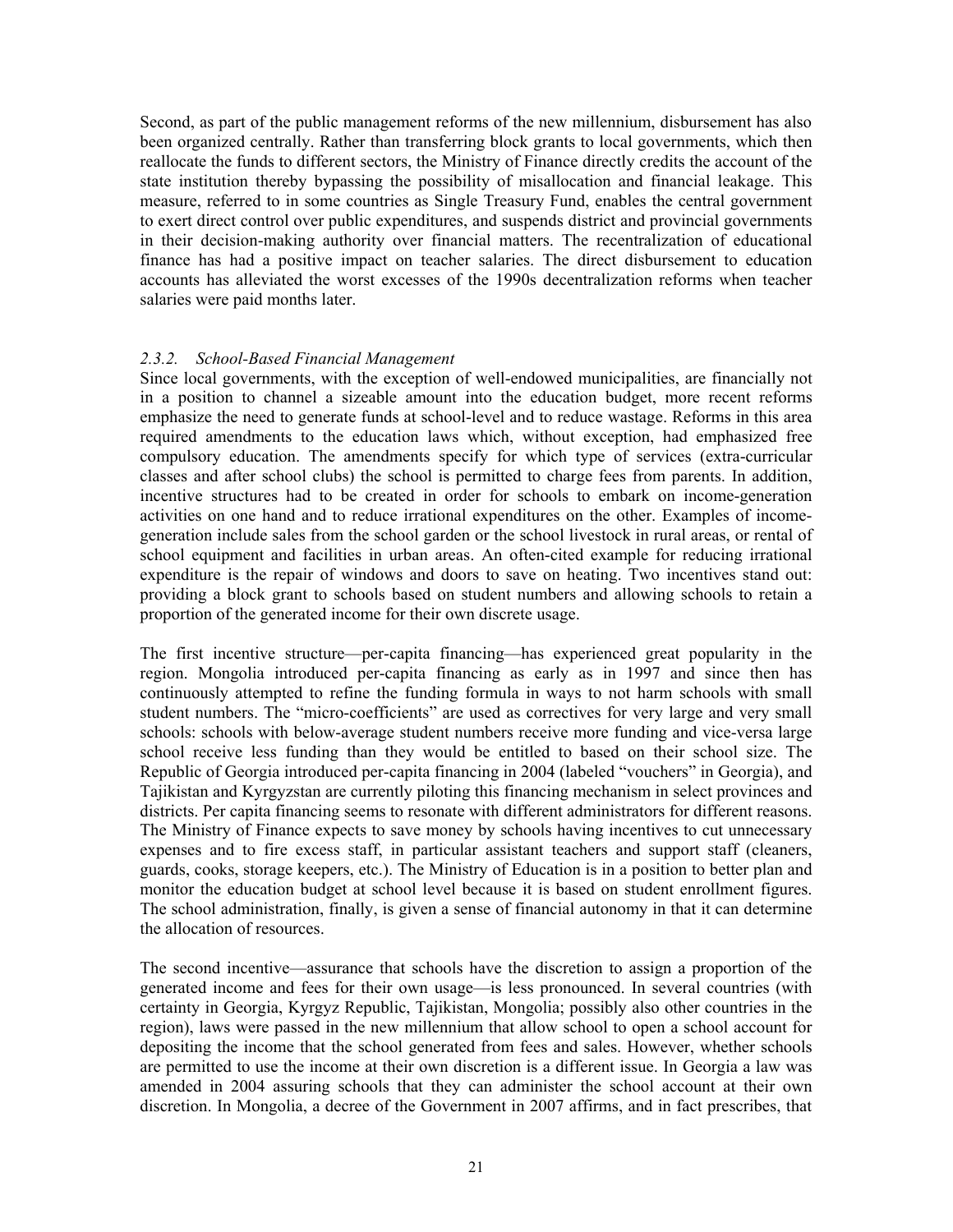the schools are permitted to use the generated income for paying bonuses and rewards to teachers, students and school employees. The liberalization of the central regulation on the usage of school development funds, manifested in the 2007 decree in Mongolia, must be seen as response to widespread dissatisfaction about the central control of school accounts. The PETS study in Mongolia showed (World Bank, 2006) that schools in 2006 had few incentives to generate additional income as they were expected, despite assurances of the contrary, to include the revenues in next year's operational budget of the school.

Table 6 provides an overview of financial sources for teacher salary expenditures in the Kyrgyz Republic.

|                        | Federal       | Local         | <b>Special</b> | Other                |  |  |
|------------------------|---------------|---------------|----------------|----------------------|--|--|
|                        | <b>Budget</b> | <b>Budget</b> | <b>Sources</b> | <b>Contributions</b> |  |  |
| <b>Kyrgyz Republic</b> | 77.9          | 13.2          | 5.4            | 3.5                  |  |  |
| Urban areas            | 57.3          | 23.2          | 10.4           | 9.0                  |  |  |
| Rural areas            | 83.4          | 10.6          | 4.0            | 2.0                  |  |  |
|                        |               |               |                |                      |  |  |
| Bishkek city (capital) | 23.2          | 41.5          | 16.5           | 18.9                 |  |  |

**Table 6 . Financial Sources for Teacher Salaries, Fiscal Year 2006, Kyrgyz Republic**

Source: Office of the President of the Kyrgyz Republic, Department of Economic and Social Policy Development; compiled by Center for Public Policy, Bishkek (2008)

In fiscal year 2006, close to four-fifth of the budget for teacher salaries was funded from the central or federal level (77.9 percent). It is noticeable that only urban areas, in particular the municipality of Bishkek (capital), are able to draw from local funds, special sources from incomegenerating activities, and other private contributions.

#### *2.3.3. Introduction of Bonus and Performance-Pay*

The wage-bill in the education sector as a proportion of the general wage-bill in the public sector is not to be underestimated. Wages in the education sector constitute at least half of all wages in the public sector. In Tajikistan, for example, the budget for wages in the public sector amounts to 278 million TJS (Tajik somoni) of which 156 million TJS are spent for salaries in the education sector (World Bank 2005). An increase in teacher salaries has therefore great repercussion not only for the public sector as a whole but also for the economy. Every increase in teacher salaries inevitably leads to inflation and forces employers from the private sector to raise salaries in order to cope with higher prices for goods and services. At the end of a cycle, every employee's salary is increased. Thus shortly after teacher salaries have been raised, the relative income of teachers drops again and remains below the national wage average. To break this vicious cycle and in line with Results-Based Management, a reform that the Asian Development Bank advanced throughout the region, performance pay and bonuses as an alternative to general salary increase were ardently promoted.

Results-based management or outcomes-based education (Steiner-Khamsi, Silova, Johnson 2006), respectively, was tried in Kazakhstan, the Kyrgyz Republic and Mongolia with a mixed outcome. The idea is raise the income of civil and public servants selectively by awarding those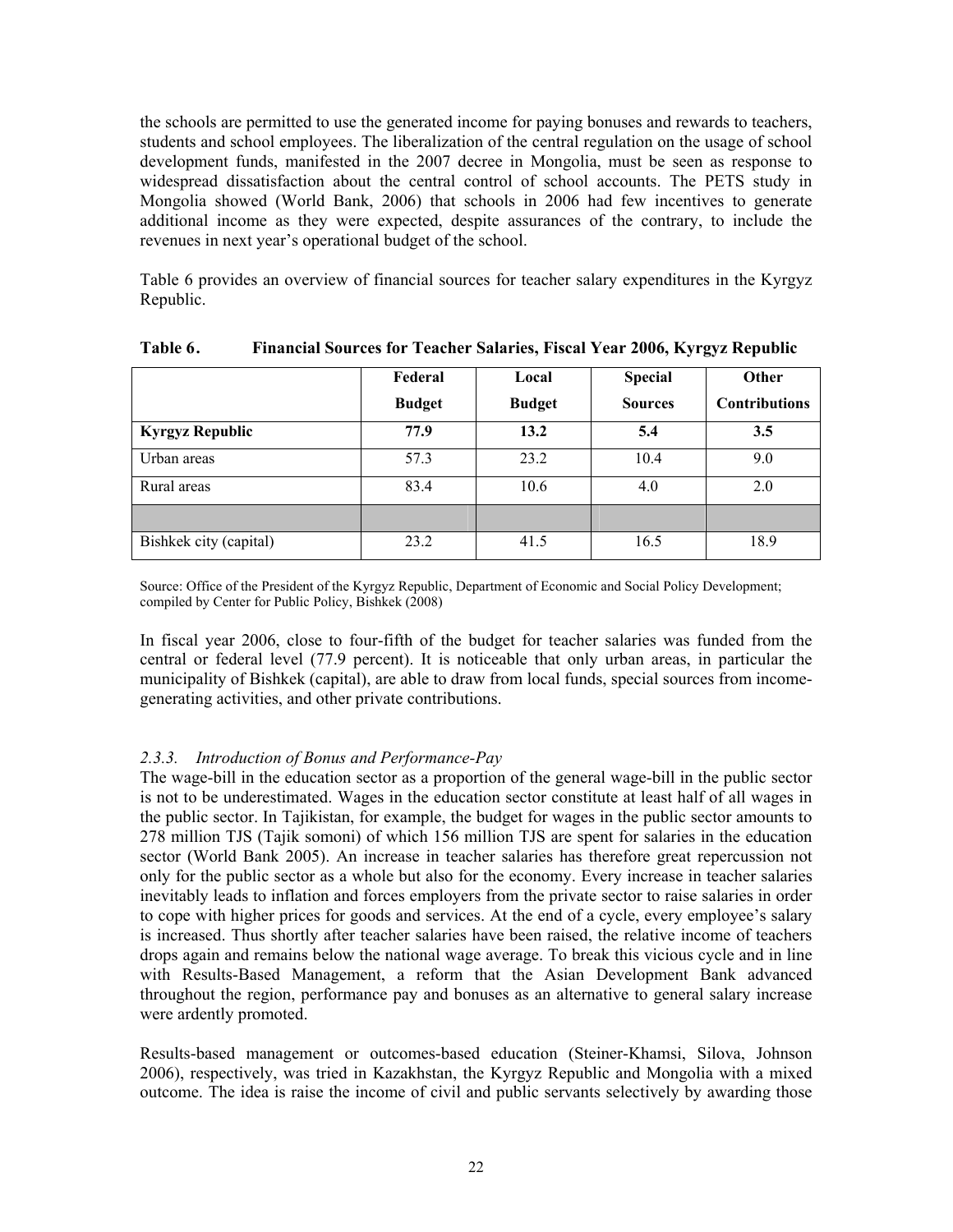employees that demonstrated high performance based on established expected outcomes. The introduction of "outcomes contracts" between teachers and deputy director, between deputy director and director, between director and director of the Education Department of the *rayon*  [district] etc., and ultimately, as is the case in Mongolia, between the line ministers and the premier minister, is often a central part of general public sector reforms and is mainly donordriven, in particular by the Asian Development Bank.

"Results-based management" is supposed to replace informal agreements with contracts or formal agreements, and hold public and civil servants accountable for their performance. Public and civil servants are supposed to be semi-annually evaluated and receive a sizeable bonus provided that their superiors found their performance to be extraordinary or above average. In Mongolia, the State Service Reform Committee developed in 2006 guidelines on how bonuses need to be linked to outcomes.<sup>[6](#page-3-1)</sup> Bonuses were not meant to be recurrent awards but rather acknowledge outstanding performance with an extraordinary large bonus, up to 25 percent of the annual salary (3 monthly salaries). The decree on bonuses was only enforced for the first year, in 2006, when schools received central funding for assigning bonuses to select teachers. In the following year, the schools were expected to raise own funds or pay for bonuses from the salary budget, that is, deduct money from salary supplements from some teachers to award others. The idea of bonuses or performance-pay was buried a year after its inception. Besides the strongly held belief in social redistribution that prohibits rewarding a few at the expense of others, a performance-based bonus system would have to overcome additional challenges. A bonus system requires two conditions: close and continuous monitoring over the course of a year resulting in a lot of documentation and paper work, and a clearly discernible hierarchical structure between those that are monitored (teachers) and those that monitor (deputy director). In Tajikistan, teacher salaries underwent a major structural reform by reducing the number of supplements. Bonuses, in the case of Tajikistan a legacy from the Soviet past, accounted for two percent of the base salary. They were eliminated in the wake of the 2007 salary reform.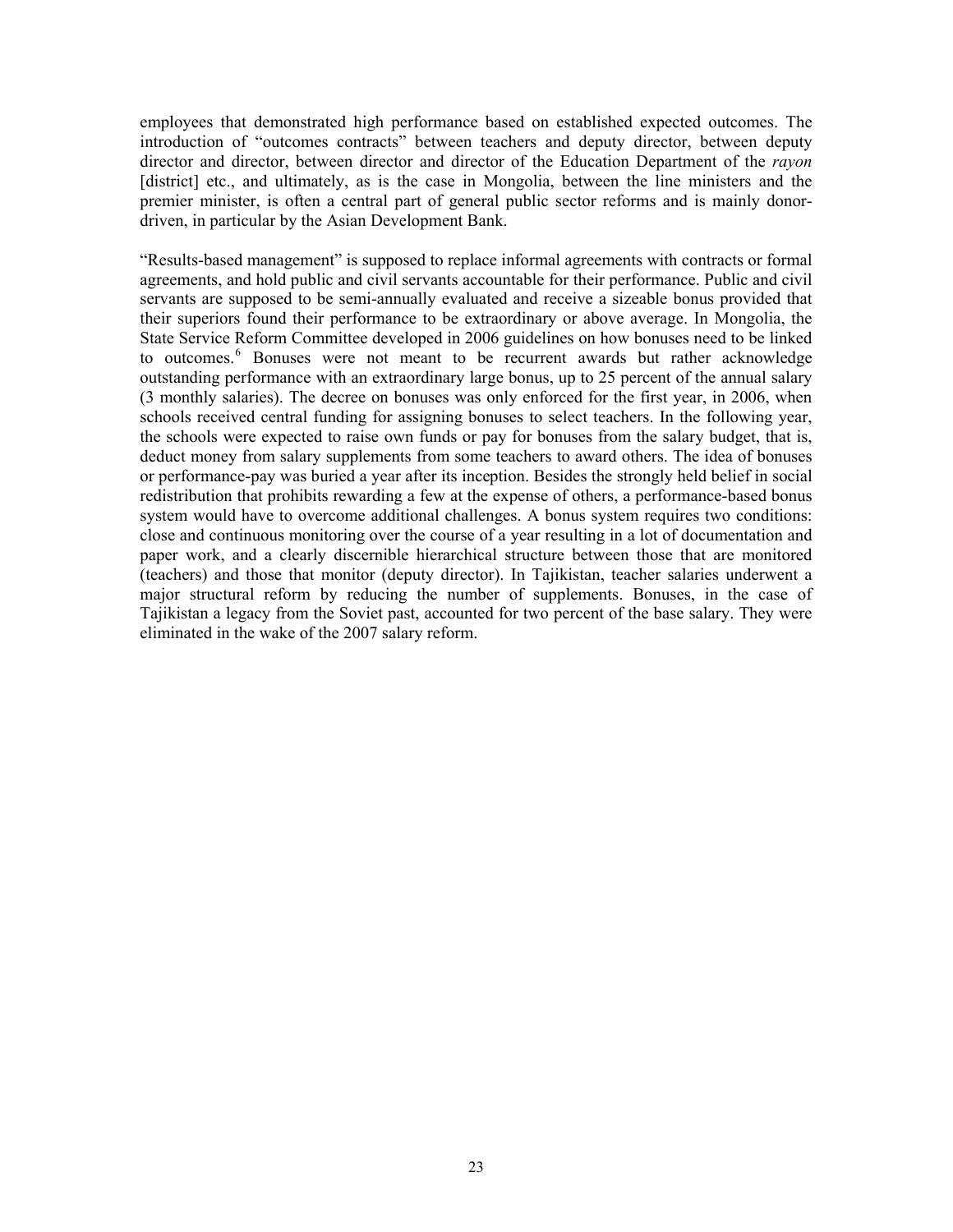## **3. The Teacher Salary Structure**

A unique feature of the Soviet and post-socialist salary structure is, as mentioned repeatedly in this report, the low base salary as compared to the overall teacher income. Sovietologists and comparative education scholars outside the region have marveled more than forty years ago (see Bereday and Schlesinger 1963, Noah 1966<sup>[7](#page-3-1)</sup>) about the Soviet salary supplements for grading student notebooks, serving as a class teacher, administering a laboratory or a resource center, and a host of other pedagogical tasks which in other countries are typically regarded as core tasks of the profession and therefore included in the teacher salary. In recent times, the allowances that local governments pay to subsidize the living expenses of teachers (free or discounted rates for utilities, residence, plot of land, etc.) and the fees (private tutoring and other fees) paid by parents have drawn a great deal of public attention.

Even though this complicated salary structure is a legacy from the Soviet or socialist past and endured into the present, the share of the various components as a percentage of the total teacher salary has changed: the base salary shrank as a proportion of the total salary, and the other components (additional teaching hours, salary supplements, bonuses, allowances, fees from parents) have taken on greater shares. One might argue, that the increase of the salary additions reflects the financial constraints of the governments in these countries to raise the base salary of teachers to an adequate level.

#### **3.1. Base Salary**

The base salary is calculated based on the weekly, statutory teaching load of teachers. As mentioned before, in the five Central Asian countries, the Russian term *stavka* is used to refer to the regular teaching load of teachers. In the absence of possibilities to substantially raise the salary of teachers, the teaching load was gradually decreased enabling teachers to increase their income by teaching additional hours for which they are compensated. The statutory teaching load *[Russian: stavka]* used to be 24 hours for primary school teachers and 18 hours for lower and upper secondary school teachers. As table 2 illustrates, the regular teaching load of teachers in Turkmenistan is higher than in the other countries of the region even though it was substantially decreased in 2007. Prior to the decree of the (new) President of Turkmenistan in 2007, the statutory teaching load was 30 hours for primary and 27 hours for lower/upper secondary school teachers.

<span id="page-24-0"></span>The base salary varies by educational background and by rank. The latter is determined based on promotion or "attestation" criteria. In the five Central Asian countries, three levels of education are considered: higher education degree, professional teacher education degree (also referred to as "college degree"), and no professional teacher education background (referred to as "incomplete higher education"). The teaching force is throughout the region well educated. In Tajikistan, for example, 61.5 percent of all teachers have a higher education degree, 59.0 percent a college degree, and only 0.5 have no adequate preparation for the teaching profession (Ministry of Education of Tajikistan, Educational Statistics 2006-2007, p. 65). There exist four ranks for teachers with a higher education degree<sup>[8](#page-3-1)</sup> and three ranks for teachers with a college background. The small minority of practicing teachers with no professional qualification is not ranked and thus cannot be promoted. Educational background is taken very seriously and teachers are paid at a lower salary level if they teach subjects for which they had not an adequate professional preparation.<sup>[9](#page-4-0)</sup> Two of the countries that we examined, Azerbaijan and Mongolia, established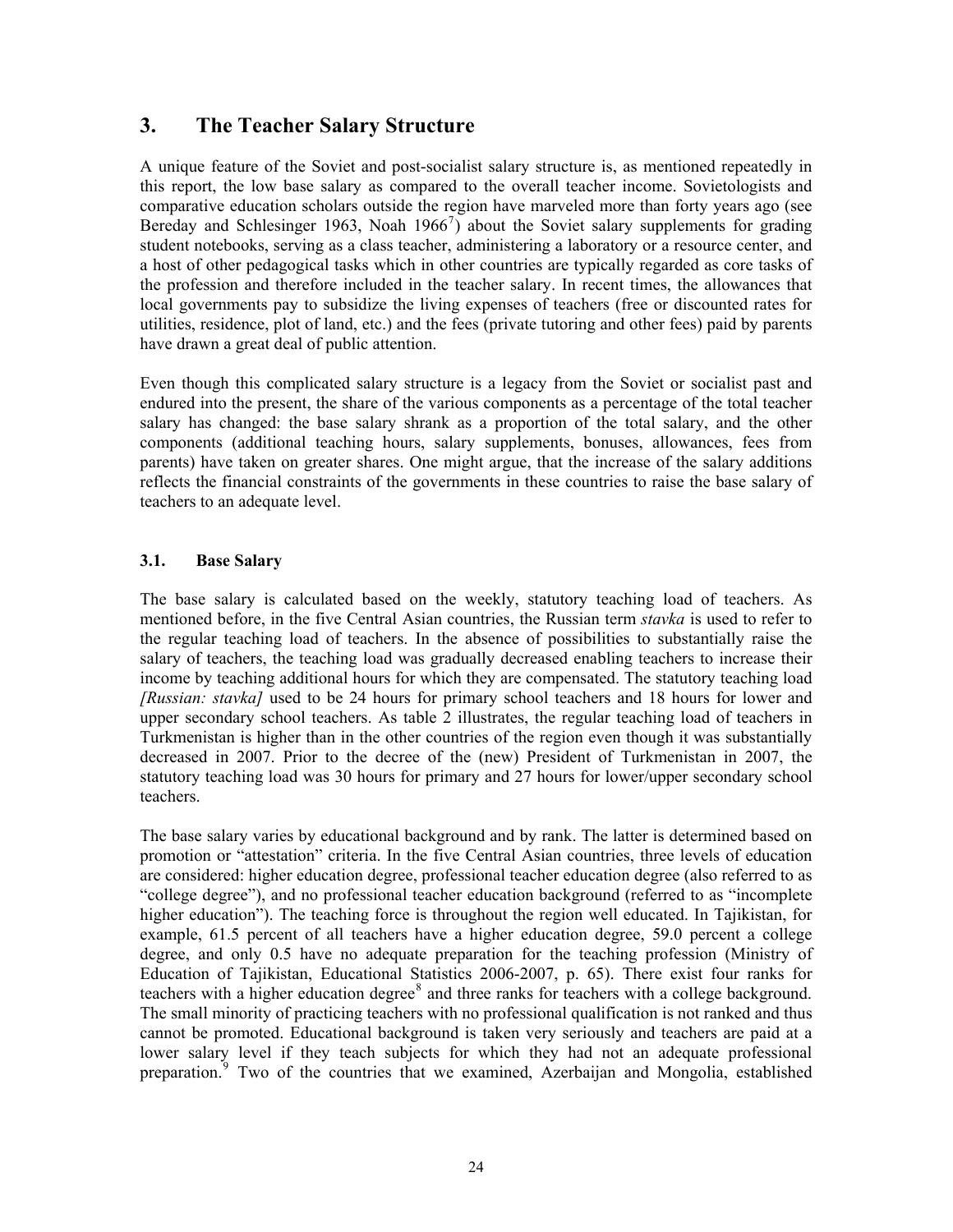policies in 2006 and 2007, respectively, that consider years in service as the main criterion for determining a teacher's rank and, by implication, the nominal value for the base salary.

Base salaries of civil servants and teachers are both a public and a political concern given the great number of employees in the public sector. The salary raises of civil servants periodically surface in action programs of political parties, especially during election years. As table 7 illustrates the base salaries of teachers have been regularly raised over the past years.

| Country         | <b>Increase in Salaries</b>                                                       |
|-----------------|-----------------------------------------------------------------------------------|
|                 |                                                                                   |
| Armenia         | Teachers salaries have risen approximately 100% between 2004-2006                 |
| Azerbaijan      | Teacher salaries have been increased 9 times in the period 1997-2007              |
| Georgia         | Teacher salaries have risen approximately 150% between 1997-2007                  |
|                 |                                                                                   |
| Kazakhstan      | Salaries of civil servants planned to be increased by 75% between 2004-2008       |
| Kyrgyz Republic | Salaries have been risen by approximately 70% between 2003-2006                   |
| Tajikistan      | Five-fold increase in the amount of base salaries in the period 2003-2007         |
| Turkmenistan    | In 2007: 40% salary increase for teachers and 10% for other civil servants        |
| Uzbekistan      | Salaries have increased by approximately 185% between 2004-2006                   |
|                 |                                                                                   |
| Mongolia        | Fourfold increase between 2004 and 2007 (including structural reform of salaries) |

| Table 7. | Salary Raises of Civil Servants and/or Teachers in the Region |
|----------|---------------------------------------------------------------|
|----------|---------------------------------------------------------------|

Source: Ministry of Education and Finance (2007) *Armenia Medium-Term Expenditure Framework 2007-2009*; Ministry of Education and Science for the Republic of Georgia; interview with two department heads from the Ministry of Education, Turkmenistan, on April 22, 2008; World Bank (2005) *Uzbek Public Expenditure Report*; UNDP (2007) *Uzbek Supply and Demand*; Steiner Khamsi (2007); World Bank Azerbaijan.

The salary increases needs to be interpreted as a government effort to respond to the competitive salaries offered in the private sector. Even though the salary increases have been substantial, the base salaries of teachers (not including supplements, allowances, bonuses) have remained low in relative terms. A good case in point is Tajikistan where the real salary increased fivefold (taking into account the inflation rate during that period), but yet the relative base salary is only 70.4 percent of the average monthly salary in Tajikistan. Figure 3 present the real increase for the lowest paid teachers (college degree without rank/category) and the highest paid teachers (university degree with highest rank/category) and demonstrates that all teachers, regardless of rank, had a five-fold real salary increase in the period 2003 to 2007.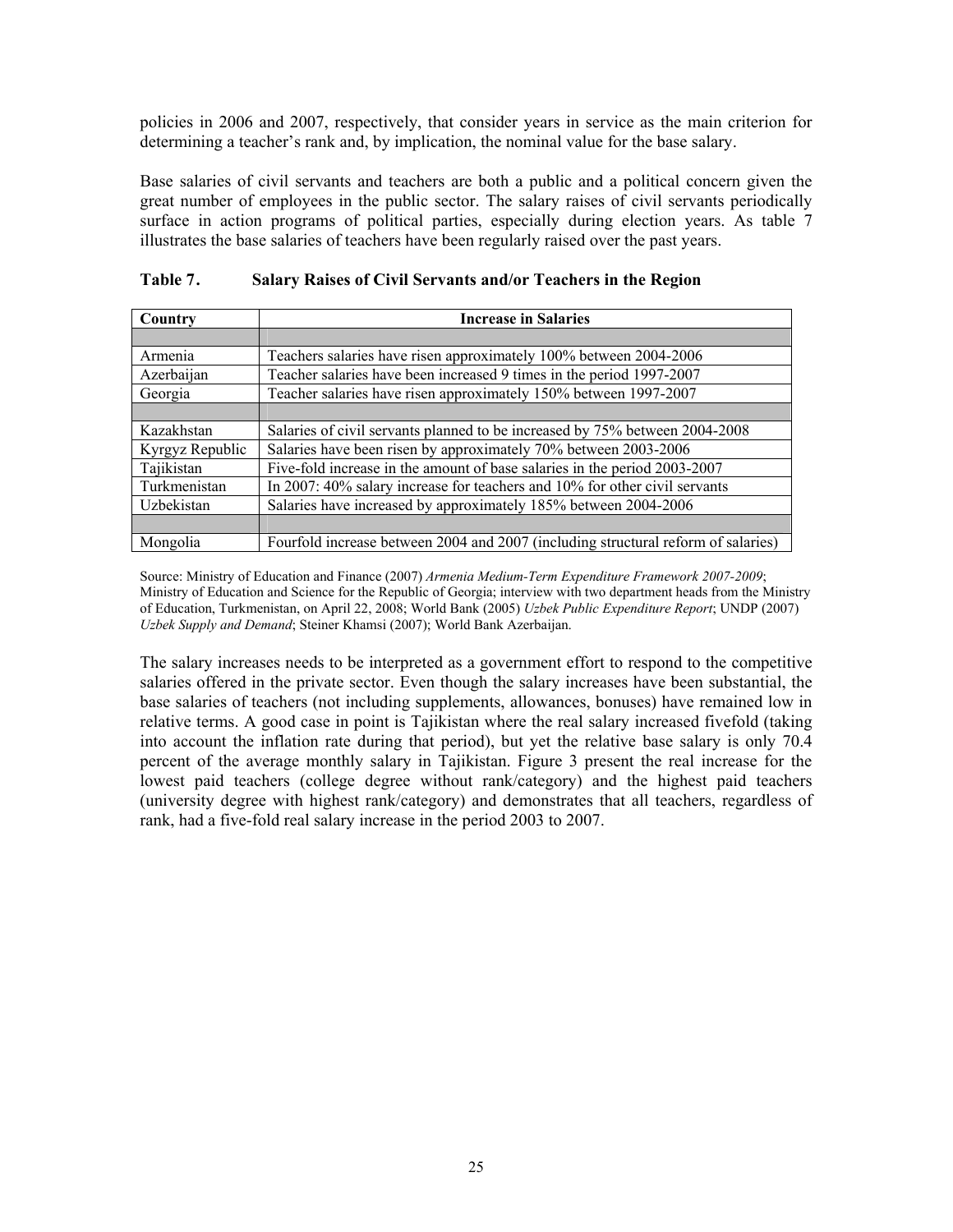

**Figure 3. Real Base Salary Increases for Grade 5-11 Teachers, Tajikistan, 2003-2007** 

Source: Steiner-Khamsi 2007: 17.

Table 8 illustrates the salary in the education sector as a percentage of the national salary average and also lists, for comparison, salaries in other sectors. The teaching profession is, along with the professions in the health and agricultural sectors, among the three most poorly paid jobs. In 2004, salaries in the education sector were with 70.4 percent close to thirty percent lower than the national salary average.

| Table 8. | <b>Average Monthly Salary in Tajikistan, 1998-2004</b> |  |
|----------|--------------------------------------------------------|--|
|----------|--------------------------------------------------------|--|

|                                           | 1998  | 1999  | 2000  | 2001  | 2002  | 2003  | 2004  |
|-------------------------------------------|-------|-------|-------|-------|-------|-------|-------|
| Wages in sectors in % of national average |       |       |       |       |       |       |       |
| Economy                                   | 100.0 | 100.0 | 100.0 | 100.0 | 100.0 | 100.0 | 100.0 |
| Industry                                  | 309.1 | 308.5 | 304.6 | 303.1 | 284.0 | 255.9 | 236.1 |
| Agriculture                               | 57.4  | 46.3  | 50.0  | 58.3  | 58.2  | 60.5  | 57.4  |
| Construction                              | 242.5 | 319.0 | 249.9 | 235.7 | 146.8 | 224.2 | 247.5 |
| Transport                                 | 175.9 | 200.0 | 198.8 | 207.9 | 213.9 | 226.6 | 242.6 |
| Communication                             | 211.2 | 246.9 | 246.9 | 253.5 | 292.6 | 334.0 | 324.8 |
| Trade, Catering and Procurement           | 90.1  | 102.2 | 108.3 | 98.3  | 100.4 | 103.3 | 81.4  |
| Health                                    | 33.4  | 38.5  | 43.2  | 37.7  | 39.8  | 38.3  | 35.8  |
| Education                                 | 70.2  | 65.6  | 74.2  | 73.4  | 78.6  | 77.2  | 70.4  |
| Social Protection                         | 33.4  | 38.5  | 43.2  | 37.7  | 39.8  | 54.9  | 73.1  |
| <b>Public Administration</b>              | 175.8 | 196.3 | 153.2 | 127.4 | 151.0 | 141.9 | 110.8 |
| Credit and Insurance                      | 221.8 | 421.4 | 492.7 | 385.1 | 363.9 | 393.0 | 378.7 |

Source: World Bank (2005). *Tajikistan. Civil and Public Service Wage Note,* annex 1, p. 97.

#### **3.2. Additional Teaching Hours**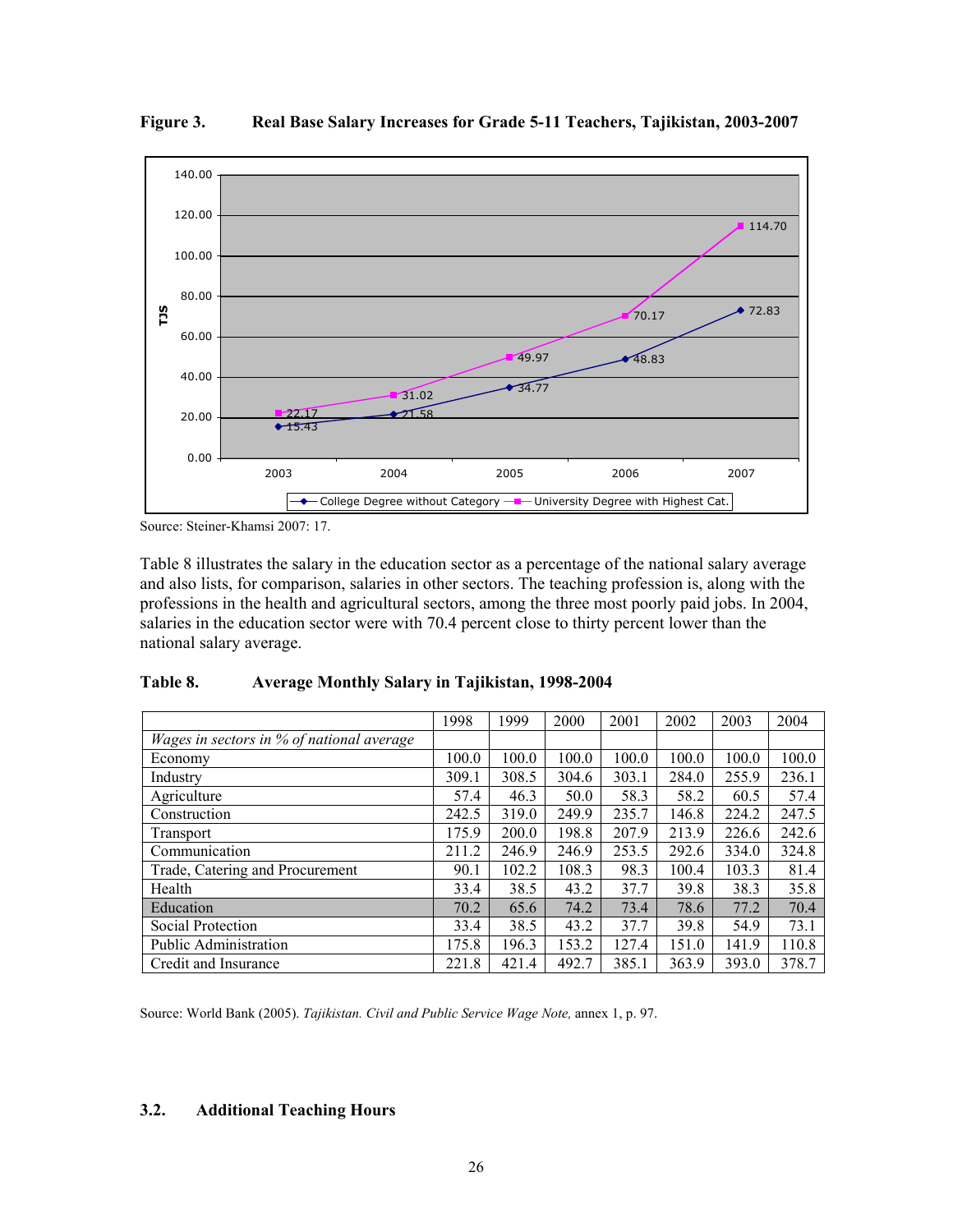The Teacher Unions in these countries have emphasized the advantages of the *stavka* system: it allows teachers to either work part-time for a few hours only (1/4, 1/3, 1/2 of a *stavka*, etc.) or take on additional hours for which they are paid (often referred to as 1.2, 1.5. or 2 *stavkas*, etc.). The labor laws in these countries establish an upper workload (40 hours/week) which determines the ceiling for taking on additional teaching hours. On the average, teachers in the region work 1.5 teaching loads or *stavkas.* This means that they work as much as or more as they did during Soviet times with the difference that they are compensated for two-thirds of their actual teaching load (16-20 hours) in the form of a base salary and for the remaining one-third (8-10 hours) they are paid extra in the form of "additional hours." The flexibility of the *stavka* system benefits mostly secondary school teachers of subjects that are high in demand and low in supply (math, sciences, languages) or teachers at schools in urban areas where several classes per grade are offered. Conversely, secondary school teachers at small schools, typically located in rural areas, earn significantly less because they are not able to teach additional hours. The Public Expenditure Tracking Survey in Mongolia found that compensation for teaching additional hours is the main reason why teachers in urban areas earn significantly more than teachers in rural areas (see World Bank 2006, Table 3).

Precisely because teachers are paid per hour or per a fraction/multitude of a *stavka* (weekly statutory teaching load), teacher absenteeism is rigorously noted and the missed teaching hours are deducted from the monthly salary. Thus, teacher absenteeism is not an issue, but "ghost teachers" who temporarily or permanently work somewhere else but are listed on the payroll of a school is a concern in some countries, in particular in Tajikistan and Kyrgyzstan.<sup>[10](#page-4-0)</sup> In contrast, "ghost students" are an issue in countries with the per-capita financing mechanism (e.g., Mongolia), and the Ministry of Finance and the Ministry of Education there are, year for year, in a disagreement about the real student figures on which the national education budget is supposed to be based. In countries with incremental budgeting (e.g., Tajikistan and Kyrgyzstan), the phenomenon of ghost teachers is exacerbated by a rigid social insurance policy which requires twenty years of uninterrupted public service in order to qualify for a full pension. Even though the pension is with approximately 30 percent of the last salary very slow, and subject to reforms, it still functions as a social safety net for households.

#### **3.3. Salary Supplements**

The number of salary supplements increased rapidly and extensively over the past years to the extent that government officials themselves are not entirely sure which teachers qualify for which supplement. There is a tendency nowadays among other ministries of education to reduce the number of supplements and thereby make the teacher salary more transparent. Before April 2007, teachers in Tajikistan were compensated for up to ten different supplements including a supplement for buying newspapers or books (equaled to ten percent of the base salary). Since April 2007, teachers are only entitled to two types of supplement: supplement for being a class teacher (monetary value: 15 percent of the base salary) and supplement for grading student notebooks (20 percent of the base salary). As mentioned above, there is great confusion as to which teachers are entitled to receiving the supplement for grading student notebooks (Steiner-Khamsi 2007). During Soviet times only teachers of languages and literature, math, physics, chemistry, and technical drawing were entitled to a supplement for notebook checking. All other subjects were regarded as less labor-intensive and therefore teachers of the other subjects were not eligible to receive this particular supplement.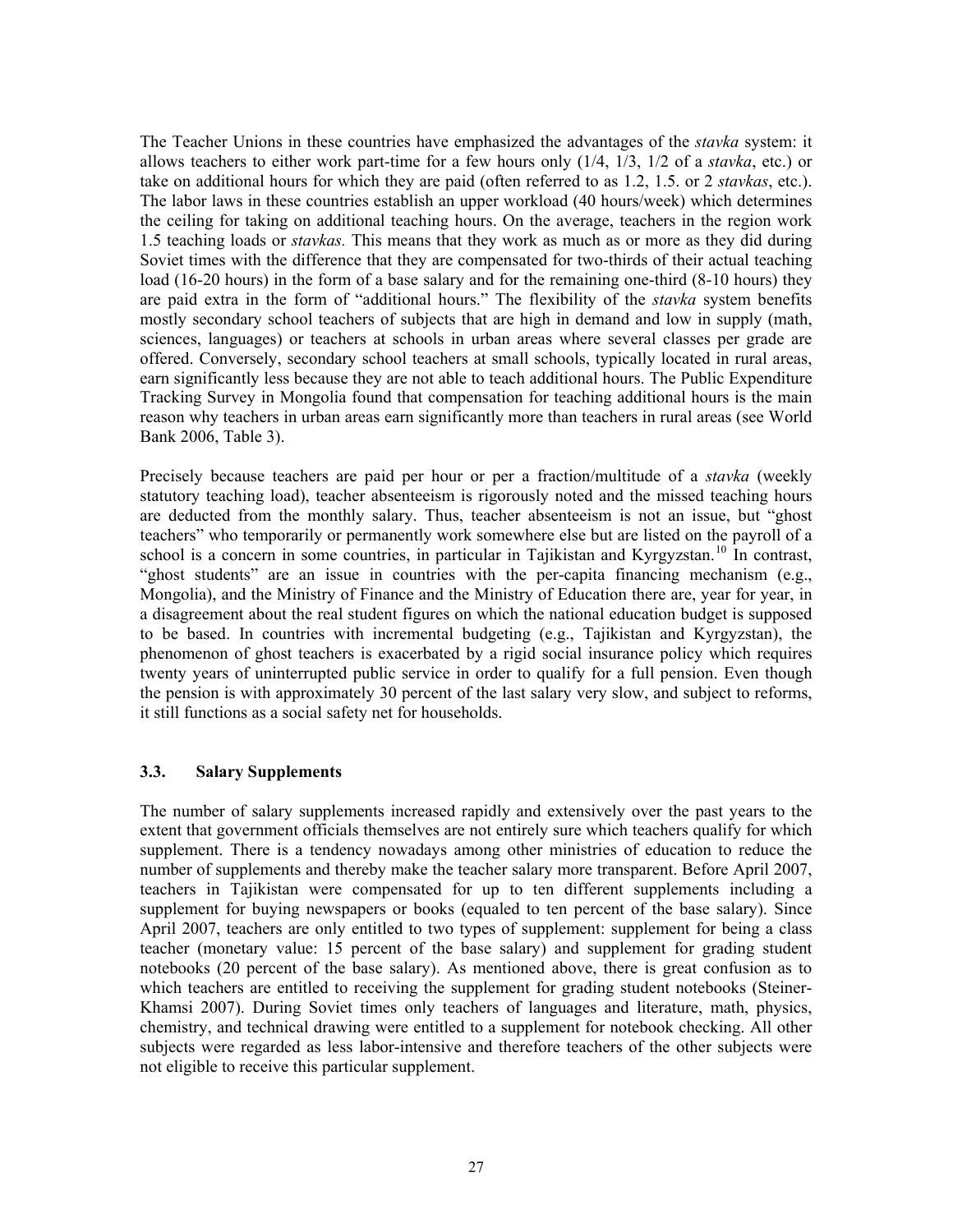The 2007 teacher salary reform in Tajikistan is noteworthy as it reflects the trend to reduce the number of supplements by integrating the payment for supplements into the base salary. Table 9 presents the reduction of supplements in the wage of the 2007 teacher salary reform in Tajikistan. As an example we insert the monetary values for an average teacher salary, that is, teachers with a college degree in the second category.

|                        | <b>BEFORE APRIL 2007</b> |                                                |                        |                            |                                   |                          |                                  |                          |                               |                                                      | <b>AFTER APRIL 2007</b>         |                        |                               |                               |
|------------------------|--------------------------|------------------------------------------------|------------------------|----------------------------|-----------------------------------|--------------------------|----------------------------------|--------------------------|-------------------------------|------------------------------------------------------|---------------------------------|------------------------|-------------------------------|-------------------------------|
|                        |                          | $\overline{3}$<br>base<br>Tariff per stavka (= | (15%)<br>Class teacher | (20%)<br>Notebook checking | (10%)<br>Newspapers<br>శ<br>Books | (10%)<br>Head of cabinet | (1/12)<br>supplement<br>Medical. | $(2\%)$<br>Premium/bonus | (10%)<br>Supplements<br>Other | (stavka with suppl.)<br>Subtotal                     | Tariff per stavka (= base sal.) | (15%)<br>Class teacher | (20%)<br>checking<br>Notebook | Subtotal (stavka with suppl.) |
|                        |                          |                                                |                        |                            |                                   |                          |                                  |                          |                               |                                                      |                                 |                        |                               |                               |
|                        |                          |                                                |                        |                            |                                   |                          |                                  |                          |                               | Teachers with College Degree and Category 2 (middle) |                                 |                        |                               |                               |
| Grade 1-4<br>Teachers  |                          | 63,10                                          | 9,47                   | 12,62                      | 6,31                              | 6,31                     | 5,26                             | 1,26                     | 6,31                          | 110.64                                               | 90.00                           | 13.50                  | 18.00                         | 121.50                        |
| Grade 5-11<br>Teachers |                          | 59,40                                          | 8,91                   | 11,88                      | 5,94                              | 5,94                     | 4,95                             | 1,19                     | 5,94                          | 104,15                                               | 85.00                           | 12.75                  | 17.00                         | 114.75                        |
|                        |                          |                                                |                        |                            |                                   |                          |                                  |                          |                               |                                                      |                                 |                        |                               |                               |

**Table 9. Teacher Salary Reform in Tajikistan:The Integration of Supplements** 

Source: Republic of Tajikistan, Presidential Order #219 of March 16, 2007 (paragraph 6), see Steiner-Khamsi (2007, page 22).

Before the reform of April 2007, the average teacher's income from base salary and salary supplements was 110,64 TJS (\$32). Only 57 percent of that income reflected the base salary of 63.10 TJS (\$18.30), the remaining 43 percent of income was generated by supplements. After April 2007 the teacher's income from base salary and salary supplement was raised to 121,50 TJS (\$35.20) but only two supplements—supplement for class teacher and notebook checking—were compensated additionally. Figure 4 illustrates the positive impact on the public perception of how much teachers get paid by integrating salary supplements into the base salary.

#### **Figure 4. The Shares of Base Salary and Salary Supplementsin Tajikistan: Before and After the Reform of April 2007**

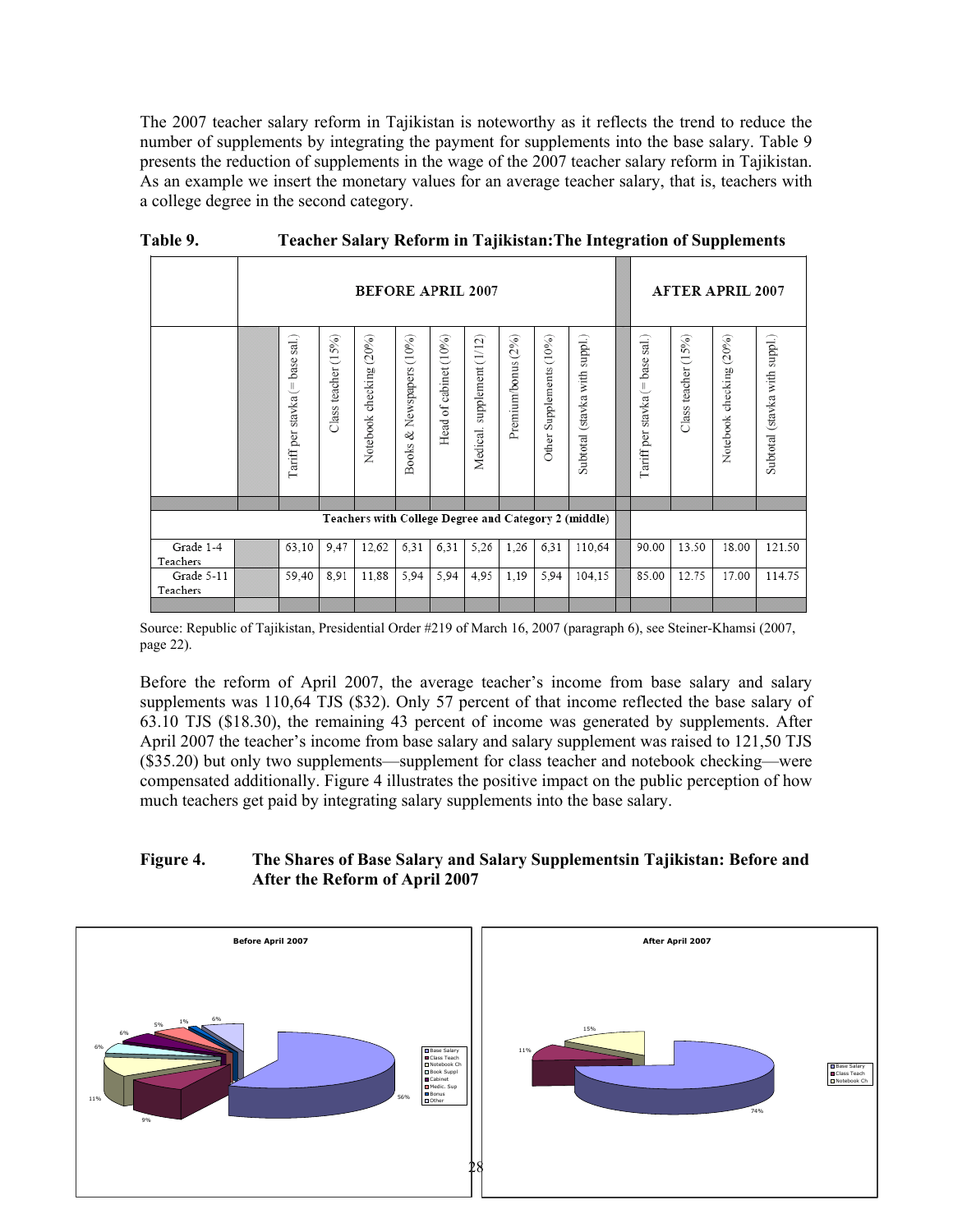Source: Republic of Tajikistan, Presidential Order #219 of March 16, 2007 (paragraph 6), see Steiner-Khamsi (2007, page 23).

Our comparative analyses revealed that all nine governments compensate teachers extra for serving as a class teacher and for grading student notebooks. Other commonly used supplements are mentoring other teachers in the school ("leaders of methodology units"), managing a laboratory or a class library ("leader of cabinets") as well as a supplement for teaching in remote rural areas<sup>[11](#page-4-0)</sup> and teaching a subject for which there is a shortage of teachers (e.g., Russian teachers in Central Asian countries and foreign languages teachers; in Kyrgyzstan also math teachers).

It is important to highlight one particular point here that will be explained in greater detail in the last section of this report: teachers are only entitled to receive the salary supplement if the tasks tied to the supplement (e.g., grading student notebooks, leading the class, mentoring other teachers, etc.) are carried out diligently. Deductions from the salary supplement are common and inscribed in the governmental decrees. Article 5 of the Presidential Decree of the Republic of Uzbekistan (November 11, 2005), for example, states that "the concrete size of the supplement is based on the teacher's performance." Even though in Uzbekistan the supplement for class supervisions carries the same monetary value as a full base salary and the supplement for checking notebooks and grading tests accounts for an additional 50 percent of the base salary, the full amount is only paid if the teacher delivers accordingly. As a result of such regulations a series of sophisticated and time-consuming control mechanism are put in place to closely monitor teachers to assess whether a teacher should receive the full amount of the supplements or whether deductions should be made. Deductions from the salary supplements are the rule and contribute to the low morale among teachers.

#### **3.4. Bonuses**

Bonuses for outstanding performance have an established place in the educational systems of the region. Teachers receive cash awards if their students or they themselves score in the top three ranks of student or teacher competitions *(olympiads).* Preparing students for *olympiads* is considered part of the profession and explicitly listed in ministerial decrees as a duty of teachers.<sup>[12](#page-4-0)</sup> Educators in the region have, however, criticized the high value attached to student competition events (see Steiner-Khamsi, Silova, Johnson 2006) as it encourages teachers to focus on the best-performing students that have the potential of scoring high at *olympiads* and neglect the other students in the class.

As will be explained in greater detail in section 3, the performance-based bonus system has taken on an ever greater importance in the wake of public sector management reform, and in particular the introduction of "results-based management" that the Asian Development Bank has been promoting and funding in the region. Azerbaijan introduced a merit-based system for evaluating and promoting teachers as part of the Education Sector Reform Program in 2001 (see ADB 2004, Six Country Case Studies, p. 6ff.). Mongolia stands out as a country that has perhaps most rigorously implemented results-based or outcomes-based education (see section 3). In the first two years, the bonuses for teachers and school staff were part of the salary line of the central education budget. Starting in the third year, however, the responsibility to pay for bonuses has been delegated to schools. According to the decree of the Government of Mongolia of September 2007, schools need to resort to the income that they generated for paying for bonuses or rewards. The generated income results from sales of vegetables grown in the school garden, sale of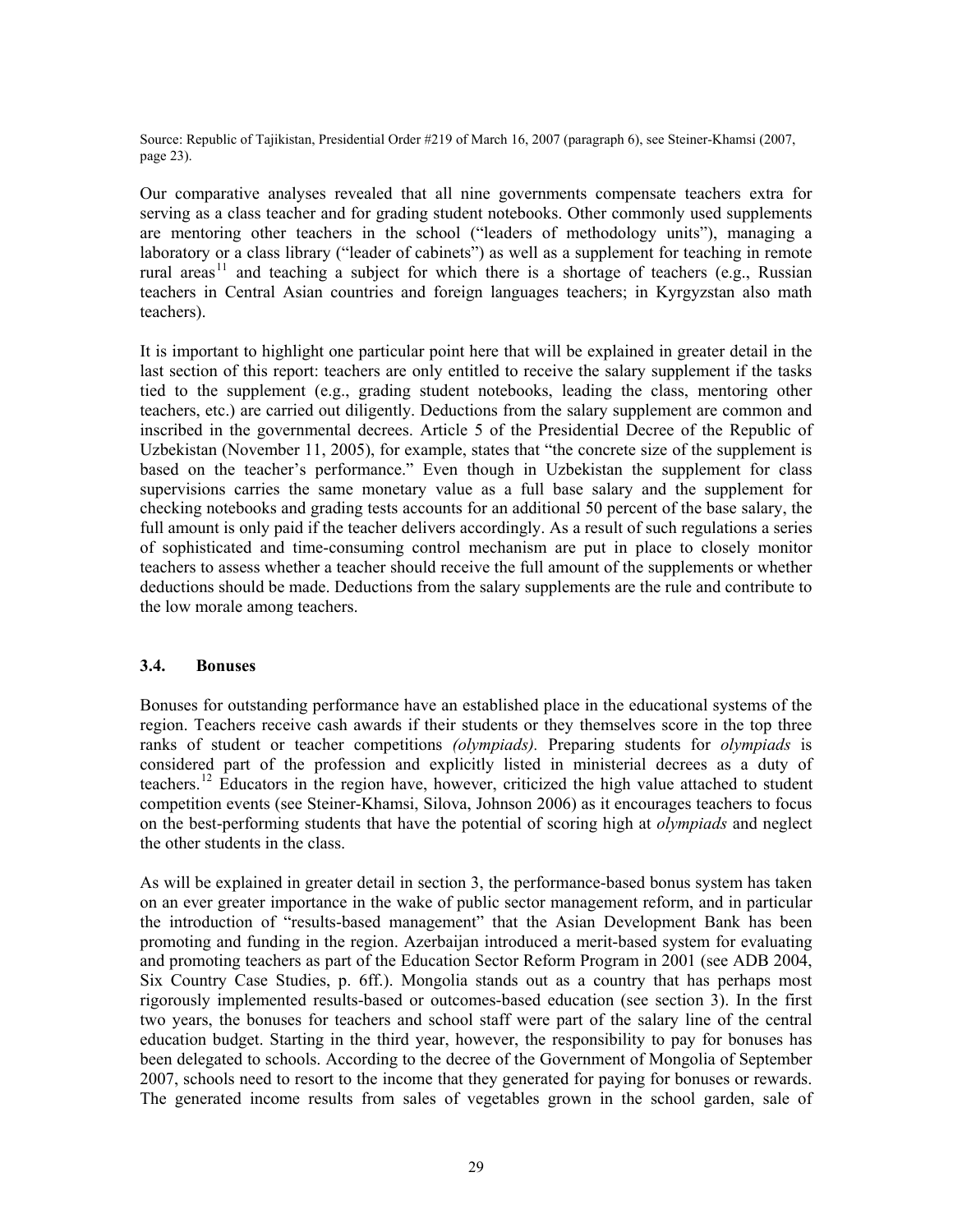livestock or livestock products of the school's herd, from goods produced in "labor training courses" of the school, or from services that the school provides to the community.<sup>[13](#page-4-0)</sup>

The term "bonus," however, is used by governments indiscriminately and also includes additional payment in the form of a  $13<sup>th</sup>$ ,  $14<sup>th</sup>$  or  $15<sup>th</sup>$  monthly salary or additional payment for special occasions. The only commonality between these different usages of the term is that it is unplanned or unpredictable income, depending either on the performance of teachers (olympiads and other performance-based bonuses) and/or on available funds.

#### **3.5. Allowances**

In contrast to the base salaries and salary supplements presented in the previous two sections, allowances vary widely by country and location. There still exist allowances paid by the central government (oftentimes referred to as supplements), but most of the allowances are nowadays paid from local funds and are not subject to central regulation. Therefore public expenditure reviews and other fiscal analyses at national level prove to be inappropriate tools to examine allowance because they are not listed in the national education budget. In contrast, household surveys and other empirical studies that examine expenditures at local level are suitable for identifying the amount and type of allowances that teachers (and other civil servants) receive.

The following types of allowances are funded from local funds:

- Free or a discounted rate for utilities (electricity, gas, water)
- Free public transportation
- "emergency fund" for illness in the teacher's family
- Free or discounted rate for teacher's residence: this allowance has ceased to exist in the capitals and towns in the wake of privatization of formerly state-owned property. The PETS Mongolia found that nationwide only one-third of all teachers received free housing (World Bank 2006). In the city of Dushanbe, the Mayor's Office offers attractive loans to civil servants and teachers to purchase apartments.
- A plot of land for recreation, agriculture or animal husbandry
- Additional monthly salary/ies and other one-time bonuses $^{14}$  $^{14}$  $^{14}$
- Cash gifts for Teacher's Day, New Year, and other special occasions

With the privatization of property over the past two decades, the local governments have much fewer residences and land available to hand over or sell them at a nominal fee to civil servants. Teachers complain that the allowances, paid by the central and local governments, have been drastically reduced as compared to the socialist times. In the Kyrgyz Republic, for example, teachers in rural areas are entitled to two hectares of land which they use seasonally (April through October) to generate additional income from agricultural products or livestock. However, not all governments of villages can afford to provide this particular allowance.

The five components of the teacher income—base salary, compensation for additionally taught hours, salary supplements, bonuses, allowances—only capture the teacher's monthly earning. In all countries, the social benefits paid to civil servants are quite extensive and account for a great proportion of the national wage bill. In some countries the list of allowances paid from the central budget is as long or longer as the one funded from the local budget, presented above. In Mongolia, for example, allowances are paid for the following (World Bank, 2007, *Sources of Growth,* p. 229):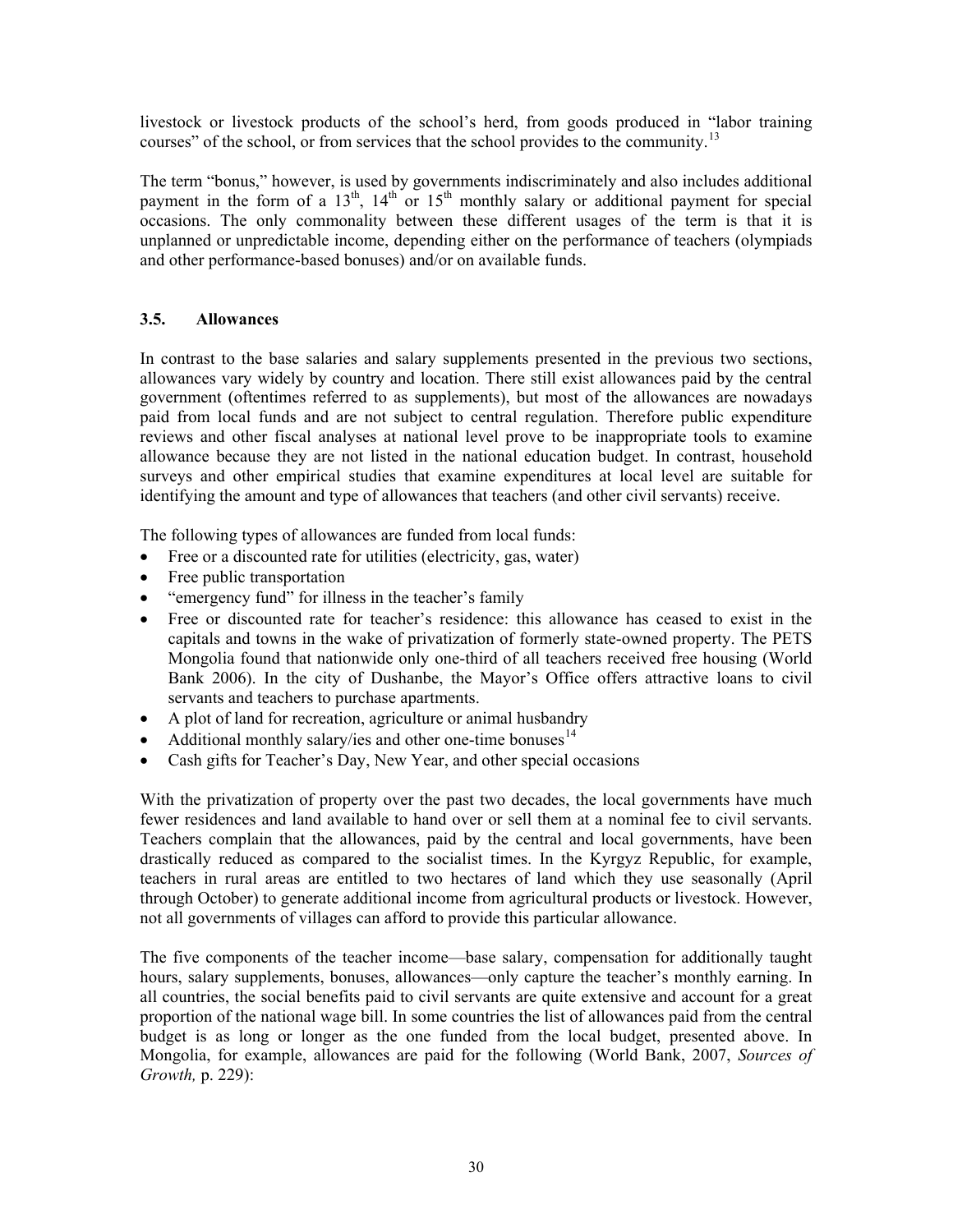Allowances for:

- Pregnancy and delivery
- Caring children
- Twin children
- Adopted orphan children
- $\bullet$  Infant
- Single person's funeral
- Mothers having many children

Besides the state's allocation for these types of allowances as well as pension, health care, vacation, there are different kinds of benefits reserved for civil servants only including holiday related bonuses, end-of-year bonus, welfare bonuses (in the event of marriage, birth of a child, death of a close relative, serious sickness, etc.) and scholarships for off-spring of civil servants. The reforms of the public service wage system have attempted to monetize these social benefits and thereby make the actually paid monthly salary more transparent. A policy paper on the public sector wage system in Kazakhstan (World Bank, 2005) found that approximately 57 percent of salaries at central level and 30 percent of salaries at regional level consist of bonuses and allowances. It recommends to monetize these amounts and include them in the base salary, thereby making the real salary higher and more transparent.

#### **3.6. Fees from Parents**

It was unconceivable during socialist times that state institutions would charge fees for education. In seven of the nine countries (information on Turkmenistan and Uzbekistan) legislation was passed in the early 1990s to introduce tuition fees in higher education both for the newly established private universities and, at a reduced rate, for the state universities. A decade later, the legal framework for general education was revised in ways that permit schools to charge fees from parents for funding building maintenance, teaching and learning resources, library resource rental, or for special classes (see Asian Development Bank 2004 [Six-Country Case Studies]). In Uzbekistan, the household contribution to education has been reportedly one of the highest in the region (World Bank, UZ Public Expenditure Review 2005). In 2004, the private contributions included both official fees (tuition for special classes), purchase of textbooks and school supplies, as well as informal fees. Families spent on the average more on education-related expenses for one child than the poverty-level monthly expenditure on food (UZ PER, p. 32). Tuition for higher education is throughout the region excessive (note: data on Turkmenistan not available). In 2005, the annual tuition fee for colleges and universities in Uzbekistan was approximately the same as the average annual salary (UZ PER, p. 32) and in Mongolia it was approximately 65 percent of the annual base salary of a teacher (Steiner-Khamsi and Stolpe, 2006).

In a region where education used to be free, these fees are highly unpopular and subject to continuous revision and, in some countries, have been reverted. In the Kyrgyz Republic, for example, the textbook-rental scheme suspended shortly after it was instated.

Fees for special classes have been regulated in several countries to prevent abuse and overcharging but also to generate revenue for taxes. Schools that offer academic tracks of lower and upper secondary schools *(gymnasiums)* in Uzbekistan, Kazakhstan, the Kyrgyz Republic and Tajikistan request tuition fees from parents. In the Kyrgyz Republic, fees for additional classes are regulated in the province Chui where the per-capita financing scheme is being piloted. The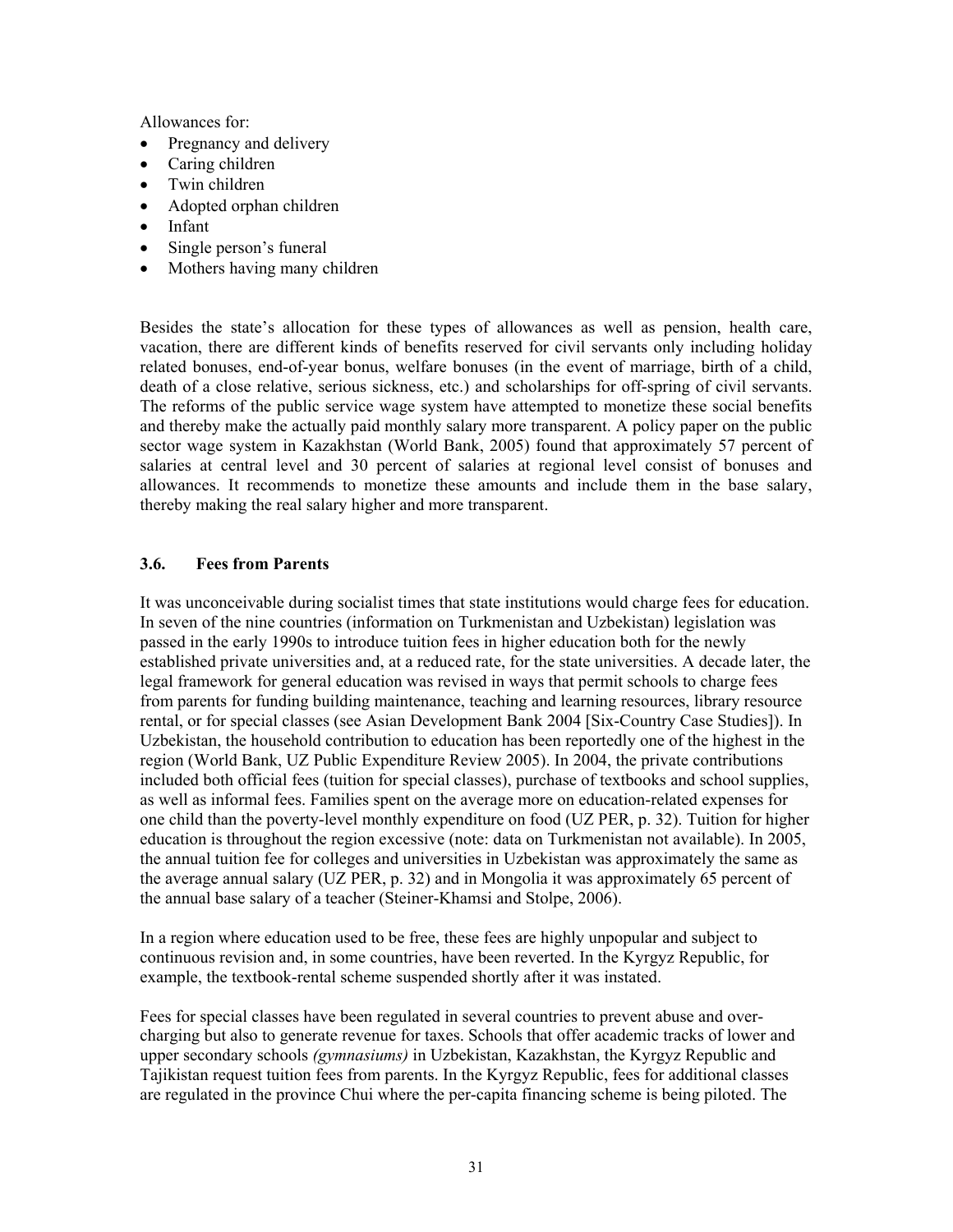State Anti-Monopoly Agency of the Kyrgyz Republic issued two decrees in 2007 (Decree 385/1 and 71) that regulate parental fees for "additional educational services" and for "additional classes," respectively. The fees are demand and supply driven: the most expensive additional classes are foreign language classes and sports lessons and the least expensive are arts lessons.

Parental fees for these regulated, special or additional classes are minimal as compared to what parents pay for unregulated private tutoring by teachers and for bribes to have their child admitted to a specialized school or a prestigious university. Ketevna Rostiashvili (2004, 27ff.) presents estimates of how much families in Georgia had to place to place their child in a university before unified entrance exams were introduced. On average, parents paid up to \$2,100 for private tutoring to have their child prepared for the three to four subjects tests in the university entrance exams. Additionally, parents were requested to pay bribes if their child scored below the required grades. For examples, bribes cost, on average, \$8,000-\$9,000 for admittance to the journalism faculty at Tblisi State University (TSU). The most expensive bribes were for the law faculty at TSU (\$20,000-\$30,000), but when the new State Technical University opened a competing lawdegree program, the law faculty at TSU had to lower their bribes to \$10,000-\$15,000 per admitted student.

Staying in the classroom when classes have ended to privately tutor students is a daily routine for many teachers. The last section of this report examines in greater detail the negative correlation between teacher salary and professionalism, forcing teachers to seek for additional sources of income including privately tutoring their own students.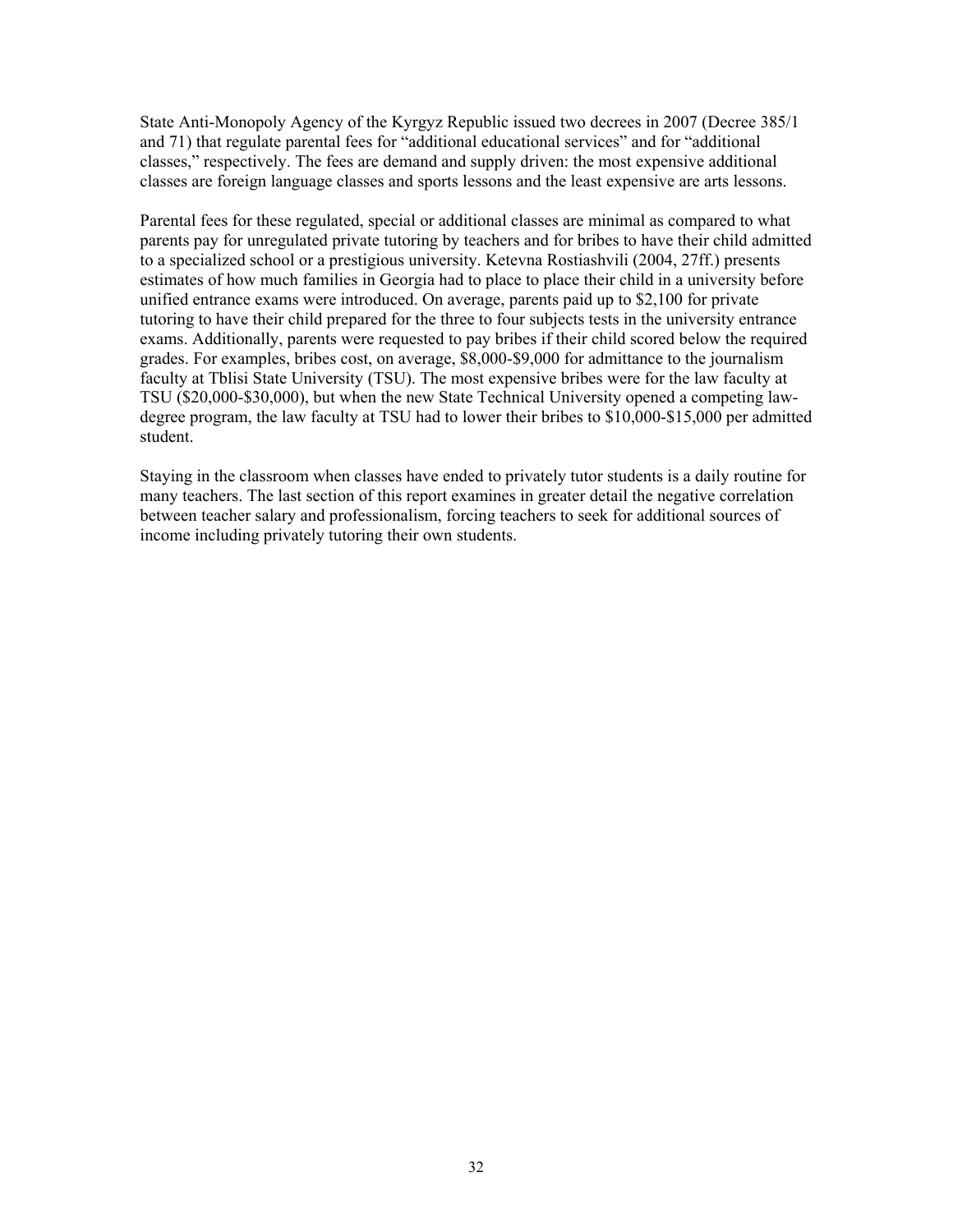## **4. Teacher Professionalism, Status, and Morale Under Conditions of a Low and Fragmented Salary**

The general public equates the base salary with the real salary of a teacher. In practice, however, the base salary accounts for only 50 to 60 percent of the salary (if supplements and additional teaching hours are included) and far less if also allowances, rewards and bonuses, and all private contributions are considered. Nevertheless the low base salary and the non-transparence of the real salary have a detrimental effect on the status, the morale and the professionalism of teachers.

#### **4.1. Teacher Professionalism and Private Tutoring**

Private tutoring, demanding fees, and expecting gifts are common practices for teachers in the region. Strikingly, both parents and students are empathetic and understand that teachers need to engage in such practices for making a living. David Sneath (2002) reports on the common sentiment in Mongolia that, to get things done, once needs to engage in all kinds of gifting practices, ranging from honorific expressions of gratitude to illegitimate practices of bribery. The informants in Sneath's study in Ulaanbaatar and in the Arkhangai province listed six examples as occasions for gifting: to secure a place for their daughter or son at a university, to receive the necessary grade on an exam, to get a job, to complete official documents or papers, to get a bank loan, and to facilitate a business transaction. The merit of Sneath's study lies in identifying what, in the Mongolian context, is regarded as an acceptable expression of gratitude and gift giving versus what qualifies morally as an unacceptable practice of reciprocity and bribery. To illustrate his point, Sneath comments on a newspaper article with the headline "Give Doctors and Teachers Bribes! Why Not?" The author of the article makes a case for differentiating between the recipients of a bribe. If the recipients are respectable individuals to whom one is socially indebted, such as doctors who save lives or teachers who "taught us our professions," then a bribe is morally justified. Teachers and doctors are not only members of traditionally respected occupations, but also earn low salaries. The bribe is therefore justified.

Private tutoring constitutes a substantial part of the teacher's income and should not be neglected as one of the benefits of the teaching profession. This is not to suggest that private tutoring is inextricably linked to teacher corruption. It is more accurate to suggest that only some forms of private tutoring are corrupt, notably when teachers withhold the prescribed curricular content or do purposefully not prepare students for tests in order to get paid extra outside of school for test preparation. The income generated from private tutoring is substantial and may range from \$20 to \$2000 per month depending on the subject and the qualifications of the tutor. In Azerbaijan, for example, the highest fees for private tutoring are collected by tutors who also work as test writers for the centralized university entrance examinations (Silova & Kazimzade, 2006).

<span id="page-33-0"></span>When teachers are under pressure to secure sufficient financial resources to survive and provide for their families, they may be tempted to engage in unethical behaviour. The existence of a wage differential and the fact that classroom teaching can only be imperfectly monitored are likely to encourage schoolteachers to teach school lessons poorly in order to create a demand for incomegenerating private tutoring after school hours (Biswal, 1999). While there were many cases of corruption in the education area during the socialist period, the unethical use of private tutoring as an income generating activity among teachers was a new phenomenon of the post-socialist transformation period (Silova, Budiene & Bray, 2006). An overview of qualitative data on private tutoring practices in Central Asia reveals that the unethical use of private tutoring involves teachers pressuring (and sometimes blackmailing) their own students to take supplementary private tutoring with them after school hours, often threatening students with lower grades if they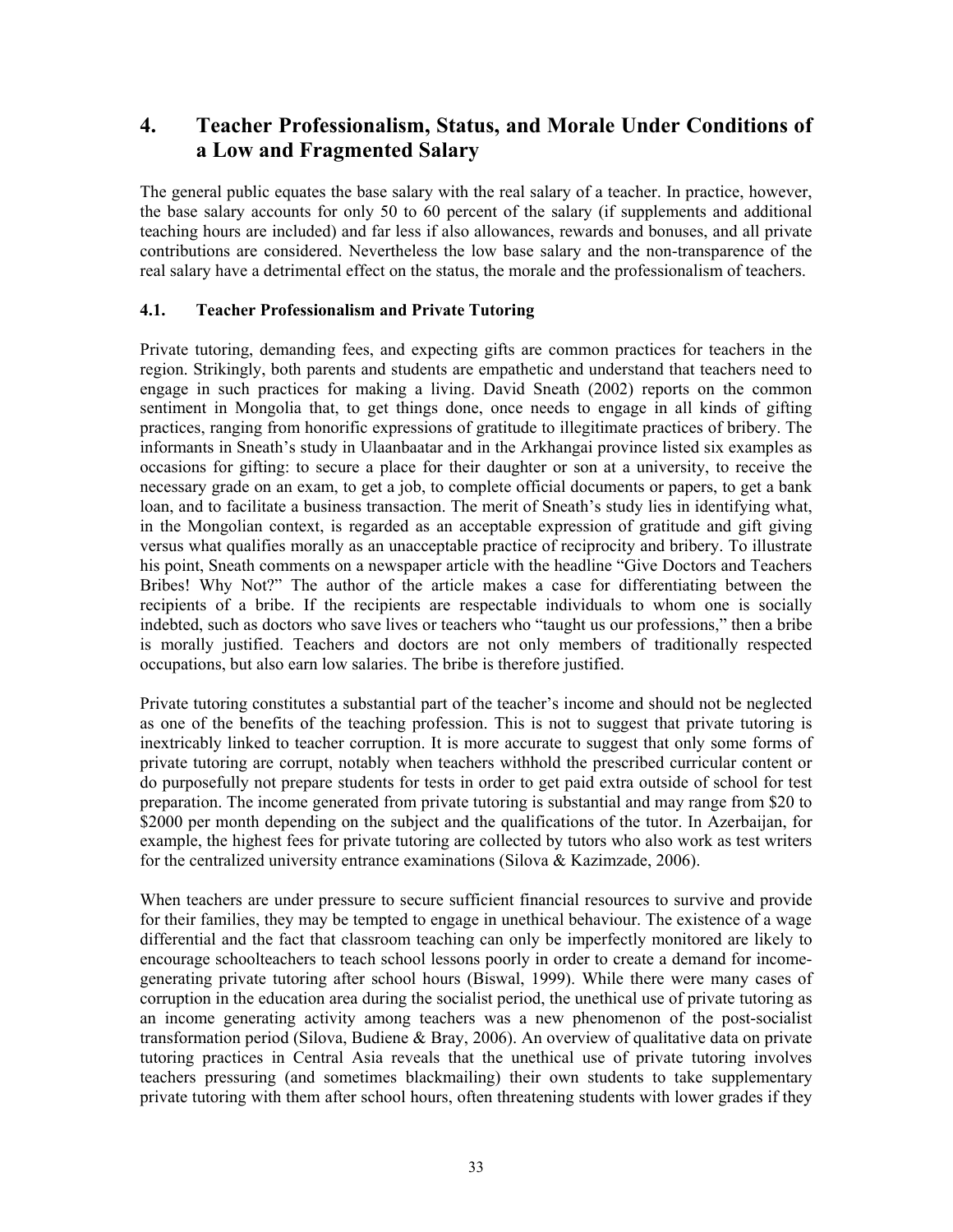refuse. Compared to Central/Southeast Europe, Central Asian countries have the largest proportions of students tutored by their own class teachers, including 51.2 percent of students in Tajikistan, 39.6 percent in Kazakhstan, and 39.3 percent in Kyrgyzstan. By contrast, the percentage of students tutored by their own teachers is less than 10 percent in Croatia and Poland and less than 20 percent in Lithuania, Slovakia, Bosnia and Herzegovina, Georgia, and Ukraine (Silova, Budiene & Bray, 2006).

The incidence of teachers tutoring their own students may be partially explained by such factor as the lack of tutors in small towns and rural areas. Indeed, the data indicates that the percentage of school teachers tutoring their own students is higher in rural areas (over 50 percent) compared to urban areas (33.5 percent in Kazakhstan, 34.5 percent in Kyrgyzstan, and 42.2 percent in Tajikistan). However, the incidence of school teachers tutoring their own students in both urban and rural areas of Central Asia is much higher compared to other former socialist countries of Central/Southeastern Europe, with less than 15 percent of private tutoring users being tutored by their own teachers in Central Europe (Croatia, Poland, Bosnia and Herzegovina, and Slovakia) and less than 20 percent in the former Soviet Union countries (Lithuania, Ukraine, and Georgia) (Silova, Budiene & Bray, 2006). A pervasive incidence of school teachers tutoring their own students in Central Asia is a clear indication of unethical behavior among some teachers. In these countries, it is not only the lack of availability of tutors in rural areas that forced students to take private tutoring lessons from their own teachers, but rather a possibility of a widespread corruption in the country in general and the education system in particular. According to the Corruption Perception Index (Transparency International, 2005), the former Soviet republics of Central Asia are at the bottom of the international corruption perception ranking, with all three countries included in this study (Kazakhstan, Kyrgyzstan, and Tajikistan) ranking 150 out of 180 countries, with higher ranking indicating higher perceived corruption by citizens and observers of that country.

| Country      | <b>Class Teacher</b> | <b>Other Teacher</b><br>from school | Teacher from<br>Other school |
|--------------|----------------------|-------------------------------------|------------------------------|
| Azerbaijan * | 25.6                 | 16.5                                | 36.9                         |
| Georgia *    | 19.3                 | 8.6                                 | 16.3                         |
| Kazakhstan** | 39.6                 | 8.8                                 | 22.0                         |
| Kyrgyzstan** | 39.3                 | 8.6                                 | 14.6                         |
| Tajikistan** | 51.2                 | 7.6                                 | 14.3                         |

#### **Table 10. Identification of Private Tutors by Students**

Sources: \* Silova, I., Budiene, V. & Bray, M. (2006), \*\* Silova, I. (forthcoming)

Interestingly, students do not seem to associate possible instances of teacher corruption with teacher professionalism. As Johnson (2008) explained, students tend to blame the systemic actors like the economy and the government rather than teachers themselves for such corruption. Data from this study confirms that only a quarter of all surveyed students (25.7 percent) agreed or strongly agreed with a statement that "teachers should not be allowed to offer private tutoring lessons to their own students." The number of students agreeing (or strongly agreeing) with this statement was the lowest in Kazakhstan (16.7 percent) and the highest in Kyrgyzstan (32.9 percent). Interestingly, the majority of the surveyed students did not see any possible conflict of interest involved in taking private tutoring lessons from their own teachers (Silova, 2008).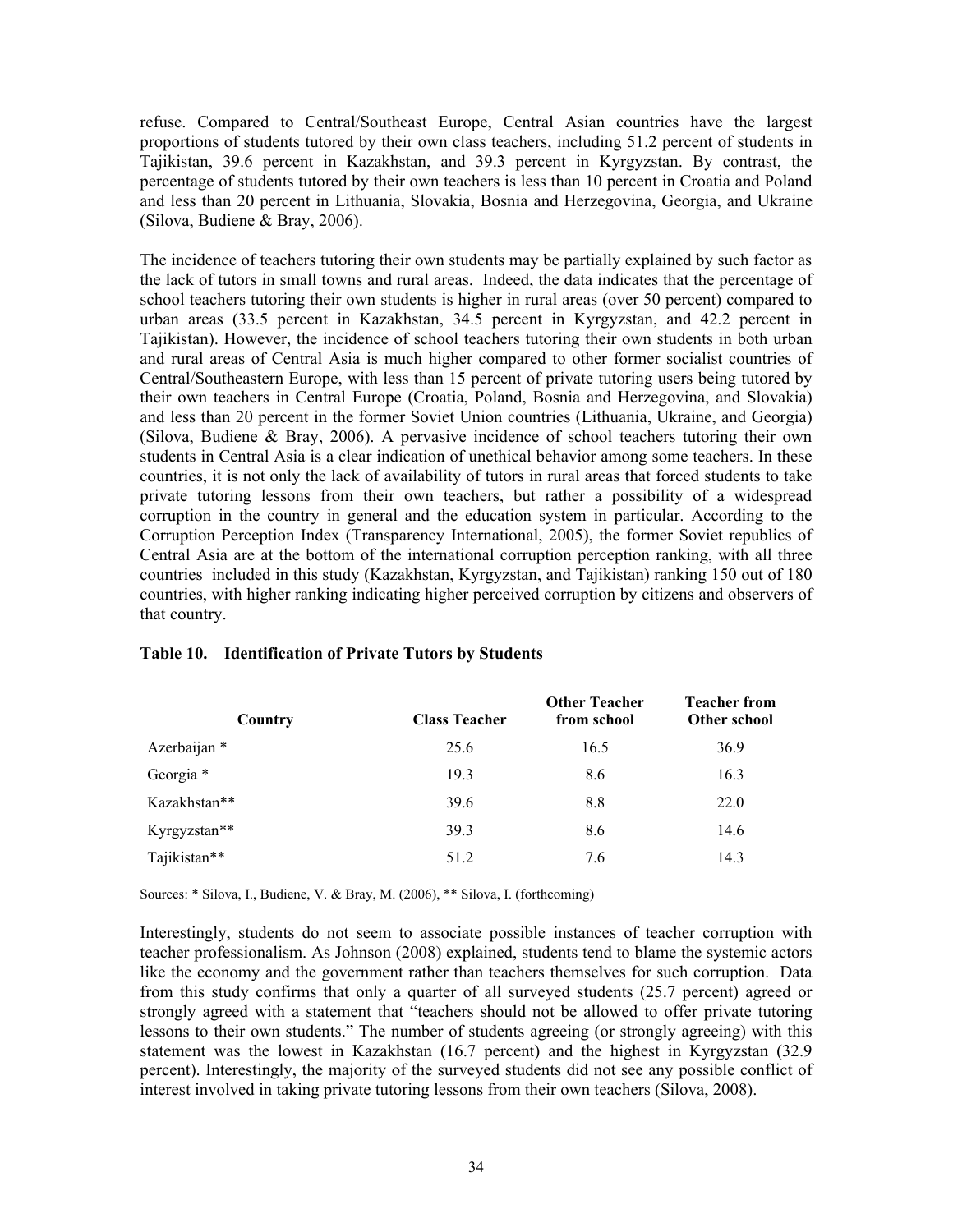Alternatively, some teachers have eagerly adopted the logic of "service provision," seeking various income-generation activities in the education area. For example, several studies highlighted the low salaries of teachers as the primary reason for engaging in private tutoring (Silova, Budiene, Bray 2007; UNICEF, 2007). Using the language of the market, many teachers view their students as customers, which may easily prompt corrupt practices whereby teachers charge unofficially fees from parents, impose private tutoring, or engage in other shadow economic activities to boost their salaries (Silova, Budiene, Bray 2007; UNICEF, 2007; Hallak & Poisson, 2007; Johnson, 2008). More positively, however, Popa and Acedo (2006) argue that private tutoring is not all about business, but rather about "the very notion of professionalism," whereby private tutoring empowers teachers as professional group and provides alternative ways for education professionals to demonstrate "a commitment to service ethic and autonomy in planning and implementing their practice" (p. 98). In this respect, private tutoring in general education has become an effective solution to the problems teachers faced during the transformation period, counterbalancing their economic hardships and, in some ways, restoring their professional legitimacy.

#### **4.2. Status Loss and Teacher Shortage**

The over-representation of female and older teachers is indicative of the low status of teachers. The profession does not sufficiently attract males who seem to manage, more than women, to secure lucrative positions in the private sector. In Mongolia, the under-representation of male teachers was placed on the policy agenda but then under international pressure suspended. The report *Mongolia Country Gender Assessment* was published by ADB and the World Bank in 2005. One section of the report is devoted to gender and development, specifically educational development (ADB & World Bank 2005). The inverse gender gap in the educational sector is discussed whereby female students outperform male students at all levels of the education system. Women are also proportionally overrepresented as employees in the educational system. The ratio of women decreases, however, at higher levels of the educational system. At the primary school level 94 percent of the teachers are females, and 52 percent of all lecturers in colleges and universities are female The release of the report in 2005 triggered a heated public debate on causes and remedies of the inverse gender gap in education. The under-representation of male teachers in Mongolia led the Ministry of Education to discuss the feasibility of introducing a quota for hiring male teachers and generating incentives for attracting male secondary school graduates to enroll in pre-service teacher education. However, no concrete actions have been taken to date.

Mongolia is not alone with having a teaching force that at primary school level is composed of over 90 percent females and at the secondary level over 70 percent. Compared to other countries in the region, Tajikistan and Azerbaijan tend to attract more men to the teaching profession, but female teachers still constitute an overwhelming majority in primary schools. Table 11 presents the gender of the teaching force in eight of the nine countries.

|            | Gender (% Female)              |                                  |  |
|------------|--------------------------------|----------------------------------|--|
|            | <b>Primary School Teachers</b> | <b>Secondary School Teachers</b> |  |
| Armenia    | QC                             | 84                               |  |
| Azerbaijan |                                | 66                               |  |
| Georgia*   |                                |                                  |  |
| Kazakhstan | 98                             |                                  |  |

#### **Table 11. Gender of Teachers, 2007**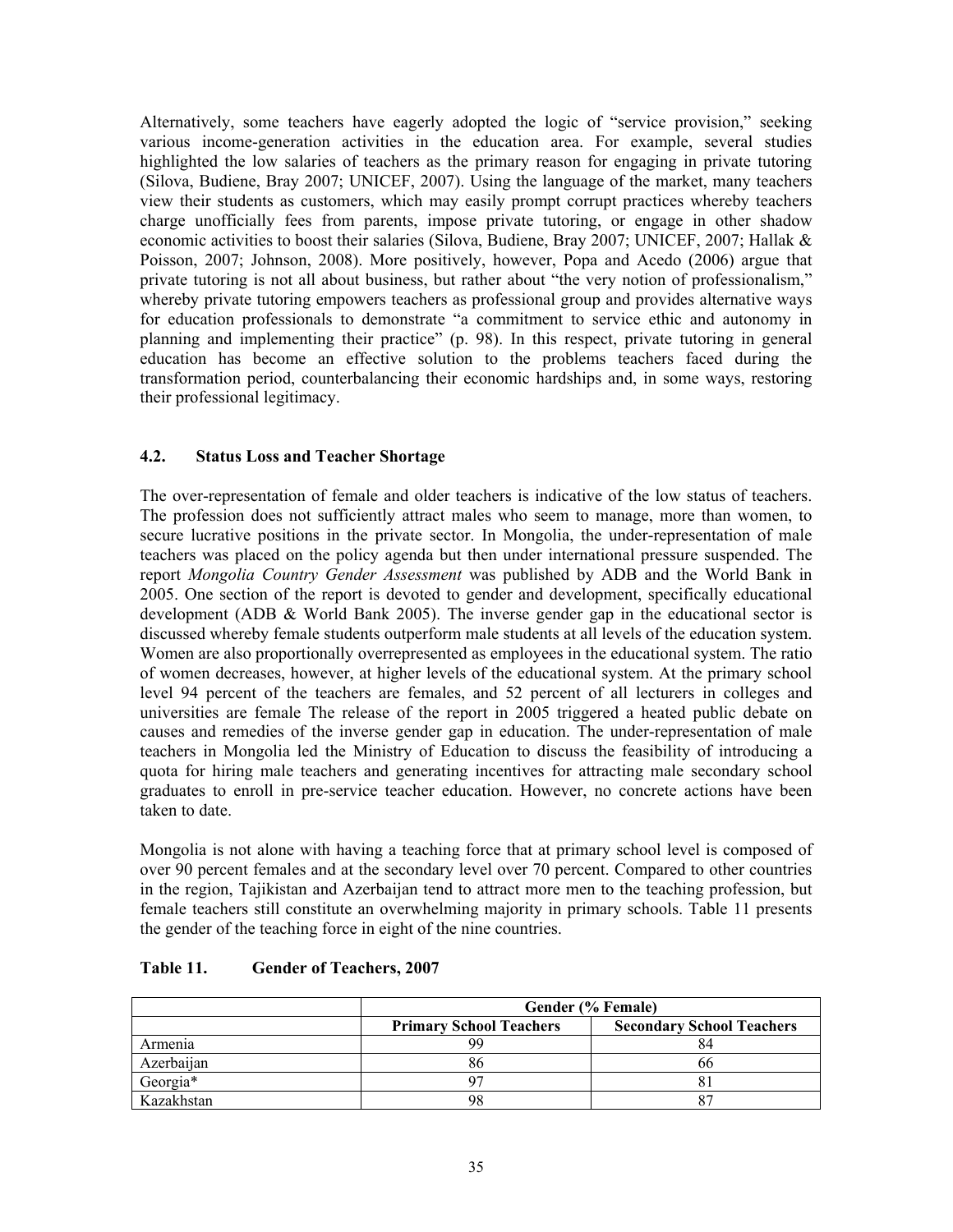| Kyrgyz Republic |     |     |
|-----------------|-----|-----|
| Tajikistan      |     | 46  |
| Turkmenistan    | N/A | N/A |
| Uzbekistan      | 86  |     |
| Mongolia        |     |     |
| * 2003 Data     |     |     |

Source: World Bank Education Statistics Database.

In addition to the gender imparity, the teaching force is over-aged reflecting the difficulty to attract new or young teachers to the profession. In Tajikistan, almost half of the teaching force (47.5 percent) served more than 17 years in the profession. Rural schools throughout the region depend on teachers at the pension age that are willing to teach part-time or full-time. The inability to attract graduates of pedagogical colleges and university to enter the teaching profession is well acknowledged among government officials of the region.

In Tajikistan, for example, there were 20,492 students enrolled in pedagogical colleges and universities in 2006/07, yet less than half of them entered the teaching profession and the majority of those that started a teaching career left the profession after three years when they fulfilled the "service requirement." In seven of the nine countries (the data on Turkmenistan and Uzbekistan is inconclusive on this issue), there exist two types of higher education students: "budget students" and "contract students." The so-called "budget" students in teacher education receive government scholarship and sign on to a two- or three-year service requirement which they, on paper, have to fulfill upon completion of their studies. In Tajikistan, the recipients of government scholarships (budget students) need to serve in schools for 3 years and in Kyrgyzstan for 2 years, before they are handed the teaching diploma. In contrast, the contract students pay for the tuition themselves and are free to choose their own employer. In previous times when higher education was free, all students were, so to speak, considered "budget students" and were assigned to a job. As during the times of Soviet manpower planning, today's budget students are supposed to be placed by the Government for their first post; if necessary in remote rural schools. In the Kyrgyz Republic, approximately 12 percent of all higher education students are budget students, whereas in Tajikistan almost half of all university students receive a scholarship from the Government (see Brunner and Tillet 2007).

In practice, however, the service requirement for budget students is not rigorously enforced (see Steiner-Khamsi, Mossayeb, and Ridge 2007). Table 12 presents the figures for the Kyrgyz Republic which shows a significant increase of graduates entering the teaching profession over the period 1999 to 2003 due to a series of emergency decrees to remedy teacher shortage. The most recent program, established in 2004 and co-funded by the World Bank and the Asian Development Bank, is the Young Teacher's Deposit Program in the Kyrgyz Republic. The initiative is a conditional cash transfer program in which graduates need to remain in the teaching position for three years in order to receive a monthly stipend (amount: \$55 or KGS 2,000)) which is paid in addition to their salary. After the three-year period, however, teachers revert back to the basic salary and have to wait another five years for the 'attestation" (promotion) that will give them each month only an extra \$3.60 or KGS 133. The program is implemented as a pilot in two provinces only and it is questionable whether the funds are available to extend the pilot throughout the country.

Table 12 shows the high attrition rate in teacher education in the Kyrgyz Republic. In 2003 only 49 percent of those that had to fulfill a service requirement (budget student) actually showed up at the assigned post. The enforcement of the service requirement showed positive results: five years earlier in 1999, three-quarters of teacher education that were supposed to teach for at least two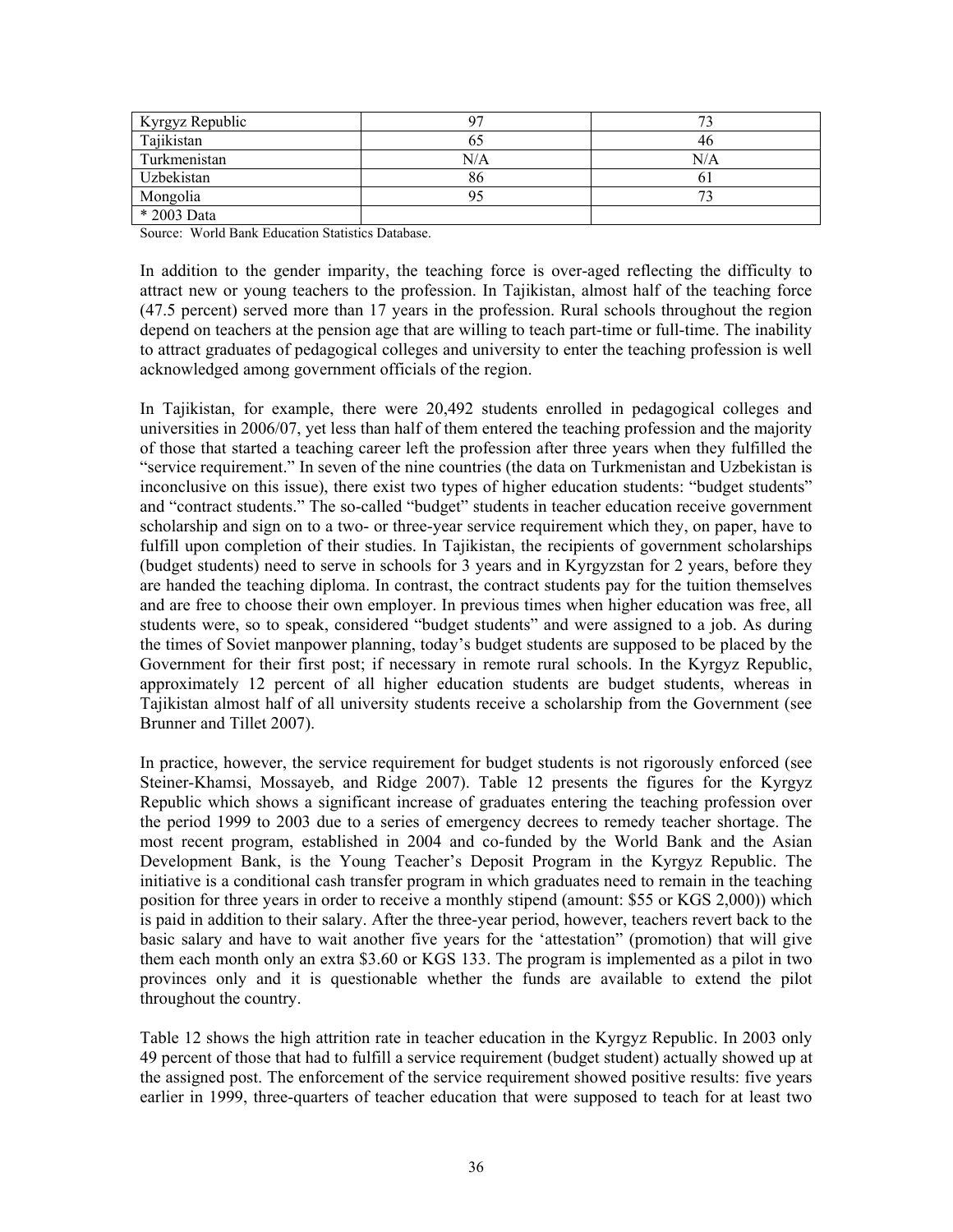years failed to do so. That is, only 24 percent of the graduated budget students that were assigned to a teaching position actually entered the teaching profession.

#### **Table 12. Assignment of Teacher Education Graduates in the Kyrgyz Republic, 1999- 2003[15](#page-4-0)**

| Year | <b>Graduates of teacher</b><br>education programs | <b>Vacancies</b> | <b>Assigned to</b><br>vacant positions | Appeared at the<br>post (graduates) | Ratio of those that<br>appeared/vacancies |
|------|---------------------------------------------------|------------------|----------------------------------------|-------------------------------------|-------------------------------------------|
| 1999 | 2,525                                             | 2,984            | 1.952                                  | 706                                 | 24%                                       |
| 2000 | 2,530                                             | 2,332            | . 757                                  | 691                                 | 30%                                       |
| 2001 | 2,595                                             | 3,039            | 1.930                                  | 1.255                               | 41%                                       |
| 2002 | 2,523                                             | 2,580            | 2,079                                  | 1.452                               | 56%                                       |
| 2003 | 2,433                                             | 3,190            | 1.948                                  | 1,580                               | 49%                                       |

Source: Brunner and Tillet 2007: 119.

The status loss of the teaching profession is also clearly manifested in the declined interest to study education at pedagogical colleges and universities. This trend is especially pronounced in Tajikistan, where in 1999 52 percent of *all* graduates in higher education were in the field of education. By 2003, however, the graduation rate in the field of education (including teacher education) was halved: graduates of education only accounted for 21 percent of graduates. Graduates of education and health studies experienced the sharpest decline at universities in Tajikistan, whereas studies in economy experienced a student enrollment that was during the same time period, 1999-2004, almost fourfold.

The four indicators of status loss, presented here—feminization of the profession, over-aged teaching force, low transition rate from teacher education graduation to professional service, and decrease of enrollment in teacher education programs at colleges and universities—explain why there is a teacher shortage in the region, especially in rural areas and in specific subjects.

In Kyrgyzstan a shortage of 2,580 teachers was reported for school year 2006/07 (Ministry of Education and Science, 2007) and in Tajikistan 6,323 vacancies were documented in the same school year. As the following figure on teacher shortage in Tajikistan shows, vacancies in the capital Dushanbe are virtually non-existent (0.35 percent of all vacancies). Vacancies or unfilled teaching positions are a rural phenomenon, not only in Tajikistan but also in other countries of the region.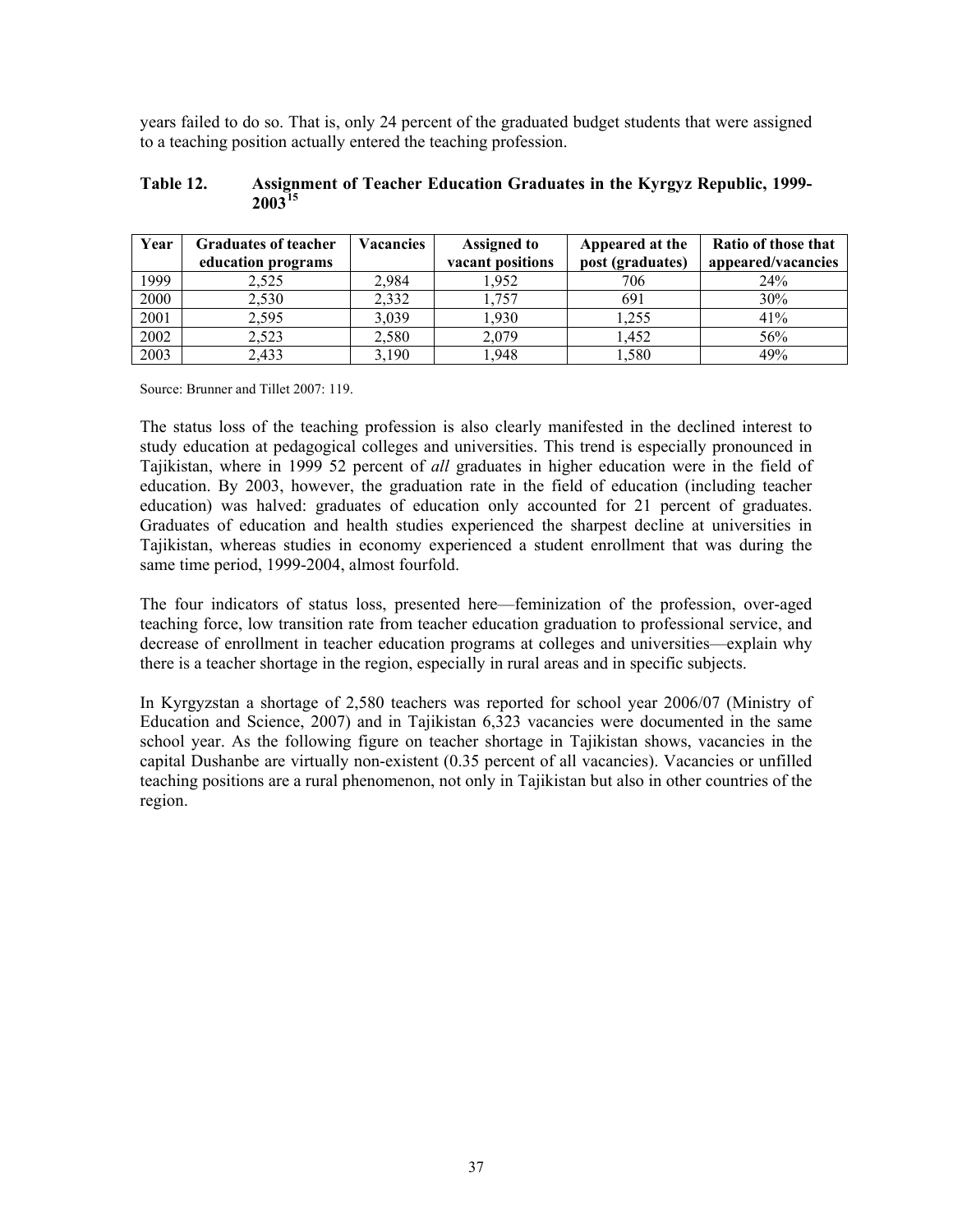

**Figure 5. Teacher Shortage in Tajikistan by Region, 2006** 

Source: Ministry of Education Tajikistan 2006, see Steiner-Khamsi, Mossayeb, and Ridge (2007)

Teacher shortage in remote rural areas is ubiquitous, but in some countries severely underreported. In Tajikistan and the Kyrgyz Republic the problem of teacher shortage is rampant to the extend that international donors pledged funds for a series of emergency decrees that were also used during Soviet times and revitalized in the post-socialist period: abbreviating the course work in teacher education by one year and dispatching last year students as teachers to rural schools (Tajikistan), conditional cash transfer for new teachers provided that they accept to teach in a rural schools for three years (Kyrgyz Republic), or encouraging local governments to establish higher education scholarships for natives of the district and have them, upon completion of their studies, return and teach for two years (Mongolia). Nowadays, however, there are no bureaucratic hurdles for changing residence and retaining teachers in areas that have a poor infrastructure is a major challenge. In this region a legacy from the Soviet past, most countries provide incentives for working in remote rural areas.

It is important to bear in mind that, as mentioned before, teacher shortage or "vacancies" are only a concern for schools in rural areas in general and for specific subjects in urban schools. In some cities of the region there is an oversupply of teachers. In Azerbaijan, for example, there was at the end of 2007 an oversupply of teachers in urban areas but at the same time a shortage of 3,944 teachers in rural areas. In Armenia, the teaching force was reduced by 34 percent in the period 2003 to 2006, from 46,800 employments to 31,100.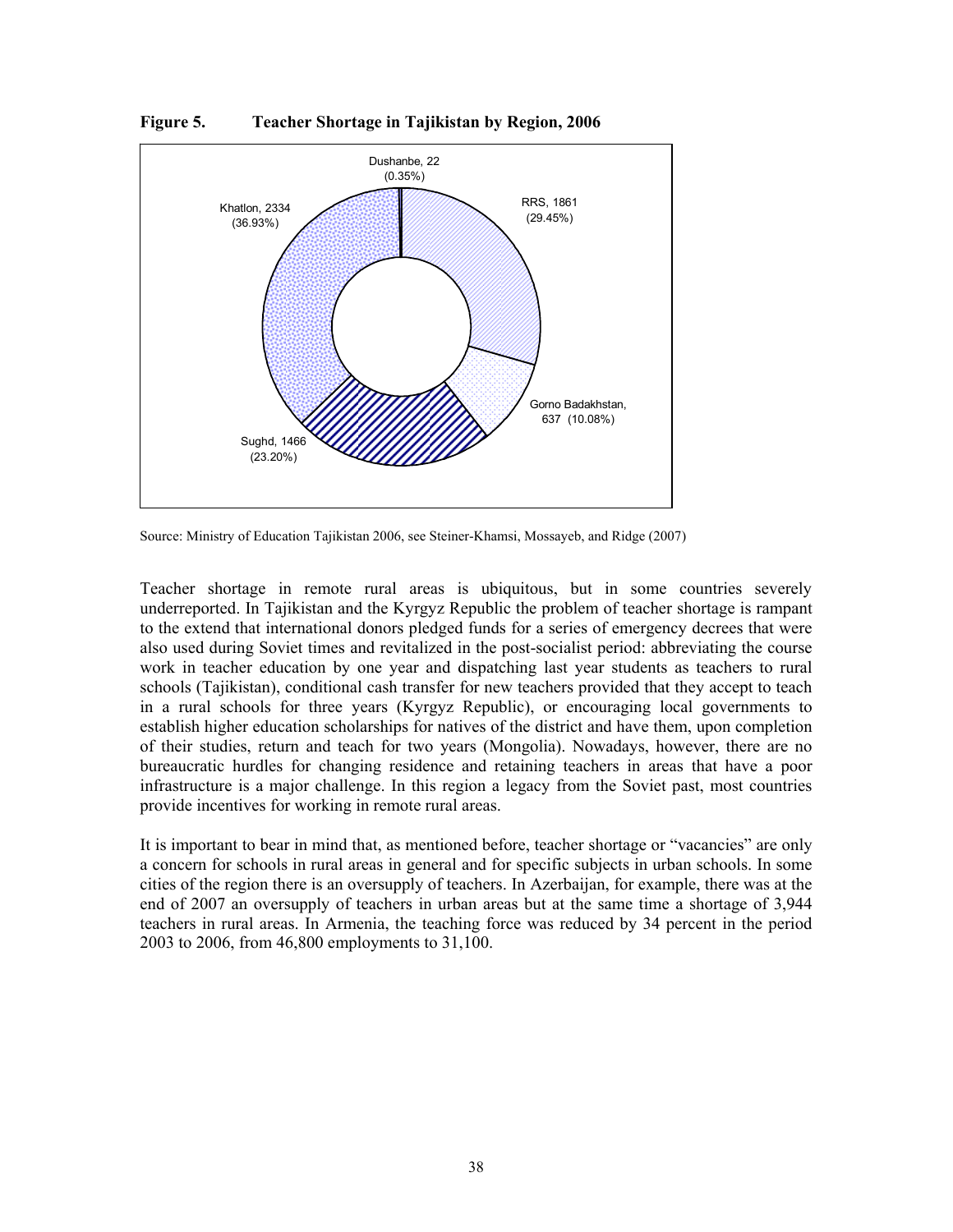#### **4.3. The Morale of Teachers in a Controlling and Sanctioning Work Environment**

In the dire work conditions, presented throughout this report, many teachers are forced to teach more than one teaching load and engage in other income-generation activities to supplement their income. In some of the poorest countries of the region (for example, Tajikistan and Kyrgyzstan), many teachers have placed personal survival over their professional responsibility to educate children. UNICEF (2001) reported that many teachers in Central Asia were surviving by engaging in petty trading, farming, teaching in more than one school, and/or taking other jobs in addition to mainstream schooling (pp. 80-81). In their ethnographic study of teaching in Kyrgyzstan, DeYoung et al. (2006) discussed how teachers (especially in rural areas) combine their work in school with the raising of cows, calves, and goats that they sold at the local market because they needed money. They quote one mid-career teacher of Kyrgyz language who had to combine several careers to make her ends meet:

About family, I have my husband and four kids: two girls and two boys. Besides school, I have another occupation. I have my small business at home: I sew dresses and sell them. Also, I have a small yard next to the house, where in the summer we grow vegetables. We also have a small plot of land that was given to us [when the local state farm dissolved]. We grow sugar beets there. This year I collected a good harvest. I got 30 tons per hectare, which I sold for good money… (p. 85)

In another study in Mongolia, we found that teachers are heavily indebted to banks and have a portion of their salary automatically deducted to pay off the interests of their loans (Steiner-Khamsi, Tumendemberel, and Steiner 2005).

It would be wrong to assume that the low base salary, the non-transparent salary structure and the general status loss of the profession account alone for the unattractiveness of the position. Teachers are in their daily work constantly controlled and sanctioned for their behavior and in some countries for their opinions.

It is a striking feature of the educational systems in the region that the laws and regulations are formulated meticulously, and the sanctions for not obeying them are as well. Along with the host of regulations imposed by the central, provincial, and district education authorities, each school also develops its own additional policies. A good case in point is schools in Mongolia. In a school in the Bayangol city-district of Ulaanbaatar, for example, the salary supplement for grading student notebooks is only given if the teacher successfully enforced the following seven requirements of student notebooks:

- 1. Full name and address on notebook cover, written in proper handwriting
- 2. Tidy notebook cover (i.e., not spoiled and not ripped)
- 3. No crossed out or corrected words
- 4. Legible and neat handwriting
- 5. Complete and correct notes on the teacher's lessons
- 6. No mixing of ink in the same notebook<sup>[16](#page-4-0)</sup>
- 7. Evidence that the teacher actually checked and corrected the student notebook

Source: Bayangol 2004a, see also Steiner-Khamsi and Stolpe 2006: 139f.

Noncompliance with any of these seven requirements results in a supplement deduction.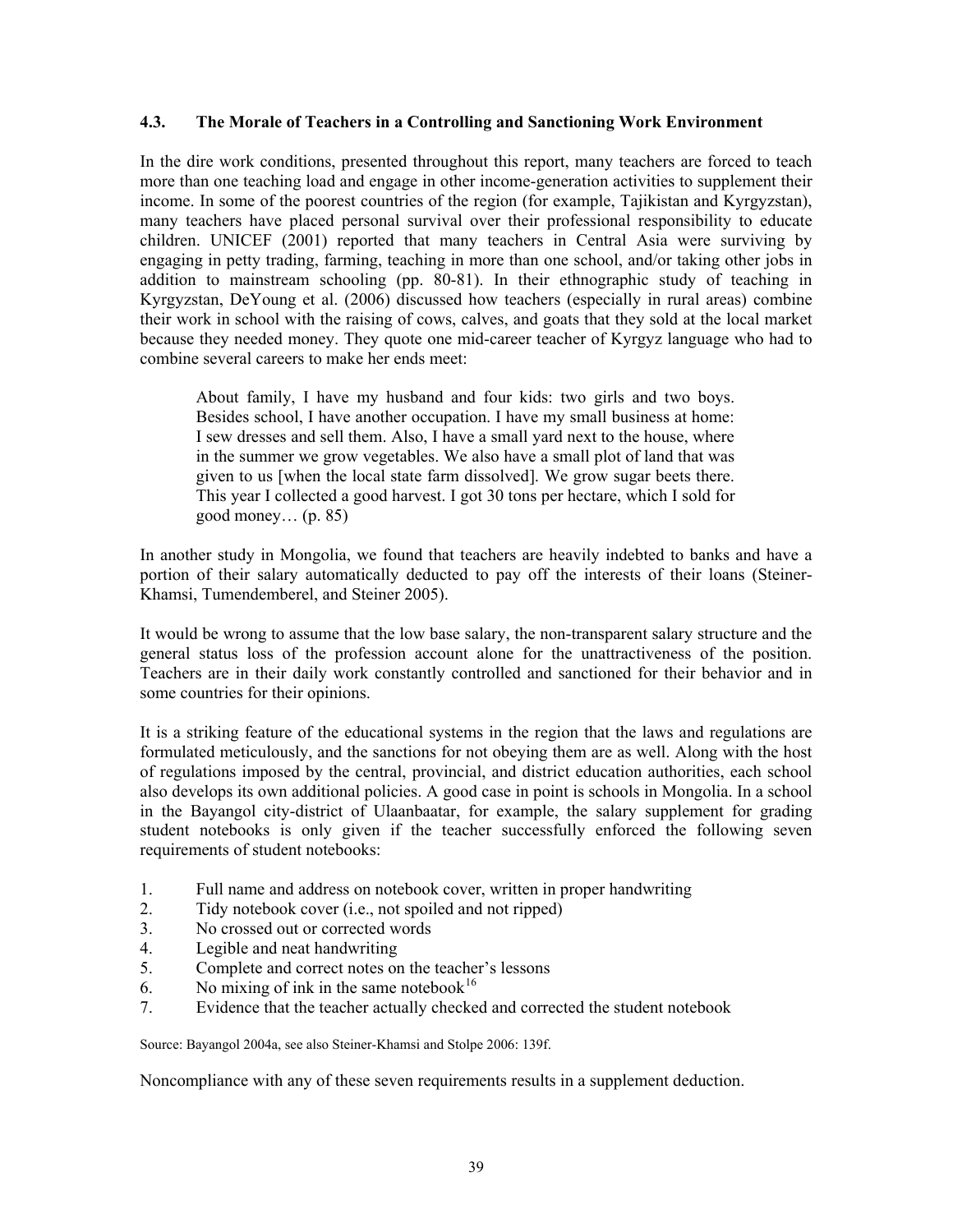Another example of this punitive system is the regulation of class teachers. In the same school in Bayangol city-district of Ulaanbaatar, seven criteria must be fulfilled for class teachers to receive the full supplement. The criteria are equally weighted, each carrying a maximum of ten points:

- 1. Cleanliness of classroom: 10 points
- 2. Discipline of the class: 10 points
- 3. Clothes and appearance of students: 10 points
- 4. Condition of class furniture and equipment: 10 points
- 5. Attendance of students: 10 points
- 6. Making use of the class bulletin board: 10 points
- 7. Accomplishment of given duties and responsibilities: 10 points

Source: Bayangol 2004b, see also Steiner-Khamsi and Stolpe 2006: 140.

Teachers are closely monitored by the deputy-directors and periodically by the district education authorities, not only with regard to their presences/absences but also with regard to student performance and task completion. In Mongolia, deductions from salary supplements are the rule rather than the exception and teachers rarely receive the full amount of the supplements. The PETS Mongolia study (World Bank 2006, p. 57f.) found that the reasons for salary deductions as well as subtractions from their salary supplements "were not completely justified" and they did not understand why they, at the end of the month, did not receive the expected salary. One-third of the teachers from the representative sample in Mongolia indicated deductions from their salary or their supplement in the past six months. The three most frequently mentioned reasons for deductions given by the education managers or deputy-directors to the teachers were "poor class management," "poor lesson planning" and "poor maintenance of property in the classroom." These deductions have a great impact on the morale of teachers, who, in their own words, work endless hours and yet, in the words of a Mongolian teacher,

All my life, I sacrificed my life for the children of other people and I don't have anything to offer to my own child. (Steiner-Khamsi, Tumendemberel, and Steiner, 2005)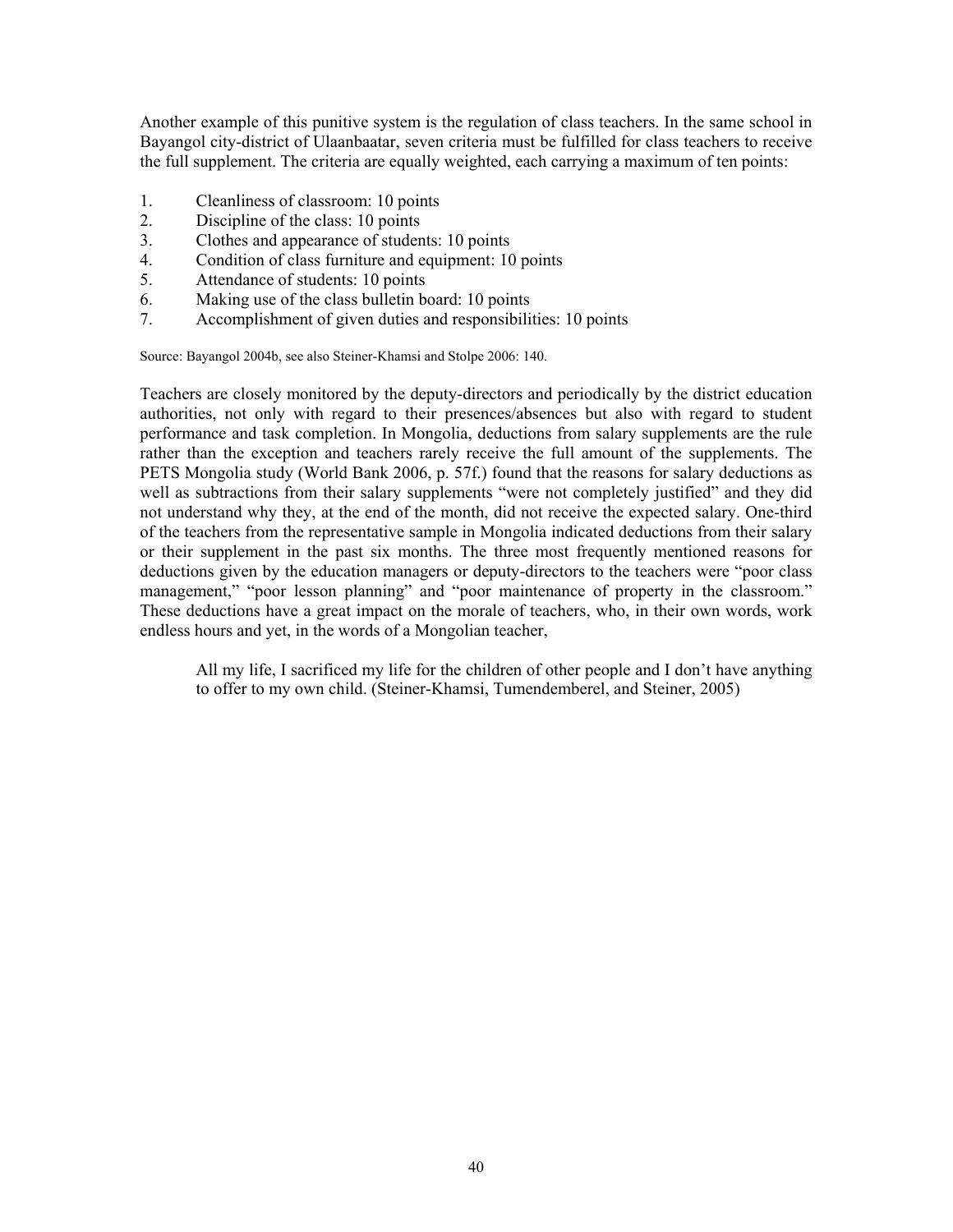## **5. The Study of Teacher Salaries: Its Relevance for Reform and Research**

The low teacher salary in the post-socialist region of the Caucasus, Central Asia, and Mongolia is a human tragedy. Teachers are indebted and burned-out from working additional teaching hours, shifts, and jobs. On top of this untenable situation, teachers are heavily controlled for a job that pays little and yet is charged with very high expectations and great responsibilities. An examination of teacher salaries is much needed, not only because of its implication for teachers' personal lives, but it is also an issue of great relevance for educational reform and educational research.

#### **5.1. Reform Trends: The Example of Mongolia**

The EFA Fast-Track Initiative recognized the importance of teacher salaries for ensuring universal primary completion. A decent teacher salary does not only ensure a sufficient supply of teachers but also enhances the quality of education. The benchmark proposed in the EFA FTI Indicative Framework whereby the teacher salary should be 3.5 times the average GDP per capita in a country is illusionary in this part of the world. In Mongolia, the teacher salaries were 1.7 times the GDP per capita in 2005 but then in 2008, after the structural reform of 2007/08, 3.58 times the GDP per capita. Mongolia is the only country in the region that approximates, and in fact slightly exceeds, the EFA FTI benchmark.

In a short sequence, the Government of Mongolia lifted the teacher salaries three times in 2006 and 2007 to reflect the economic growth that the country has been experiencing since 2005.

| Rank of           | Decree No 12 of 2006 |        | <b>Decree No 147 of 2006</b> |        | Decree No 13 of 2007 |        |
|-------------------|----------------------|--------|------------------------------|--------|----------------------|--------|
| <b>Teacher</b>    | Base                 | Hourly | Base                         | Hourly | Base                 | Hourly |
|                   | Salary               | Rate   | Salary                       | Rate   | Salary               | Rate   |
|                   | 65650                | 863.8  | 76323                        | 1004.2 | 91588                | 1205.1 |
|                   | 70070                | 921.9  | 81357                        | 1070.5 | 97628                | 1284.6 |
|                   | 74360                | 978.4  | 86391                        | 1136.7 | 103669               | 1364.0 |
| 4                 | 78650                | 1034.8 | 91425                        | 1202.9 | 109710               | 1443.5 |
|                   | 83070                | 1093.0 | 96459                        | 1269.2 | 115751               | 1523.0 |
| <b>AV. GROWTH</b> | 100%                 | 100%   | 16%                          | 16%    | 20%                  | 20%    |

**Table 13. Increase of Teacher Salaries in Mongolia between 2006 and 2007 (in MNT)** 

Source: Ministry of Education, Finance and Economic Department (February 2007). *Reform of Teacher Salaries* (p. 4).

<span id="page-41-0"></span>As table 13 shows, the teacher salaries in Mongolia were lifted by 36 percent in the period 2006 to 2007. The biggest increase, however, was the increase that went into effect in school year 2007/2008. In September 2007, the teacher salaries underwent a structural reform: the weekly workload (36 hours) was introduced and used as the foundation to calculate the salaries. It replaced the previous system that was based on the weekly teaching load of 19 hours. As table 14 illustrates, this structural reform more than doubled the salary of teachers. The structural reform benefited especially teachers in small rural schools that were not able to amass their salary by taking on additional teaching hours. With the introduction of the weekly workload in Mongolia, a system that is also used in North America and Europe,<sup>[17](#page-4-0)</sup> the public perception of the teaching profession has visibly improved.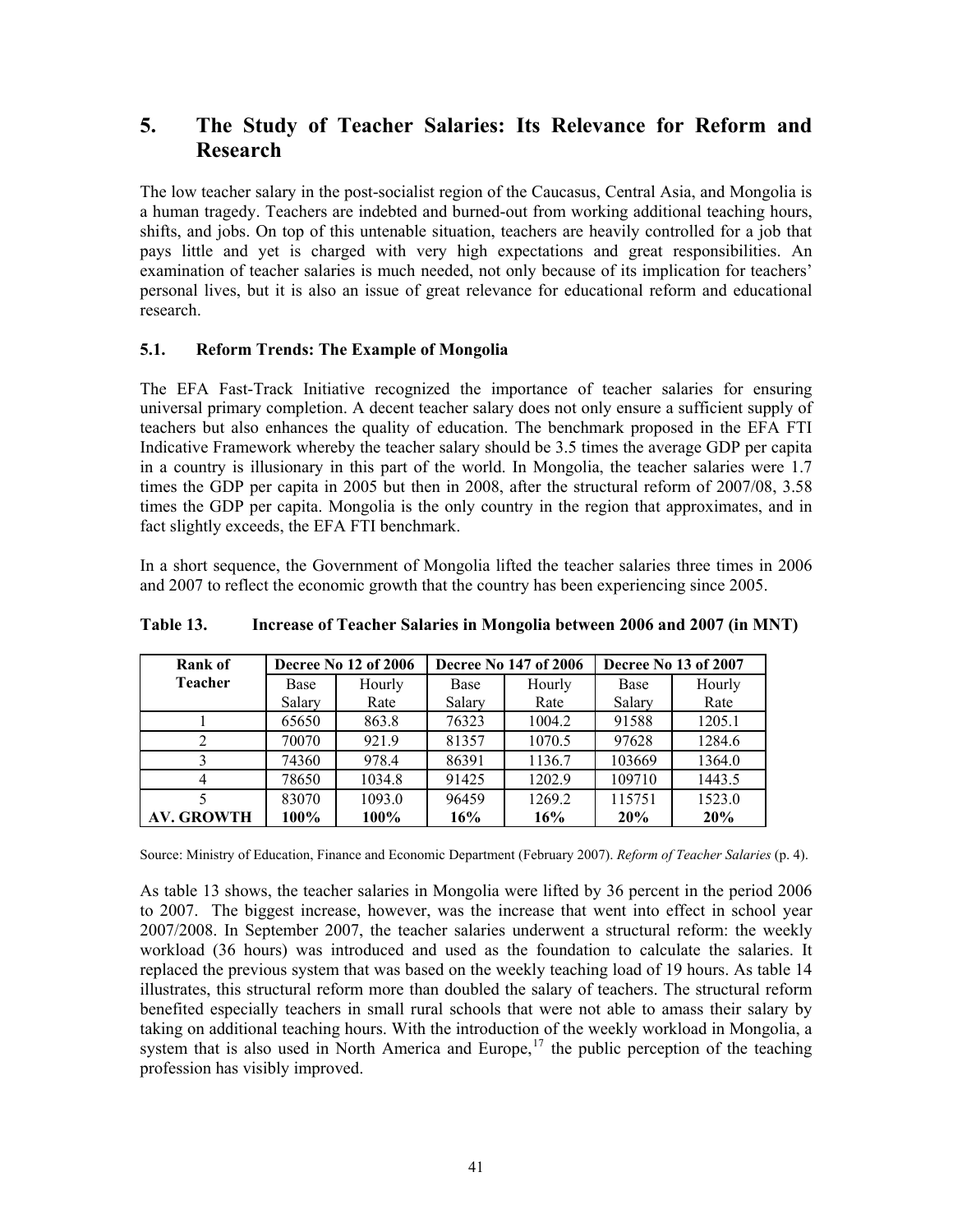| <b>Rank of Teacher</b> | <b>Monthly Base Salary (MNT)</b> | <b>Monthly Base Salary (US\$)</b> |
|------------------------|----------------------------------|-----------------------------------|
|                        | 241,038                          | 207                               |
|                        | 243,471                          | 209                               |
|                        | 249,650                          | 215                               |
|                        | 265,329                          | 228                               |
|                        | 282,819                          | 243                               |

**Table 14. Teacher Salaries in Mongolia after the Structural Reform, School Year 2007/08** 

Source: Decree by the Government of Mongolia, September 5, 2007, Decree #219.

According to estimates of the Ministry of Finance of Mongolia and the World Bank (see World Bank report *Mongolia. Sources of Growth,* 2007, p. 11), the public sector salaries in Mongolia have, for the first time, exceeded private sector salaries at the end of 2005. Real salaries in the public sector have risen at an average annual rate of nearly 9 percent between 2000 and 2005. In comparison, the salary growth across sectors averaged only approximately 5 percent during the same time period. The two figures 6 and 7 illustrate the turning point in 2005.







Source: World Bank (2007) *Mongolia Sources of Growth*, p. 11

The structural salary reform, issued by the Government of Mongolia, is the exception rather than the rule when it comes to lifting the teacher salaries to a level that makes the teaching attractive and competitive on a free job market. In all other countries, the teacher salaries remain far below the national wage average and are far removed from the international benchmark established in the EFA-FTI Indicative Framework (EFA-FTI Secretariat 2006). Nonetheless there is a trend in some countries (e.g., in Tajikistan) to incrementally integrate a few salary supplements into the base salary and thereby make the salary structure more transparent.

#### **5.2. Contribution to Comparative Education Research**

Besides demonstrating the urgent need for reform, an examination of teacher salaries also lends itself for the study of globalization in education. Twenty years after the transformation that took place in this part of the world, the teacher salaries in the region have been, with the exception of Mongolia, strikingly resistant to major changes. They still carry the main features of the Soviet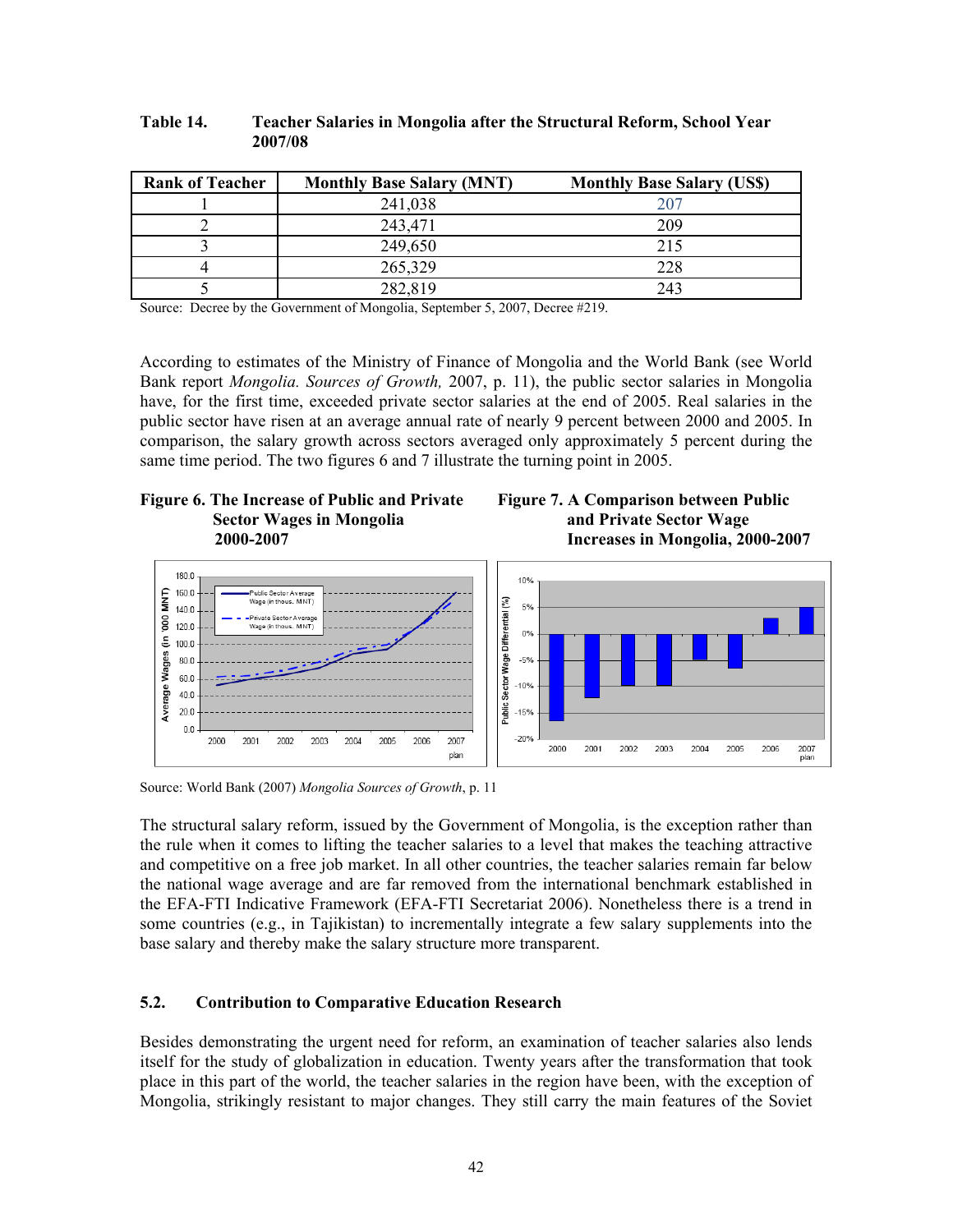salary structure. Given the host of "traveling reforms" such as outcomes-based education, student-centered learning, vouchers, choice, and a host of other reforms that were transplanted from Western countries to these countries, the resistance to change begs for explanations. It exceeds the scope of this background paper for the *2009 Global Monitoring Report* to analyze the reluctance to change. Only a few hints should suffice for the moment to trigger the interest for investigating this fascinating topic in greater depth.

The low GDP only partially explains the low teacher salaries. Teacher salaries absorb the greatest bulk of public spending in education and governments in these regions simply do not have the financial means to drastically increase the salaries from tax revenues alone. Taking the financial limitations for granted, the question then becomes: why is the complicated salary structure preserved, leading, among other factors, to a negative public perception of the teaching profession? This question is more to the core of the matter than simply asking why governments in the region do not raise teacher salaries beyond the national wage average. There are a host of explanations, ranging from cultural ones to explanations that shed light on government-donor relations.

The salary structure reflects the cultural understanding of the teacher's role. It would be absurd to deny the influence of seventy years of state socialism in these countries. Teachers were, along with the rest of the population, state employees that were paid the same as everyone else but remunerated additionally for extra effort (additional teaching hours), special skills (salary supplements), and service in areas where the demand is high but the supply is short (supplements for teaching in remote rural areas, teaching of subjects with a shortage of teachers). For example, it is engrained in teacher's definition of the profession that grading assignments or commenting on students' work is not core to the profession and therefore needs to be compensated additionally. Since this particular supplement (grading student notebooks) is only given to select teachers, there is also a strongly held belief that some subjects require more teacher input than others. Teachers who have undergone training in student-centered teaching complain about the extra work that this pedagogy entails and find it unfair that they are not adequately compensated for their additional effort. Needless to state, the current teacher salary structure is a barrier for introducing student-centered teaching. Such cultural reasons explain the resistance to change at the national level.

There exist, however, other barriers that impede a major reform in this area. It is one of the areas where international cooperation is least effective. There is an agreement among multilateral donors to refrain from supporting recurrent and operational cost in education. Teacher salaries epitomizes this category of cost and even though donors have observed and commented on the problem, they do not interfere in this area as their funding is, despite all intentions and international agreements, more often than not channeled into reform projects.<sup>[18](#page-5-0)</sup>

The research field of transnational policy borrowing is a booming field within international and comparative education. Most of the studies are fascinated by policies that hold a great appeal and are borrowed in most cases with ample support by multilateral donors. Studies on transnational policy attraction or, the other side of the coin, on conditional lending on part of the donors, have dominated this field of research. As a corollary, researchers in this field emphasize policy attraction and investigate policies have been borrowed from other educational systems and examine the political and economic reasons for such a transaction. There is a scarcity of research on why some reforms, such as teacher salary systems, are *unattractive* and are *not* borrowed from elsewhere and come across as resistant to change.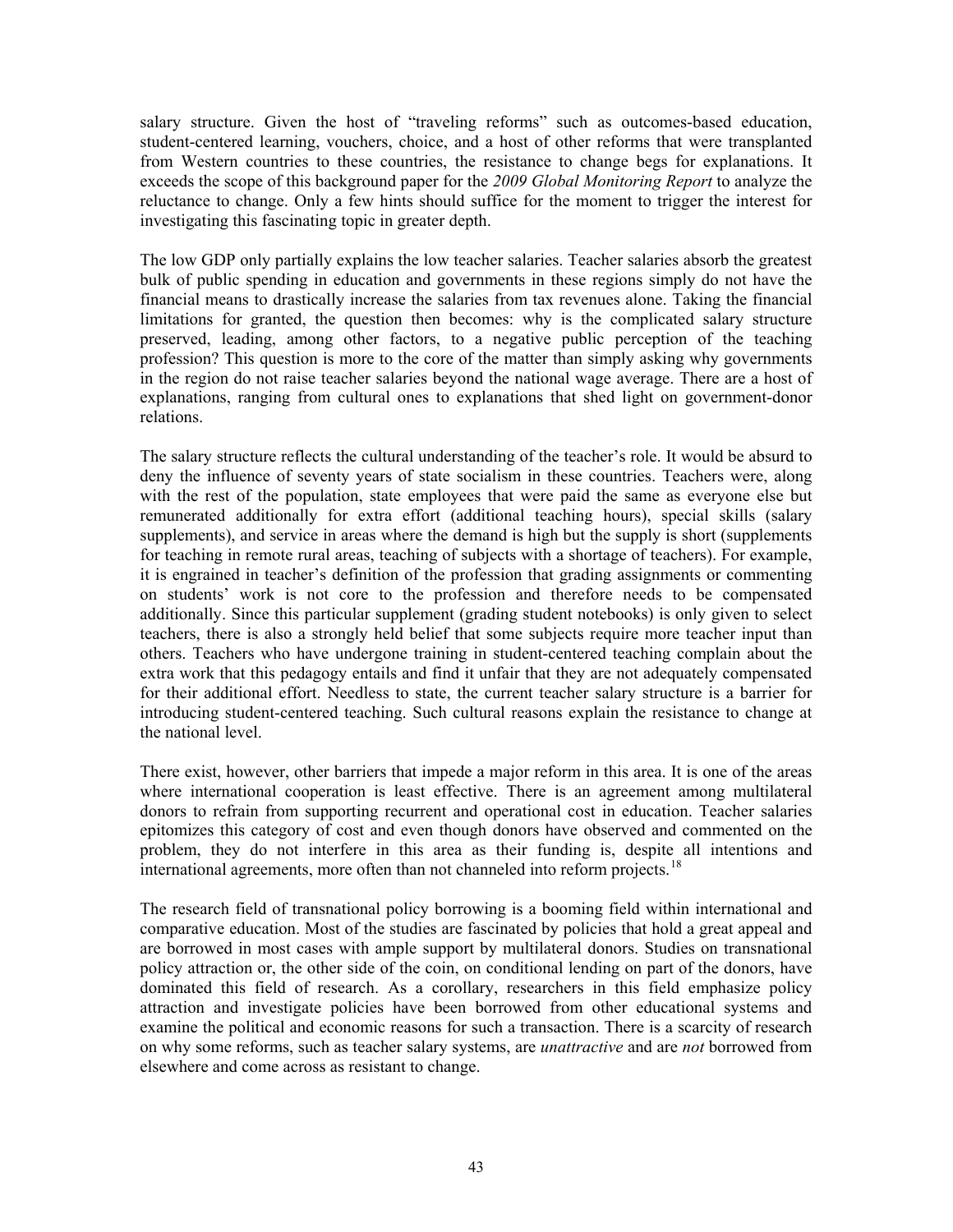## **Notes**

 $\overline{a}$ 

### **Section 1**

- 1 With a workload of 35-40 hours per week, for example, teachers in other countries are expected to stay at school for 7-8 hours per day during which they teach, prepare lesson, grade student work, participate in meetings, etc.
- <sup>2</sup> Gita Steiner-Khamsi in Kyrgyzstan, Mongolia and Tajikistan (see Steiner-Khamsi, Mossayeb, and Ridge 2007, Steiner-Khamsi and Gerelmaa 2006, Steiner-Khamsi 2007), Iveta Silova in Azerbaijan but also in other countries (see Silova, Bray, Budiene 2006), and Ketevan Chachkhiani in Georgia (see Chachkhiani 2007).

## **Section 2**

- <sup>3</sup> Mongolia is the only country in the region that has an elaborate system of boarding schools for children of nomadic herder families. The communist collectives and the local governments in Mongolia were in charge of building and maintaining the school buildings and the dormitory facilities.
- <sup>4</sup> The gap between policy and practice of financial decentralization is not always acknowledged in technical reports. Otherwise very well-researched, the UNICEF CEE/CIS report *Education for Some More than Others?* (2007, p. 151) erroneously states that in Uzbekistan 61 percent of funds for public education are funded from the local budget, not taking into account that in most places the "local budget" is heavily subsidized from the central budget. When it comes to decentralization reforms, it is indispensable to distinguish between the (local) administration of funds and the (central) sources of funding.
- 5 Galina Monusova (3 June 2007). Skolko "stoit" shkolni uchitel? Formirovanie zarabotnoi plati v obsheobrazovatelnikh shkolakh. [How much does a schoolteacher cost? The composition of salaries in schools]. http://edu.of.ru/profil/news.asp?ob\_no=21712, accessed on July 26, 2007.

## **Section 4**

6 Government of Mongolia Resolution 42, appendix 4, "Monetary Award/Bonus to State Employees based on Outcomes" (2006)

## **Section 3**

- 7 Harold J. Noah's comprehensive study of the Soviet teacher salary from 1966 (Noah, 1966, chapter 5) examines the reforms of 1936, 1943, 1946, and 1948, and finds that despite the continuous raise in teacher salaries the structure and the communist rationale behind paying supplements (rewarding special skills in a context where salaries of workers, including workers in the educational sector/teachers, must be the same) has endured. Ensuring universal access to education was another priority during socialist times and, as a corollary, creating incentives for teachers to work in remote rural areas is also a long-held tradition in the region.
- <span id="page-44-0"></span><sup>8</sup> Labeled highest category, first category, second category, and no or lowest category (the latter is sometimes translated as "uncategorized.").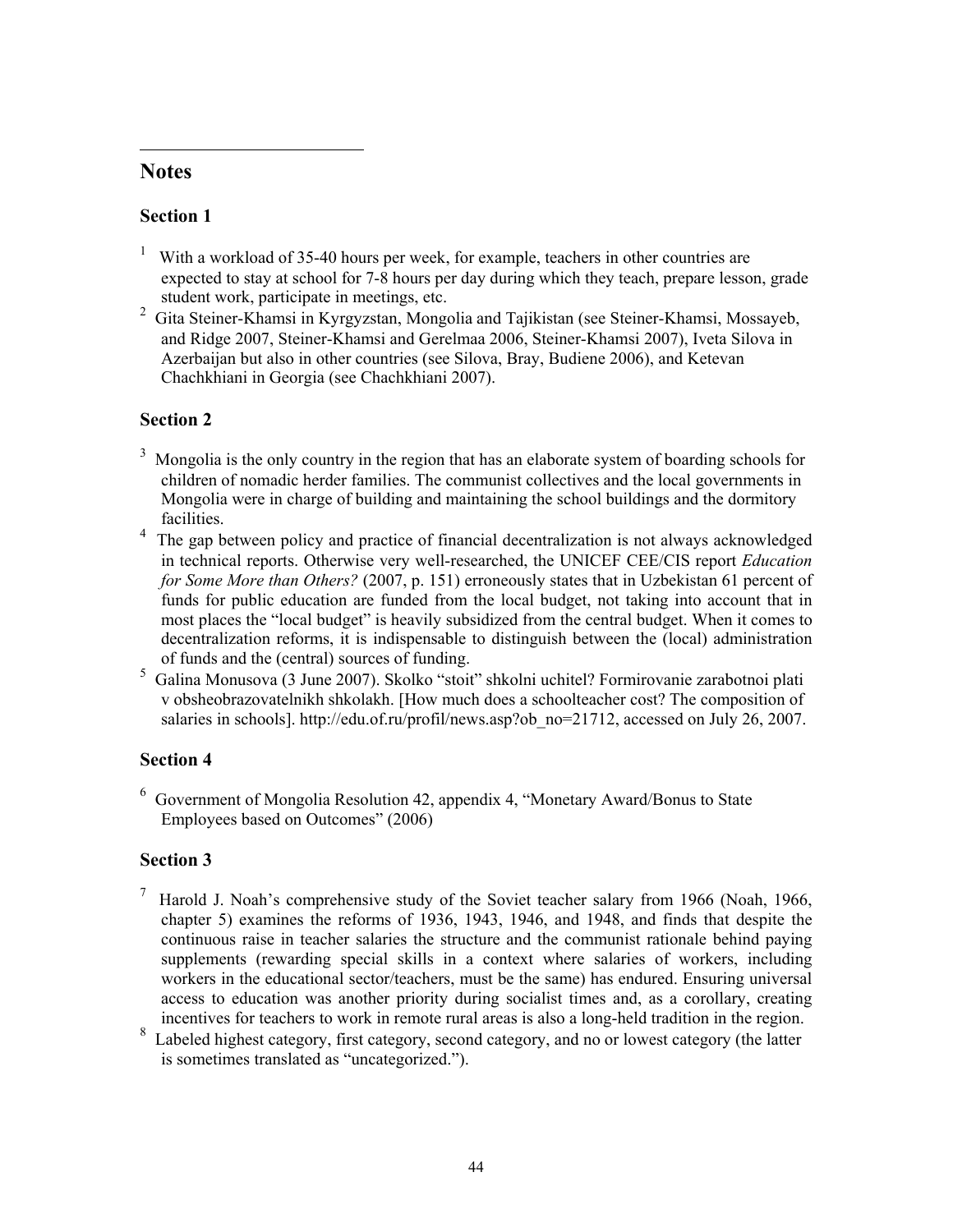- 9 For example, if a teacher with a higher education degree in chemistry chooses to teach additional hours in physics, she/he is only compensated at the entitled salary level for the teaching hours in chemistry but receives a lower compensation for the hours taught in physics. Multi-subject teaching in secondary schools is a widespread phenomenon due to shortage of teachers in some subjects and in rural areas. In Mongolia, these teachers are referred to as "course teachers" because they merely completed courses (rather than a degree) in the other subject. Sometimes these teachers are also referred to as "universal teachers," and the reliance on multi-subject teachers is seen as a liability for the quality of education.
- <sup>10</sup> In Tajikistan, for example, labor migration to Russia, Kazakhstan and Uzbekistan is widespread including among teachers. This is not to suggest that school administrators pay these "ghost teachers" or retain their salaries for their own usage, but more typically the salaries of ghost teachers are redistributed among the teachers of the school who take on additional teaching hours beyond the legally permitted ceiling established by the labor law.
- <sup>11</sup> All the ministries of education in the region provide an incentive for teaching in remote rural areas. The definition of remoteness, however, differs in each country. In Azerbaijan, the supplement is paid to teachers nationwide that work in village schools that are at least 20 km away from an urban center. In Tajikistan and Mongolia the supplement is provided for entire provinces, typically mountainous provinces where the cost of living is high because of transportation and the distance to the capital. In Uzbekistan, the supplement is only given if a teachers moves from an urban to a rural school; that is, natives from rural areas are not entitled to the supplement. This is very much in line with decrees in the other countries: the allowance for remoteness is only given to teachers that have been assigned by the central government (as opposed to voluntarily chosen) to work in rural schools. Note that this supplement for working in remote rural areas is not restricted to teachers but is given to all public servants.
- <sup>12</sup> In Uzbekistan, for example, the statutory teaching hours are 612 hours a year (18 hours per week for a school year of 34 weeks) and the amount of teaching for students with special needs or students that participate in *olympiads* is additionally listed as 198 hours per year (approximately 6 hours per week). See Uzbekistan Ministry of Labor and Ministry of Public Education, http://www.edunet.uz/index.php?id=462, accessed April 2008.
- <sup>13</sup> Article 26 of the Decree 219 of the Government of Mongolia (issued on September 4, 2007) states: From the income raised by the school through sale of products produced at the labor training courses as well as through other production and services, the school shall retain direct expenses for costs associated with production and pay. From the remaining income, bonuses and rewards should be made to teachers, students, school employees according to preestablished tariffs.
- <sup>14</sup> This varies greatly by location. The Mayor's Office of Dushanbe, Tajikistan, paid all teachers in Dushanbe four additional monthly base salaries in school year 2006/08 (Steiner-Khamsi 2007) in addition to free public transportation and utilities. In some countries, the annual salary consists of thirteen salaries (paid from the central budget).
- <sup>15</sup> There was a calculation error in the last cell in the original table of Brunner and Tillet (listed as 84%) that we fixed. The correct figure is, as listed in table 12, 49%.
- <sup>16</sup> The teacher holds a monopoly over the usage of red ink.

#### **Section 5**

 $17$  In most states of the United States, for example, the daily workload of teachers is 7.5 hours (for a 5-day week). Teachers are expected to teach, grade student notebooks or folders, work as homeroom teachers, and prepare for their instruction during this time. Only after-school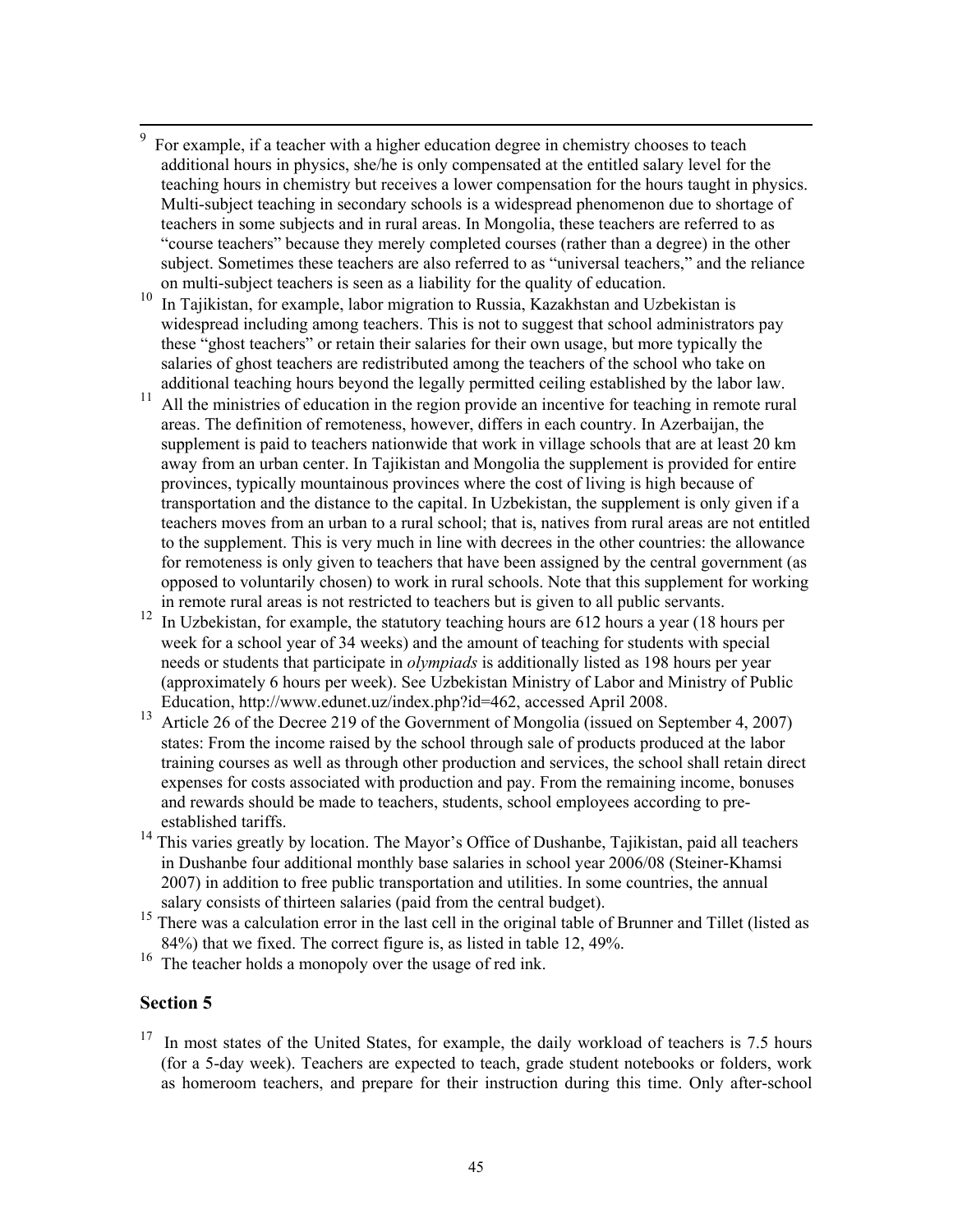activities (e.g., coaching sport teams) are considered additional tasks that are remunerated separately. In some schools, mentoring other teachers also carries an additional stipend.

 $\overline{a}$ 

<sup>18</sup> The Paris Declaration on Aid Effectiveness (OECD DAC, 2005) calls for alignment of donor funds with the targets established in education sector strategies of a government, but donors in this region continue to favor project-support over budget-support for a variety of reasons (risk of financial mismanagement, lack of reliable mid-term budget frameworks, etc). Even funding from the Catalytic Fund and the Education Development Grant (tied to EFA FTI) have been used for projects rather than for long-term educational reforms outlined by the governments. This applies, especially, to the FTI projects in the Kyrgyz Republic, Tajikistan, and Mongolia (see Steiner-Khamsi and Chachkhiani, 2008).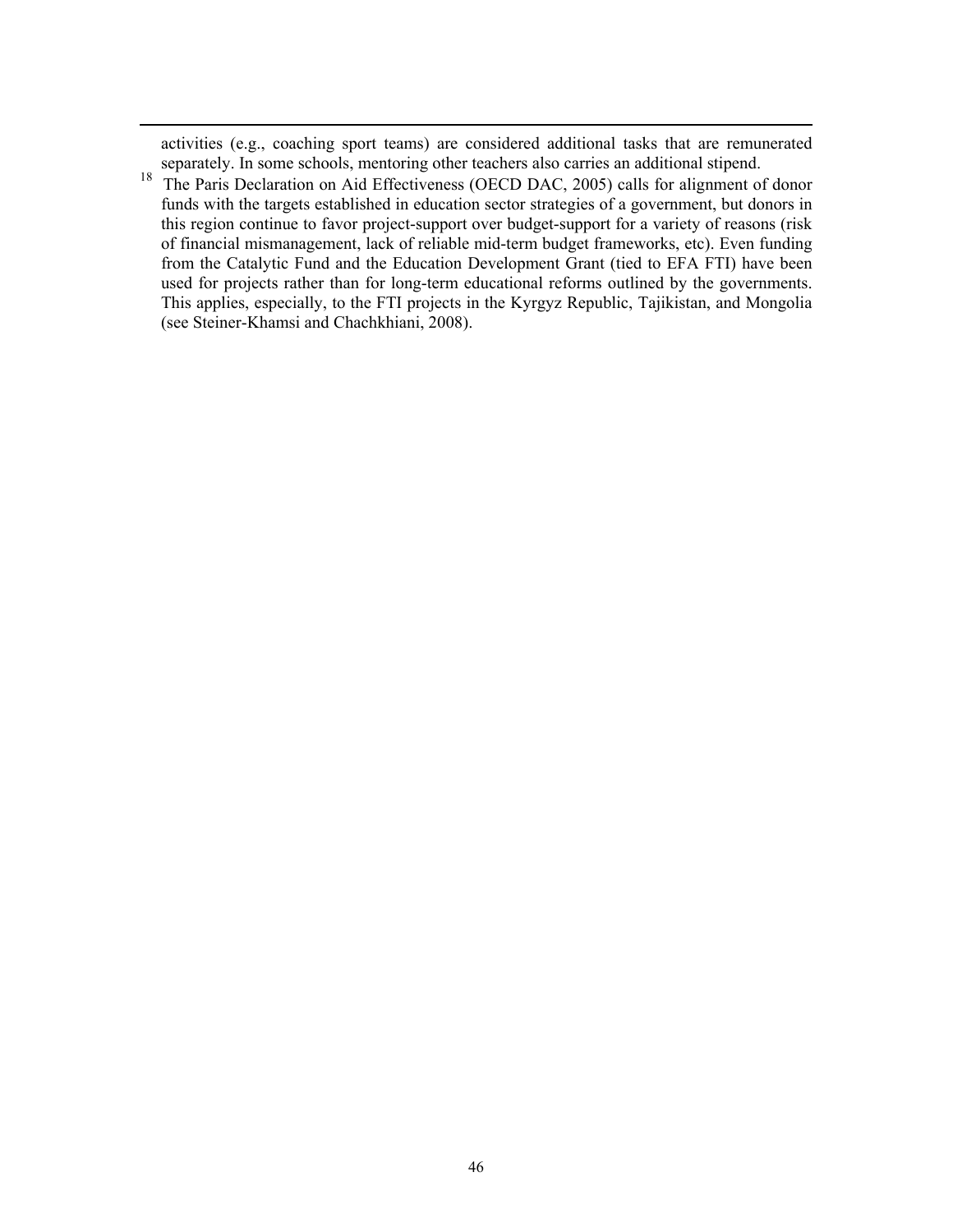## **Bibliography**

 $\overline{a}$ 

Asian Development Bank. (2004). *Education reforms in countries in transition: Policies and processes.* Six country case studies commissioned by the Asian Development Bank in Azerbaijan, Kazakhstan, Kyrgyz Republic, Mongolia, Tajikistan, and Uzbekistan. Manila, Philippines: ADB.

Bereday, G. Z. F., Schlesinger, I. (1963). Teacher Salaries in the Soviet Union. *Comparative Education Review, 6 (3),* 200-208.

Biswal, B. P. (1999). Private tutoring and public corruption: A cost-effective education system for developing countries. *Developing Economies, XXXVII(2),* pp.222-240.

Brunner, J.-J. and Tillett, A. (2007). *Higher education in Central. The challenges of modernization. Case studies from Kazakhstan, Tajikistan, the Kyrgyz Republic and Uzbekistan.*  Washington, DC: World Bank & International Bank for Reconstruction and Development.

Center for Public Policy. (2008). *Financial sources for teacher salaries, fiscal year 2006, Kyrgyz Republic.* Original from the Office of the President of the Kyrgyz Republic, Department of Economic and Social Policy Development. Bishkek, Kyrgyz Republic: Center for Public Policy.

Heyneman, S. P. (2004). One step back, two steps forward. The first stage of the transition for education in Central Asia. In S. P. Heyneman and A. J. DeYoung, eds., *The challenges of education in Central Asia,* pp. 1-8. Greenwich, CT: Information Age Publishing.

Herczynski, J. (2002). *The financing of Georgian education*. Warsaw: Center for Social and Economic Research.

Ministry of Education, Science and Youth Policy of the Kyrgyz Republic. (2006). *Kyrgyz Education Development Strategy 2007-2010*. Bishkek, Kyrgyz Republic.

Ministry of Education and Finance. (2007). *Armenia Medium-Term Expenditure Framework 2007*-2009. Yerevan, Armenia.

Ministry of Labor and Ministry of Public Education of the Republic of Uzbekistan. (2005), Presidential Decree of the Republic of Uzbekistan, Nov. 25, 2005, *About measures on the pay system and enforcing incentives for workers of public education.*

Ministry of Labor and Ministry of Public Education of the Republic of Uzbekistan. (2005) *Definition and allocation of course load of teachers and administration staff in general secondary schools.* Taskkent, Uzbekistan. http://www.edunet.uz/index.php?id=462, accessed April 2008.

Noah, H. J. (1966). *Financing Soviet Schools.* New York: Teachers College Press.

<span id="page-47-0"></span>Orivel, F. (1998). Cost and finance of education in Georgia. University of Bourgogne. (unpublished paper).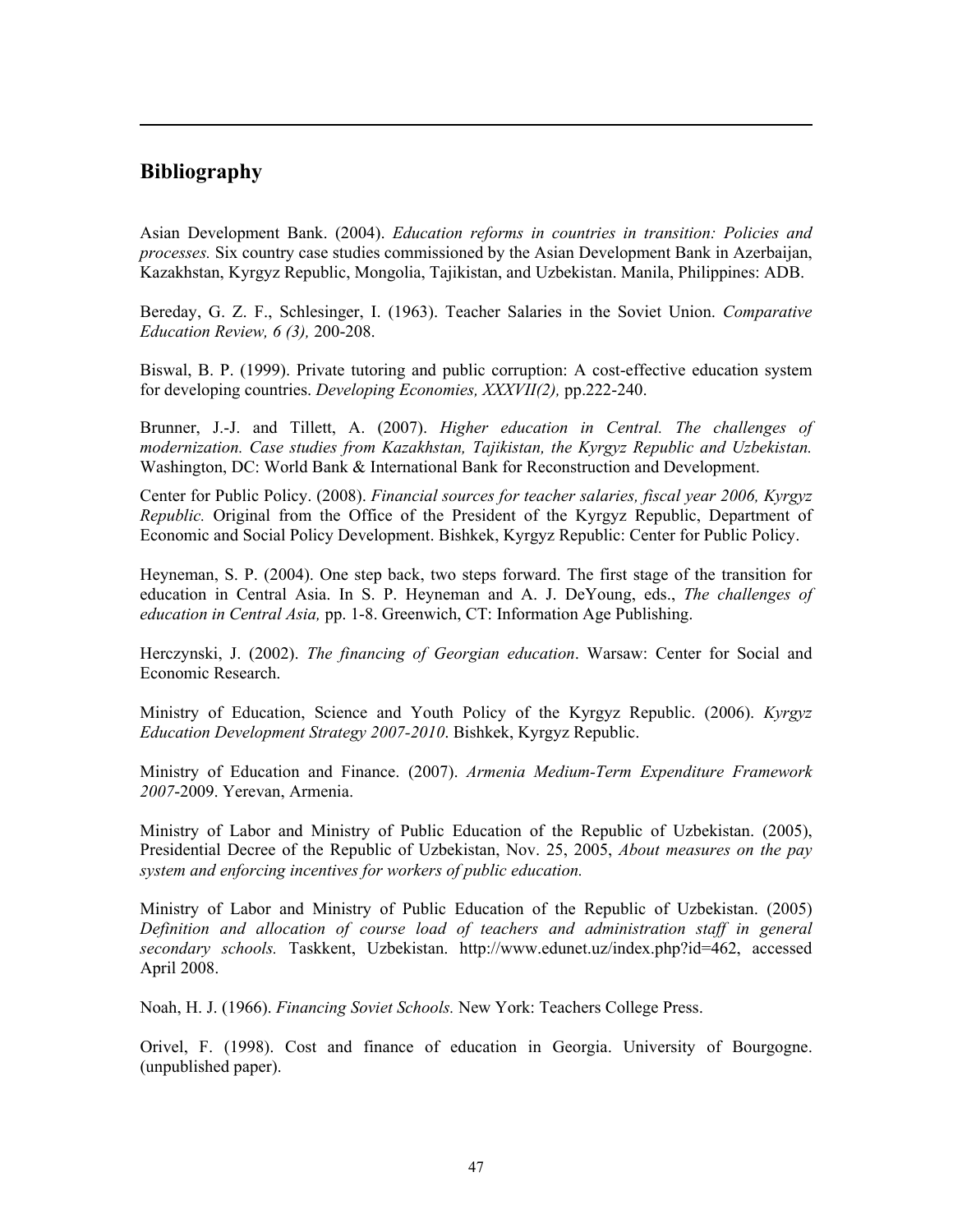Popa, S. & Acedo, C. (2006). Redefining professionalism: Romanian secondary education teachers and the private tutoring system. *International Journal of Educational Development, 26(1)*, pp. 98–110.

 $\overline{a}$ 

Rostiashvili, K. (2004). *Corruption in the higher education system of Georgia.* Tblisi: American University's Transnational Crime and Corruption Center Georgia Office, Starr Foundation, and IREX.

Silova, I. (Ed.). (forthcoming). *Private tutoring in Central Asia: New burdens and opportunities.*  Paris, France: IIEP/UNESCO.

Silova, I., Budiene, V., & Bray, M. (Eds.). (2006). *Education in a hidden marketplace: Monitoring of private tutoring.* Budapest, Hungary: Education Support Program of the Open Society Institute.

Silova, I., & Kazimzade, E. (2006). Private tutoring in Azerbaijan. In Silova, I., Budiene, V., & Bray, M. (Eds.), *Education in a hidden marketplace: Monitoring of private tutoring* (113-142)*.*  Budapest, Hungary: Education Support Program of the Open Society Institute.

Steiner-Khamsi, G. (2007). *The Stavka System in Tajikistan: Background, challenges and recommendations for teacher salary reform* (draft)*.* Dushanbe, Tajikistan: Ministry of Education, Education Modernization Project (funded by the World Bank, Tajikistan and Central Asia Region).

Steiner-Khamsi, G. and Chachkhiani, K. (2008). The Education Development Strategy of the Kyrgyz Republic (2010-2015): Analyses and Recommendations. Bishkek, Kyrgyz Republic: UNICEF.

Steiner-Khamsi, G., Mossayeb, S., and Ridge, N. (2007). *Curriculum, student assessment, preservice teacher training. An assessment in Tajikistan and Kyrgyzstan.* Almaty, Kazakhstan: USAID Office of the Kazakhstan and Central Asia Region.

Steiner-Khamsi, G., Silova, I., and Johnson, E. (2006). Neoliberalism liberally applied: Educational policy borrowing in Central Asia. In D. Coulby, J. Ozga, T. Seddon, and T.S. Popkewitz, eds., *2006 World Yearbook on Education,* pp. 217-245. London and New York: Routledge.

Steiner-Khamsi, G. and Stolpe, I. (2006). *Educational import. Local encounters with global forces in Mongolia.* New York: Palgrave Macmillan.

Steiner-Khamsi, G., Tumendemberel, D., and Steiner, E. (2005). Bagsh mergejiltei etseg ekhchuud. [Teachers as parents]. *Bolovsrol Sudlal, 18 (1),* 40-53, and *18 (2),* 2-70.

Transparency International. (2005). *The 2005 Corruption Perception Index.* [Online]. Available: http://www.transparency.org/pressreleases\_archive/2004/2004.10.20.cpi.en.html

UNDP Uzbekistan. (2006). National Human Development Report. *Education in Uzbekistan: Matching Supply and Demand*. Tashkent, Uzbekistan.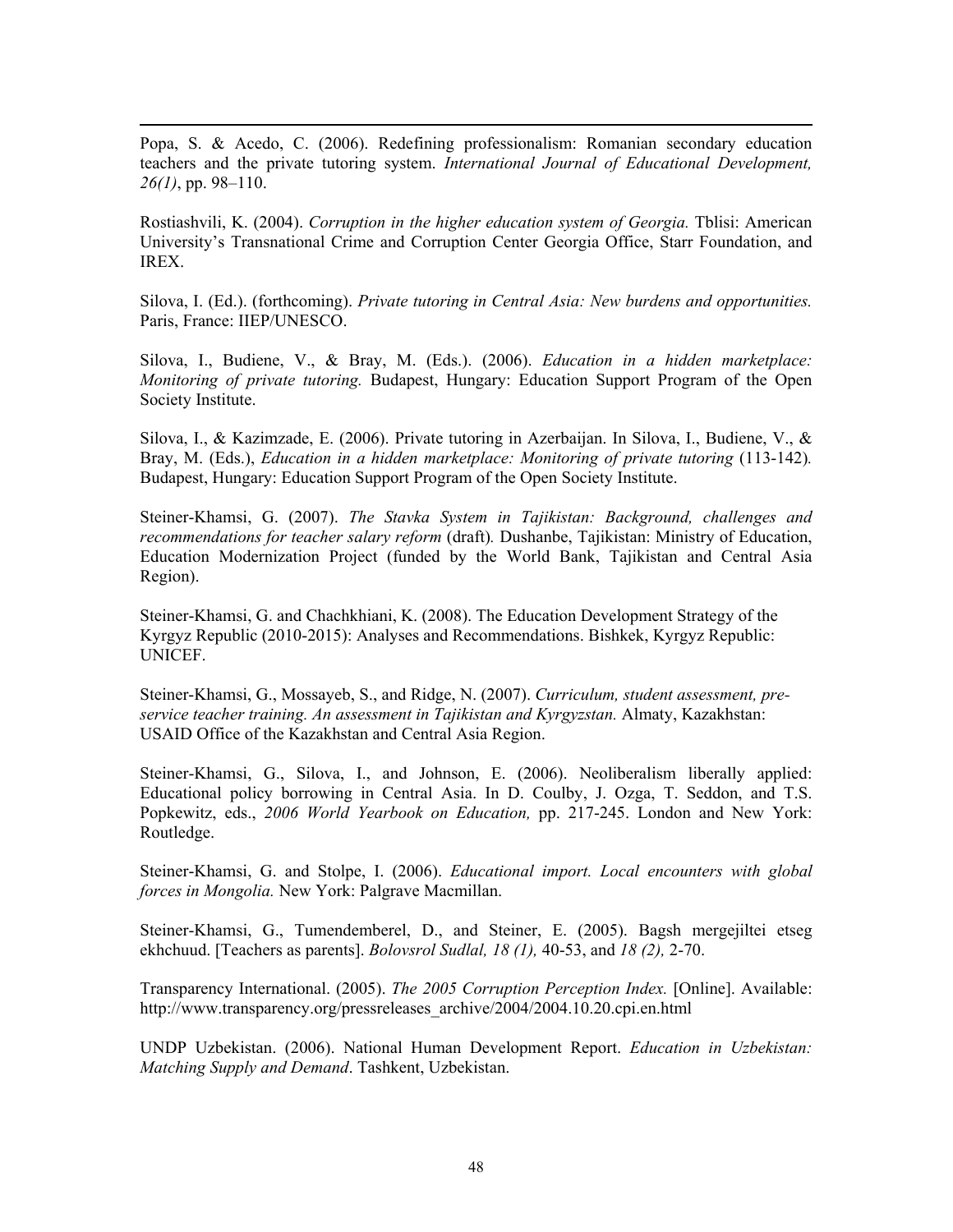UNICEF. (1999). *After the fall. The human impact of ten years of transition.* Florence, Italy: UNICEF, Innocenti Research Centre.

World Bank. (2002). *Georgia public expenditure review*. Report No. 22913-GE. http://wwwwds.worldbank.org/external/default/WDSContentServer/WDSP/IB/2003/01/07/00009 4946\_02122104005440/Rendered/PDF/multi0page.pdf. Accessed January 18, 2007.

World Bank. (2005). *Republic of Uzbekistan Public Expenditure Review.* World Bank, Poverty Reduction and Economic Management Unit, Europe and Central Asia.

World Bank. (2005). *Tajikistan. Civil and public service wage note.* Washington, DC: World Bank, Poverty Reduction and Economic Management Unit, Europe and Central Asia.

World Bank. (2006). *Mongolia. Public financing of education. Equity and efficiency implications.*  Washington, DC: World Bank, Human Development Sector Reports, East Asia and the Pacific Region.

World Bank. (2007). *The Hidden Challenges to Systems in Transition Economies*, Washington, DC: World Bank, Human Development Sector Reports, East Asia and the Pacific Region.

World Bank. (2007). *Mongolia. Sources of Growth. Country Economic Memorandum.*  Washington, DC: World Bank, Poverty Reduction and Economic Management Unit, East Asia and Pacific Region.

## **Databases**

 $\overline{a}$ 

IMF World Economic Outlook Database: http://www.imf.org/external/pubs/ft/weo/2008/01/weodata/index.aspx.

Interstate Statistical Committee of the Commonwealth of Independent States Database: http://www.cisstat.com/eng/#statinfo

Republic of Uzbekistan Ministry of Finance http://www.mf.uz/eng/

UDB Eastview Database: http://udbstat.eastview.com

World Bank Education Statistics Data: http://web.worldbank.org